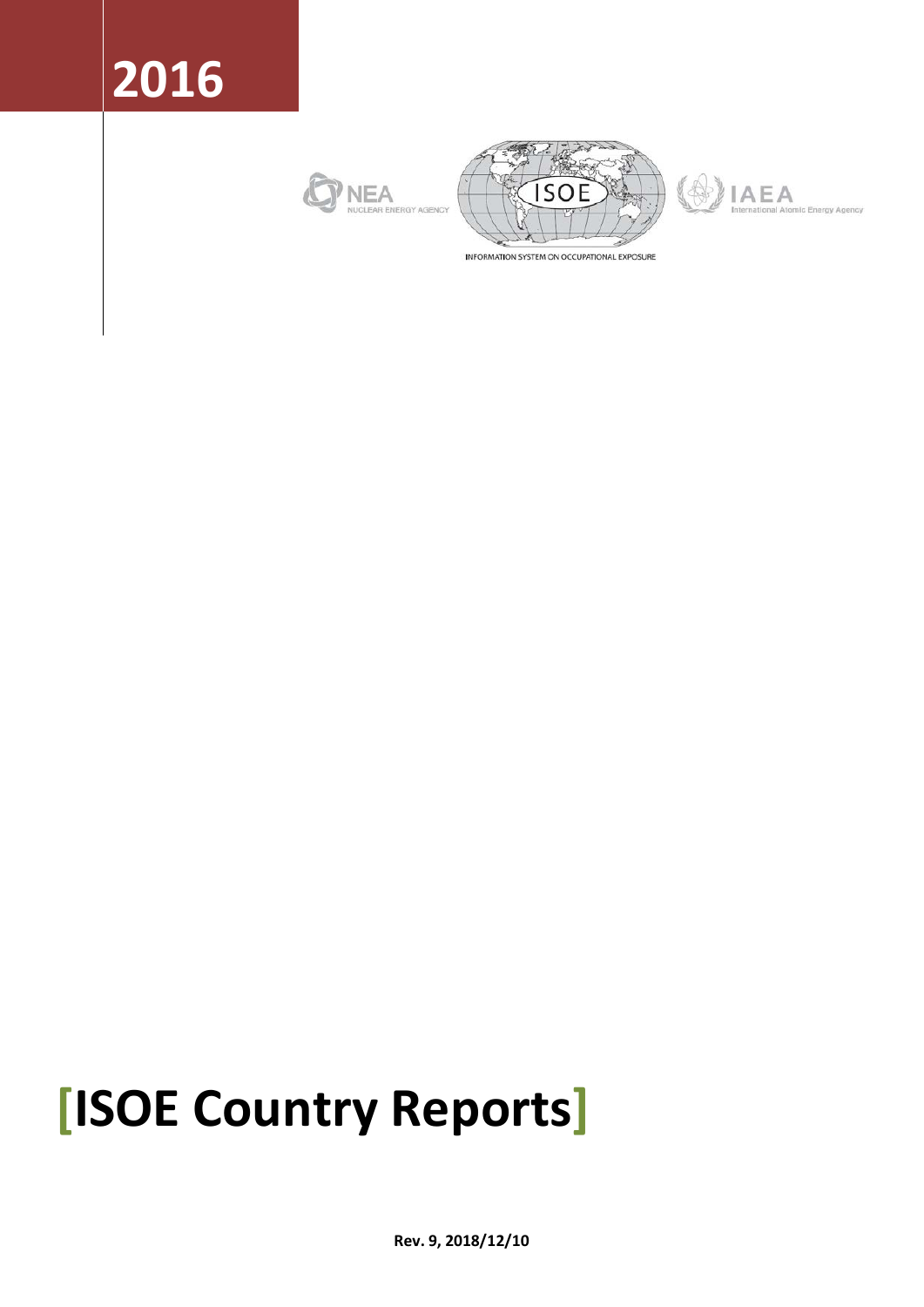#### **ORGANISATION FOR ECONOMIC CO-OPERATION AND DEVELOPMENT**

The OECD is a unique forum where the governments of 35 democracies work together to address the economic, social and environmental challenges of globalisation. The OECD is also at the forefront of efforts to understand and to help governments respond to new developments and concerns, such as corporate governance, the information economy and the challenges of an ageing population. The Organisation provides a setting where governments can compare policy experiences, seek answers to common problems, identify good practice and work to co-ordinate domestic and international policies.

The OECD member countries are: Australia, Austria, Belgium, Canada, Chile, the Czech Republic, Denmark, Estonia, Finland, France, Germany, Greece, Hungary, Iceland, Ireland, Israel, Italy, Japan, Latvia, Luxembourg, Mexico, the Netherlands, New Zealand, Norway, Poland, Portugal, Korea, the Slovak Republic, Slovenia, Spain, Sweden, Switzerland, Turkey, the United Kingdom and the United States. The European Commission takes part in the work of the OECD.

OECD Publishing disseminates widely the results of the Organisation's statistics gathering and research on economic, social and environmental issues, as well as the conventions, guidelines and standards agreed by its members.

> *This work is published on the responsibility of the Secretary-General of the OECD. The opinions expressed and arguments employed herein do not necessarily reflect the official views of the Organisation or of the governments of its member countries.*

#### **NUCLEAR ENERGY AGENCY**

The OECD Nuclear Energy Agency (NEA) was established on 1 February 1958. Current NEA membership consists of 33 countries: Argentina, Australia, Austria, Belgium, Canada, the Czech Republic, Denmark, Finland, France, Germany, Greece, Hungary, Iceland, Ireland, Italy, Japan, Luxembourg, Mexico, the Netherlands, Norway, Poland, Portugal, Korea, Romania, Russia, the Slovak Republic, Slovenia, Spain, Sweden, Switzerland, Turkey, the United Kingdom and the United States. The European Commission and the International Atomic Energy Agency also take part in the work of the Agency.

The mission of the NEA is:

- to assist its member countries in maintaining and further developing, through international co-operation, the scientific, technological and legal bases required for a safe, environmentally sound and economical use of nuclear energy for peaceful purposes;
- to provide authoritative assessments and to forge common understandings on key issues as input to government decisions on nuclear energy policy and to broader OECD analyses in areas such as energy and the sustainable development of low-carbon economies.

Specific areas of competence of the NEA include the safety and regulation of nuclear activities, radioactive waste management, radiological protection, nuclear science, economic and technical analyses of the nuclear fuel cycle, nuclear law and liability, and public information. The NEA Data Bank provides nuclear data and computer program services for participating countries.

This document, as well as any statistical data and map included herein, are without prejudice to the status of or sovereignty over any territory, to the delimitation of international frontiers and boundaries and to the name of any territory, city or area.

Corrigenda to OECD publications may be found online at: *www.oecd.org/publishing/corrigenda*.

#### **© OECD 2017**

You can copy, download or print OECD content for your own use, and you can include excerpts from OECD publications, databases and multimedia products in your own documents, presentations, blogs, websites and teaching materials, provided that suitable acknowledgement of the OECD as source and copyright owner is given. All requests for public or commercial use and translation rights should be submitted to *neapub@oecd-nea.org*. Requests for permission to photocopy portions of this material for public or commercial use shall be addressed directly to the Copyright Clearance Center (CCC) at *info@copyright.com* or the Centre français d'exploitation du droit de copie (CFC) *contact@cfcopies.com*.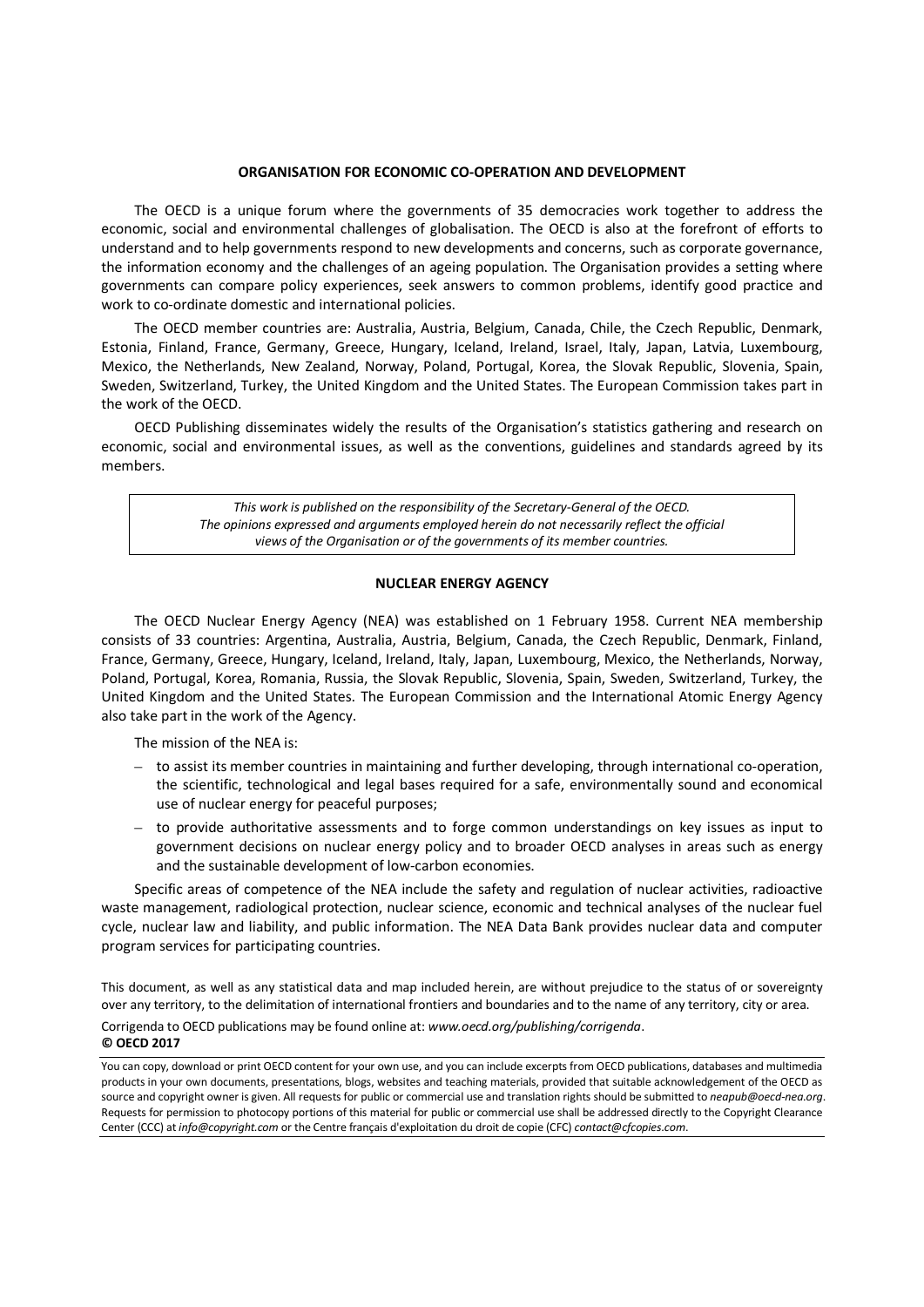

#### **FOREWORD**

<span id="page-2-1"></span>Throughout the world, occupational exposures at nuclear power plants have steadily decreased since the early 1990s. Regulatory pressures, technological advances, improved plant designs and operational procedures, ALARA culture and experience exchange have contributed to this downward trend. However, with the continued ageing and possible life extensions of nuclear power plants worldwide, ongoing economic pressures, regulatory, social and political evolutions, and the potential of new nuclear build, the task of ensuring that occupational exposures are as low as reasonably achievable (ALARA), taking into account operational costs and social factors, continues to present challenges to radiation protection professionals.

Since 1992, the Information System on Occupational Exposure (ISOE), jointly sponsored by the OECD Nuclear Energy Agency (NEA) and the International Atomic Energy Agency (IAEA), has provided a forum for radiological protection professionals from nuclear power utilities and national regulatory authorities worldwide to discuss, promote and co-ordinate international co-operative undertakings for the radiological protection of workers at nuclear power plants. The objective of ISOE is to improve the management of occupational exposures at nuclear power plants by exchanging broad and regularly updated information, data and experience on methods to optimise occupational radiation protection.

As a technical exchange initiative, the ISOE Programme includes a global occupational exposure data collection and analysis programme, culminating in the world's largest occupational exposure database for nuclear power plants, and an information network for sharing dose reduction information and experience. Since its launch, the ISOE participants have used this system of databases and communications networks to exchange occupational exposure data and information for dose trend analyses, technique comparisons, and cost-benefit and other analyses promoting the application of the ALARA principle in local radiological protection programmes.

This special edition of country reports presents dose information and principal events of 2016 in 29[\\*](#page-2-0) out of 31 ISOE countries and will be incorporated into the Twenty-Sixth Annual Report of the ISOE Programme.

<span id="page-2-0"></span> <sup>\*</sup> Dose info and principal events of 2016 are not presented for Belarus and United Arab Emirates do not have NPPs in operation (or decommissioning).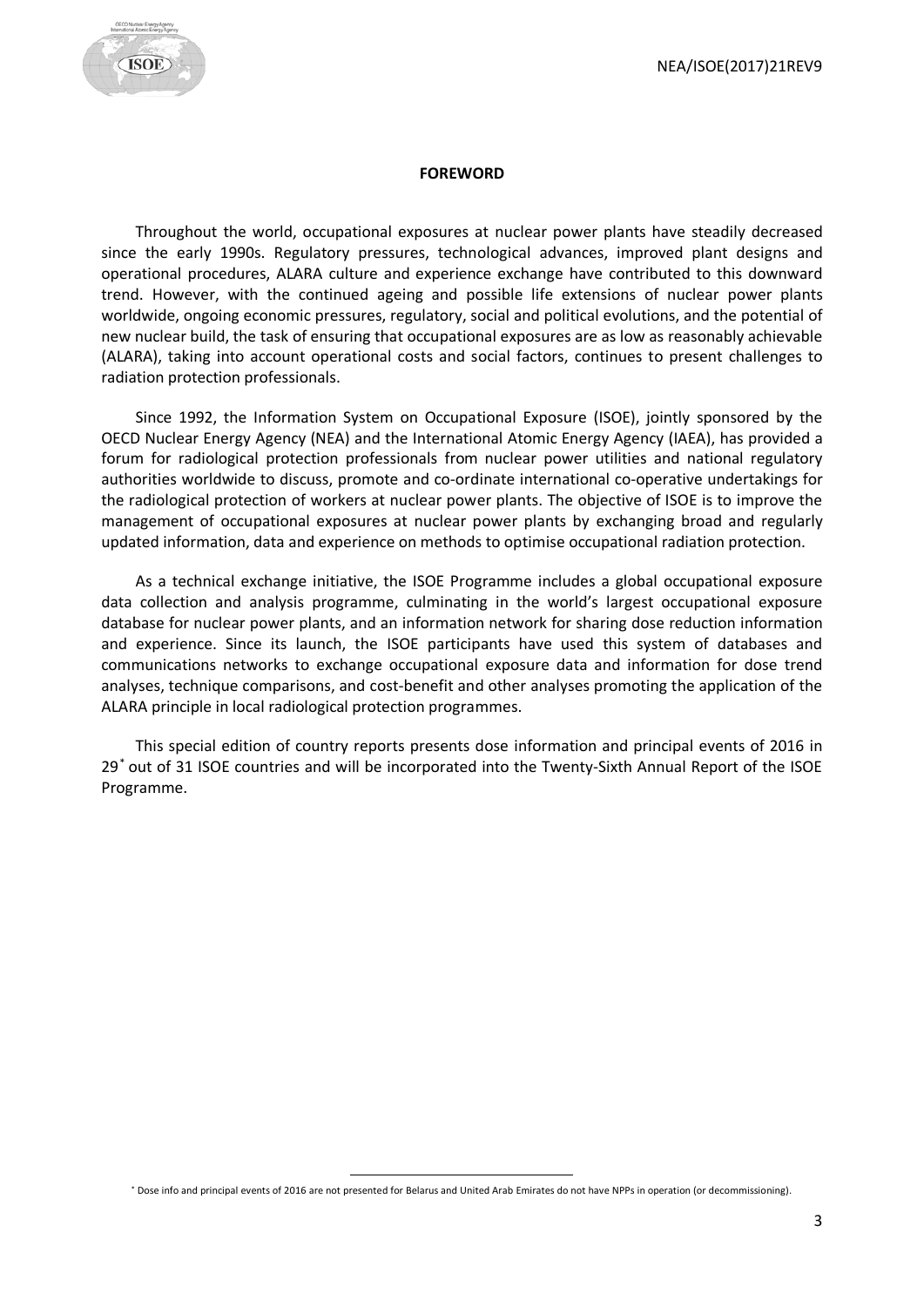

# **TABLE OF CONTENTS**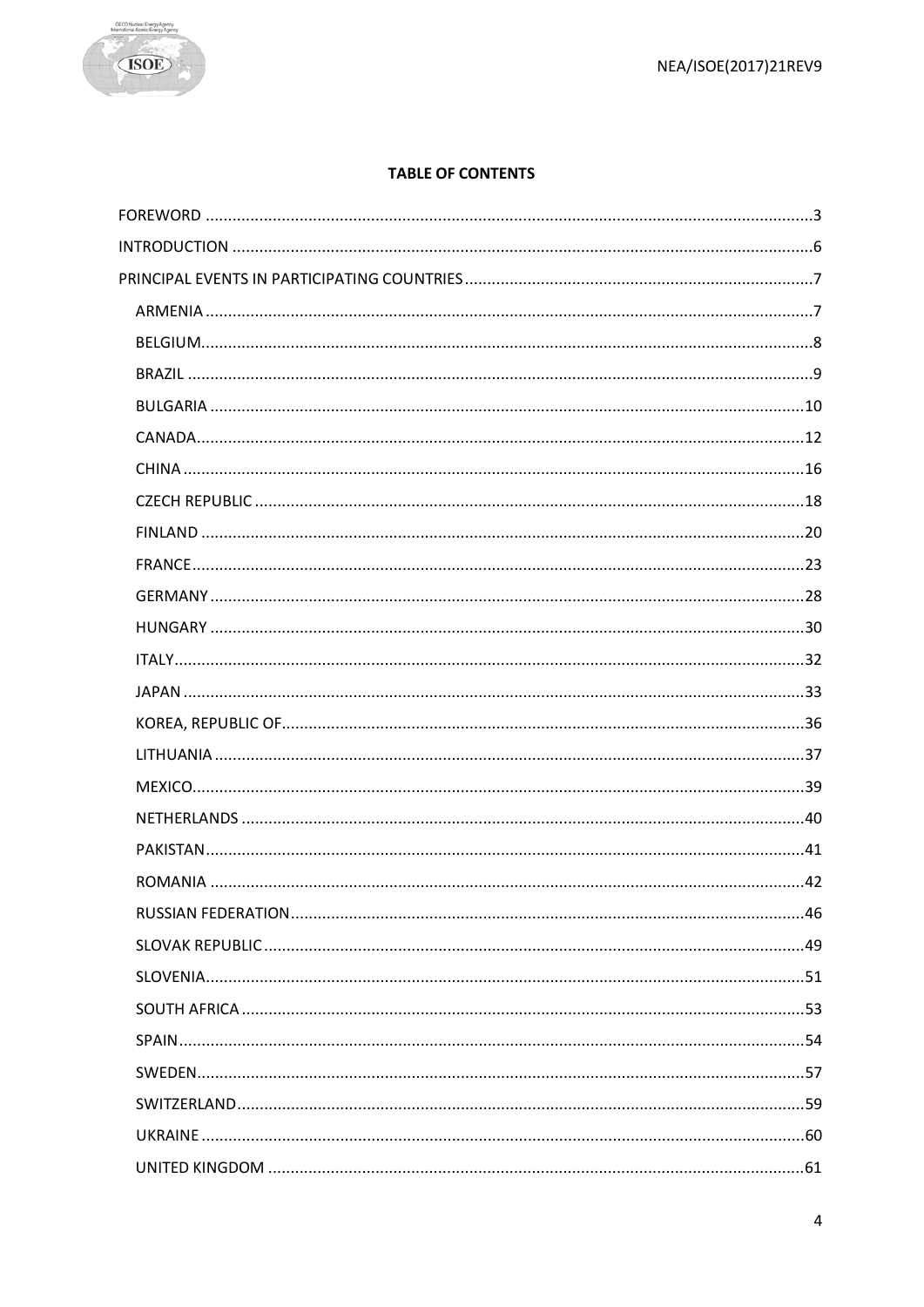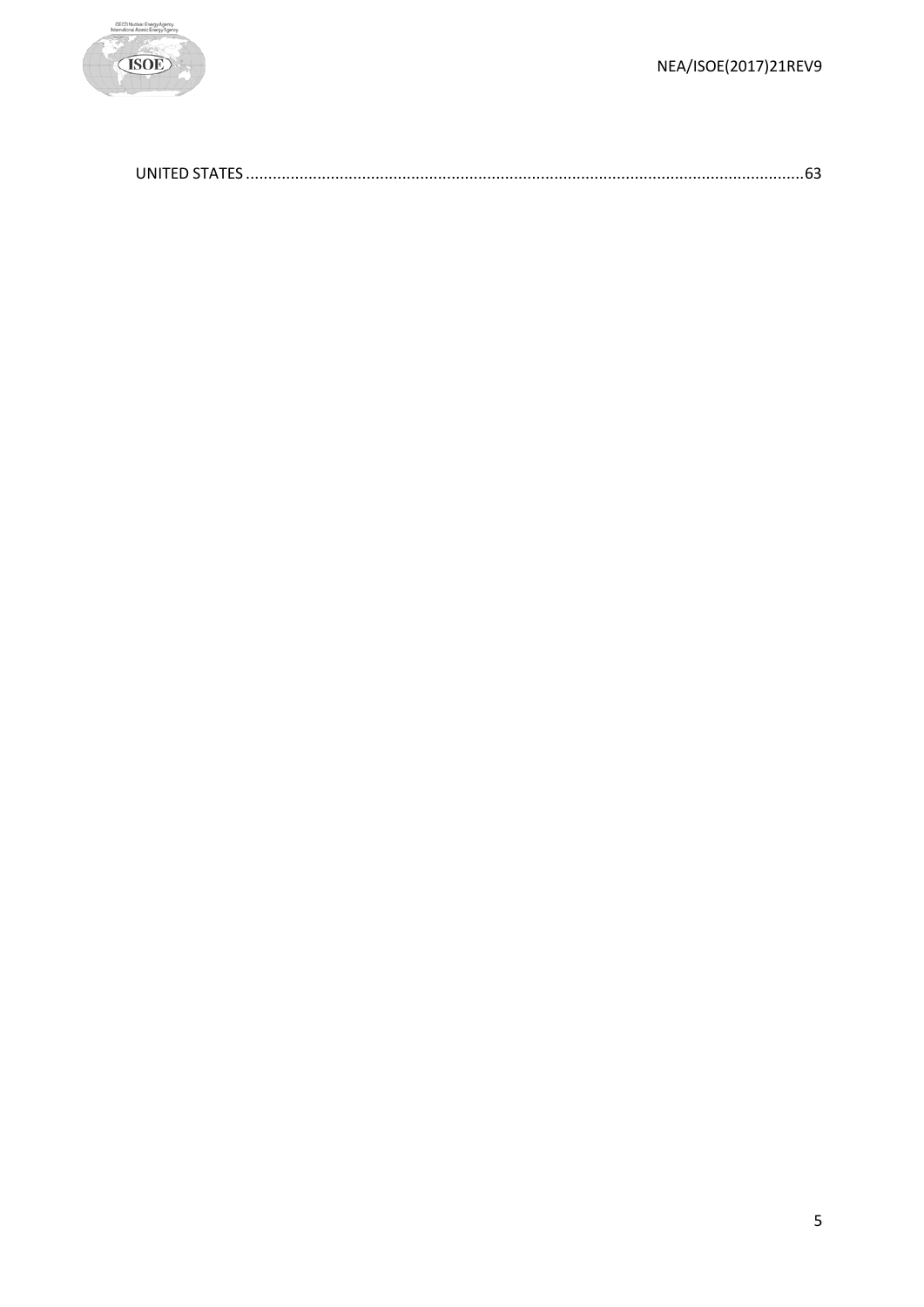

#### **INTRODUCTION**

<span id="page-5-0"></span>Since 1992, the Information System on Occupational Exposure (ISOE) has supported the optimisation of worker radiological protection in nuclear power plants through a worldwide information and experience exchange network for radiation protection professionals at nuclear power plants and national regulatory authorities, and through the publication of relevant technical resources for ALARA management. This special edition of country reports presents dose information and principal events of 2016 from 29[†](#page-5-1) out of 31 ISOE countries and will be incorporated into the Twenty-Sixth Annual Report of the ISOE Programme.

ISOE is jointly sponsored by the OECD NEA and IAEA, and its membership is open to nuclear electricity utilities and radiation protection regulatory authorities worldwide who accept the programme's Terms and Conditions. The ISOE Terms and Conditions for the period 2016-2019 came into force on 1 January 2016. As of 15 December 2016, the ISOE programme included 75 Participating Utilities in 26 countries (349 operating units; 52 shutdown units; 7 units under construction), as well as the regulatory authorities in 26 countries. The ISOE database includes occupational exposure information for over 400 units in 29 countries, covering over 75% of the world's operating commercial power reactors. Four ISOE Technical Centres (Europe, North America, Asia and IAEA) manage the programme's day-to-day technical operations.

In addition to information from operating reactors, the ISOE database contains dose data from over 100 reactors which are shut down or in some stage of decommissioning. As these reactor units are generally of different type and size, and at different phases of their decommissioning programmes, it is difficult to identify clear dose trends. However, work continued in 2016 to improve the data collection for such reactors in order to facilitate better benchmarking.

While ISOE is well known for its occupational exposure data and analyses, the programme's strength comes from its objective to share such information broadly amongst its participants. In 2016, the ISOE Network website (www.isoe-network.net) continued to provide the ISOE membership with a comprehensive web-based information and experience exchange portal on dose reduction and ISOE ALARA resources.

The annual ISOE ALARA Symposia on occupational exposure management at nuclear power plants continued to provide an important forum for ISOE participants and for vendors to exchange practical information and experience on occupational exposure issues. The technical centres continued to host international / regional symposia, which in 2016 included: the ISOE North-American ALARA Symposium organised by the North American Technical Centre in Fort Lauderdale (USA) on 11-13 January; the ISOE International ALARA Symposium in Brussels (Belgium) on 1-3 June; and the ISOE Asian Symposium organised by the Asian Technical Centre in Fukushima (Japan) on 7-9 September. Regional and international symposia provide a global forum to promote the exchange of ideas and management approaches for maintaining occupational radiation exposures as low as reasonably achievable.

<span id="page-5-1"></span> <sup>†</sup>Dose info and principal events of 2016 are not presented for Belarus and United Arab Emirates do not have NPPs in operation (or decommissioning).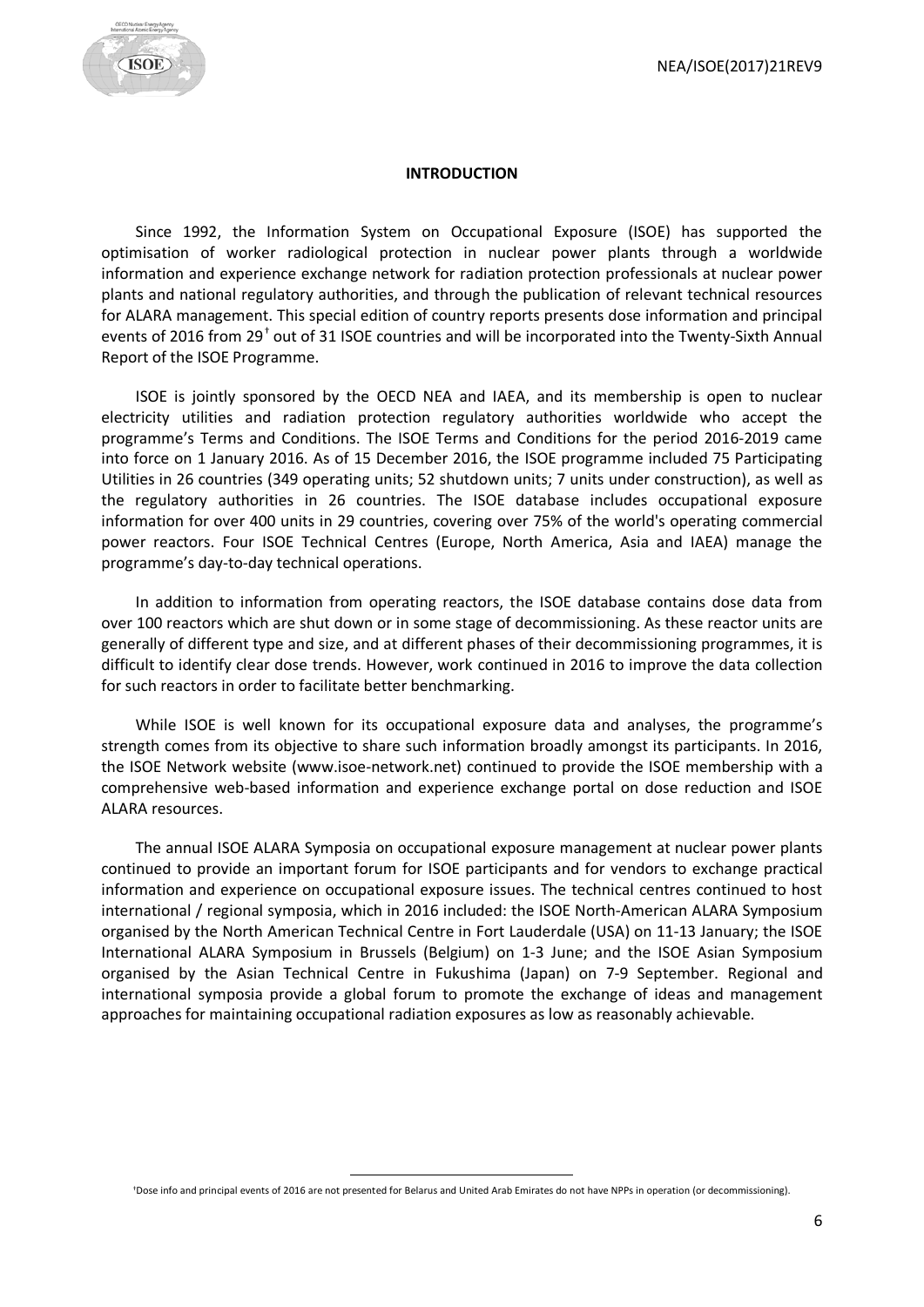

#### **PRINCIPAL EVENTS IN PARTICIPATING COUNTRIES**

#### **ARMENIA**

<span id="page-6-1"></span><span id="page-6-0"></span>1) Dose information for the year 2016

|                           |                                                             | <b>ANNUAL COLLECTIVE DOSE</b>                                              |  |  |
|---------------------------|-------------------------------------------------------------|----------------------------------------------------------------------------|--|--|
| <b>OPERATING REACTORS</b> |                                                             |                                                                            |  |  |
| Reactor type              | Number of<br>reactors                                       | Average annual collective dose per unit and reactor type<br>[man·mSv/unit] |  |  |
| <b>VVER</b>               |                                                             | 1491,341                                                                   |  |  |
|                           | <b>REACTORS DEFINITIVELY SHUTDOWN OR IN DECOMMISSIONING</b> |                                                                            |  |  |
| <b>Reactor type</b>       | Number of<br>reactors                                       | Average annual collective dose per unit and reactor type<br>[man·mSv/unit] |  |  |
| <b>VVFR</b>               |                                                             | N/A                                                                        |  |  |

2) Principal events of the year 2016

#### **Outage information**

The main contributions to the collective dose in 2016 were planned outage. The dosimetric trend at the Armenian NPP was increased comparing with the 2015 due to the ANPP life extension activities.

#### **Collective doses during the 2016 outage**

|                               |                   | Personal collective dose (man·mSv) |                 |                        |  |
|-------------------------------|-------------------|------------------------------------|-----------------|------------------------|--|
| Outage number<br>Outage dates |                   | <b>ANPP</b>                        |                 | <b>Outside workers</b> |  |
|                               |                   | <b>Planned</b>                     | <b>Received</b> | <b>Received</b>        |  |
| 2016                          | 19.09.16-25.11.16 | 1469                               | 1043,067        | 214.952                |  |

#### **Maximum personal doses during the 2016 outage**

| Outage number | Outage dates        | Maximum personal dose (mSv) |                        |  |
|---------------|---------------------|-----------------------------|------------------------|--|
|               |                     | <b>ANPP</b>                 | <b>Outside workers</b> |  |
| 2016          | 19.09.16 - 25.11.16 | 25,888                      | 13,474                 |  |

The 25.888 mSv dose was received by the worker who was involved in activities on the ANPP equipment life extension (replacement of telescopic mast, drives of control and protection system, and examination of Upper Unit, basket, protective tubing, the pit with bottom, and reactor vessel) in 2016.

- *Organizational evolutions*

With the purpose of the ALARA principle further implementation at the Armenian NPP the "Program of the Armenian NPP Radiation protection for 2016" was developed which sets the objectives and tasks for minimization of the radiation impact and ensuring the effective radiation protection for the Armenian NPP personnel.

The tasks were the following:

- Non exceeding of annual personnel collective dose above 1,771 man·Sv;
- Non exceeding of personnel collective dose during outage above 1,521 man·Sv;
- Non exceeding annual individual dose above 20 mSv.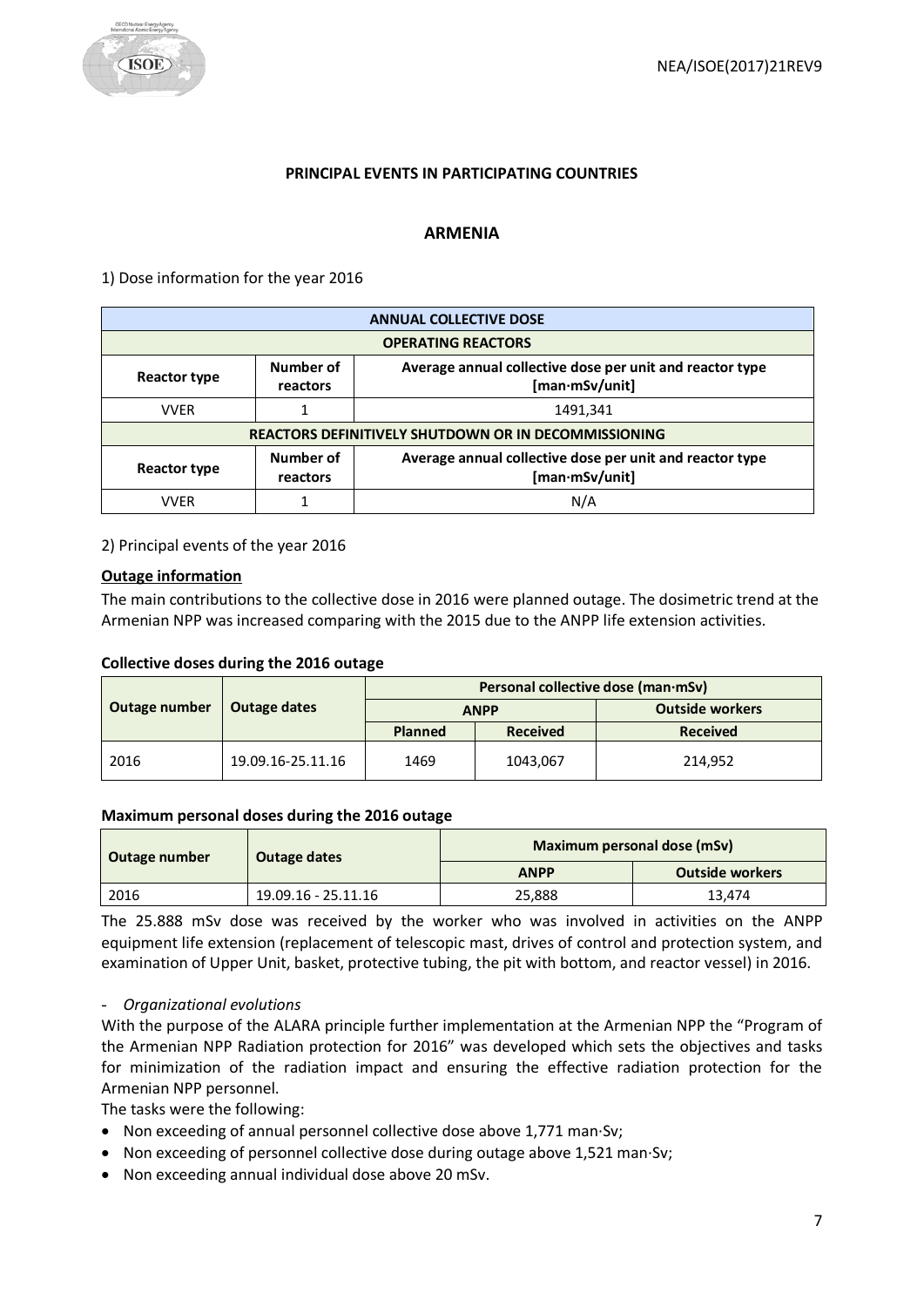#### **BELGIUM**

<span id="page-7-0"></span>1) Dose information for the year 2016

| <b>ANNUAL COLLECTIVE DOSE</b> |                       |                                                                            |  |
|-------------------------------|-----------------------|----------------------------------------------------------------------------|--|
| <b>OPERATING REACTORS</b>     |                       |                                                                            |  |
| Reactor type                  | Number of<br>reactors | Average annual collective dose per unit and reactor type<br>[man·mSv/unit] |  |
| <b>PWR</b>                    |                       | 290                                                                        |  |

#### 2) Principal events of the year 2016

- *Events influencing dosimetric trends* 
	- a) As in 2014 and 2015, licensing for the conditioning of ion exchange resins had to be renewed for both the Doel and Tihange sites. As a consequence, there is no more conditioning activity for this type of waste. The same situation occurred for the concentrates at Doel.
	- b) More extensive plant outages for the long term operation at Doel 1&2 and Tihange 1 (10 additional years).
	- c) Unplanned shutdown for Tihange 1 since 7 September 2016, as a consequence of the unavailability of the Emergency Feed Water induced by an uncontrolled concrete jet grouting event.

| 2016                   | Doel 1         | Doel 2       | Doel 3        | Doel 4 | Tihange 1      | Tihange 2 | Tihange 3    |
|------------------------|----------------|--------------|---------------|--------|----------------|-----------|--------------|
| Outage dates           | $23/9 - 22/10$ | $9/4 - 19/6$ | 14/10 - 07/12 |        | $30/4 - 13/08$ |           | 11/9 - 29/10 |
| Outage man $\cdot$ mSv | 152.6          | 254.8        | 394.4         | 0.0    | 644.4          | 0.0       | 218.2        |
| Total man∙mSv          | 481.6          |              | 422.2         | 15.4   | 824.9          | 42.2      | 240.2        |

d) Detailed collective dosimetry (outage information):

- *New/experimental dose-reduction programmes*
	- a) Slight reduction of the dose rate at Doel 3, likely related to the zinc injection program (follow-up in progress).
	- b) Progressive implementation of the new dosimetry support software at Doel. This will be also implemented at Tihange during 2017.
- *Organisational evolutions*
	- a) Replacement of the personal electronic dosimeters completed at Doel.
	- b) Several new RP collaborators engaged and trained at both sites.
- *Regulatory requirements*
	- a) National safety authority proposed a modification of the base regulation for the protection against ionising radiation. In particular this proposal addresses the translation of the European concept of RPO and RPE into the Belgian regulation.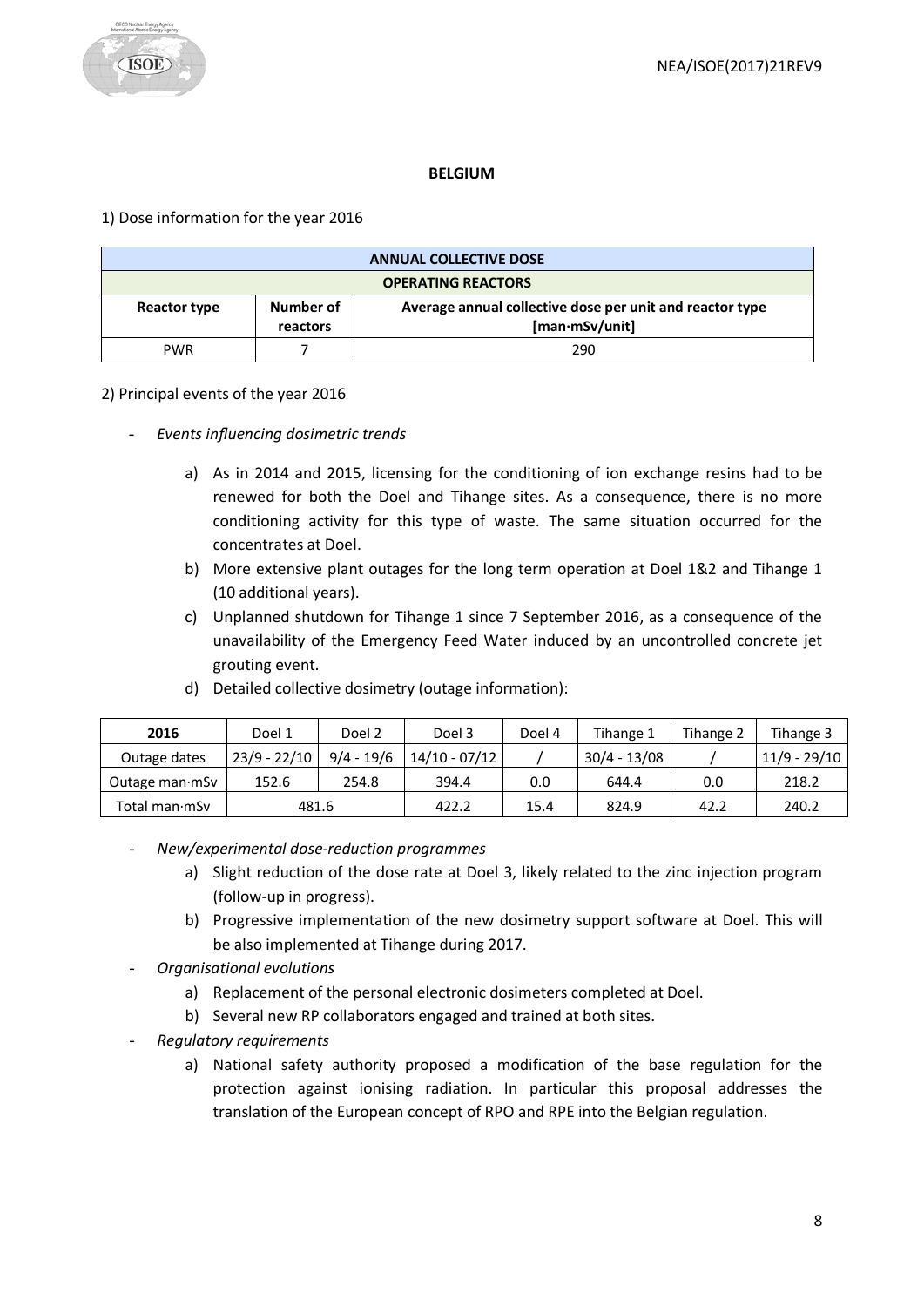

#### **BRAZIL**

# <span id="page-8-0"></span>1) Dose information for the year 2016

| <b>ANNUAL COLLECTIVE DOSE</b> |                       |                                                                            |  |
|-------------------------------|-----------------------|----------------------------------------------------------------------------|--|
| <b>OPERATING REACTORS</b>     |                       |                                                                            |  |
| Reactor type                  | Number of<br>reactors | Average annual collective dose per unit and reactor type<br>[man·mSv/unit] |  |
| <b>PWR</b>                    |                       | 315.5825<br>(Angra 1: 367.017 Angra 2: 264.148)                            |  |

# 2) Principal events of the year 2016



- *Events influencing dosimetric trends* 

| Unit    | Days of outage | <b>Outage information</b>             |
|---------|----------------|---------------------------------------|
| Angra 1 | 33             | Refuelling and maintenance activities |
| Angra 2 | 35             | Refuelling and maintenance activities |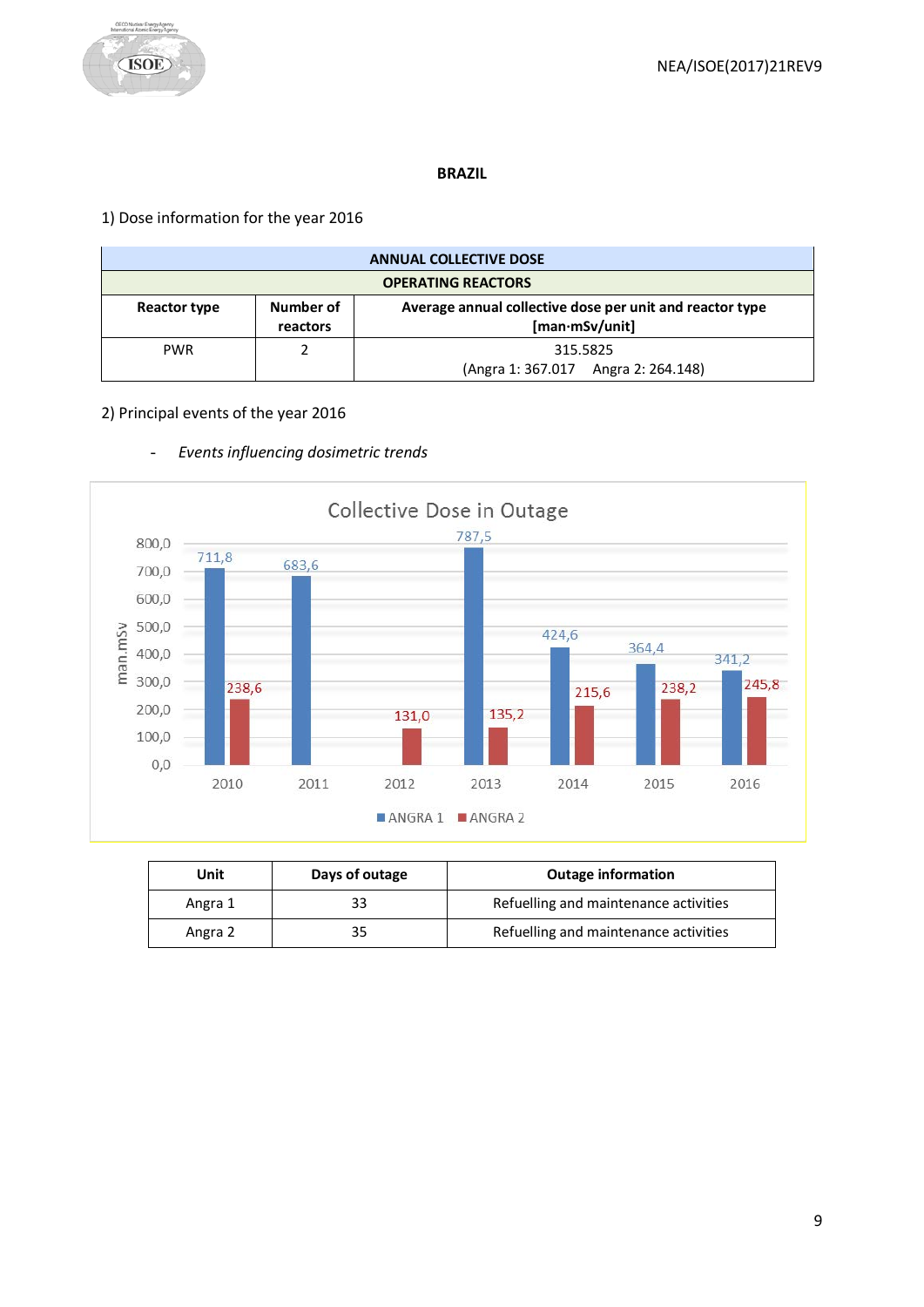

#### **BULGARIA**

#### <span id="page-9-0"></span>1) Dose information for the year 2016

|                  |                                                             | <b>ANNUAL COLLECTIVE DOSE</b>                                              |  |  |
|------------------|-------------------------------------------------------------|----------------------------------------------------------------------------|--|--|
|                  | <b>OPERATING REACTORS</b>                                   |                                                                            |  |  |
| Reactor type     | Number of<br>reactors                                       | Average annual collective dose per unit and reactor type<br>[man·mSv/unit] |  |  |
| <b>VVER-1000</b> |                                                             | 293                                                                        |  |  |
|                  | <b>REACTORS DEFINITIVELY SHUTDOWN OR IN DECOMMISSIONING</b> |                                                                            |  |  |
| Reactor type     | Number of<br>reactors                                       | Average annual collective dose per unit and reactor type<br>[man·mSv/unit] |  |  |
| <b>VVER-440</b>  |                                                             | 8.3                                                                        |  |  |

# 2) Principal events of the year 2016

5.0

- *Events influencing dosimetric trends* 

# **Summary of dosimetric trends** Collective dose



| Unit No. | Outage duration - days | Outage information                    |
|----------|------------------------|---------------------------------------|
| Unit 5   | 38 d                   | Refuelling and maintenance activities |
| Unit 6   | 41 d                   | Refuelling and maintenance activities |

The main contributors to the collective dose in the year 2016 were the works carried out during the outages. In 2016 continued the refurbishment activities started several years ago aimed at increasing of the thermal power and life time extension of units 5&6. Many of these activities involve systems and components located in the RCA and contribute to the collective dose. As examples could be given the following:

- systems and components investigation related to the life time extension project;
- modernization of the steam generator separation system;
- replacement of the temperature measurement system of the first circuits;
- increased volume of radiography control;
- thermal insulation replacement;

Despite the same scope of the works performed in the RCA in 2015 and 2016, the collective dose in 2016 is lower than in 2015 because of the experience that have been already gained.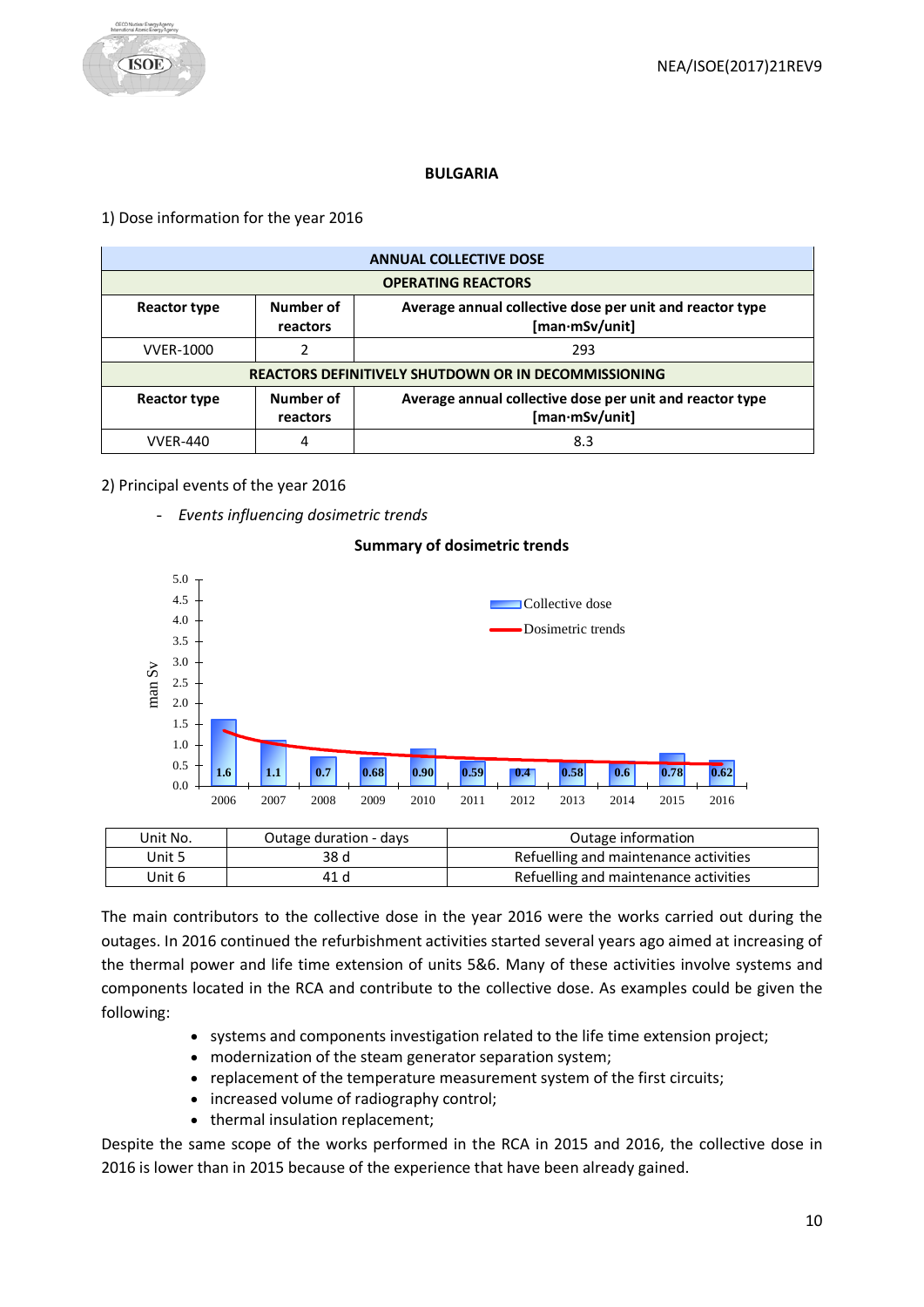

The outage activities resulted in more than 90% of the total collective dose in 2016. The collective doses received during the outages of unit 5 and unit 6 are almost equal.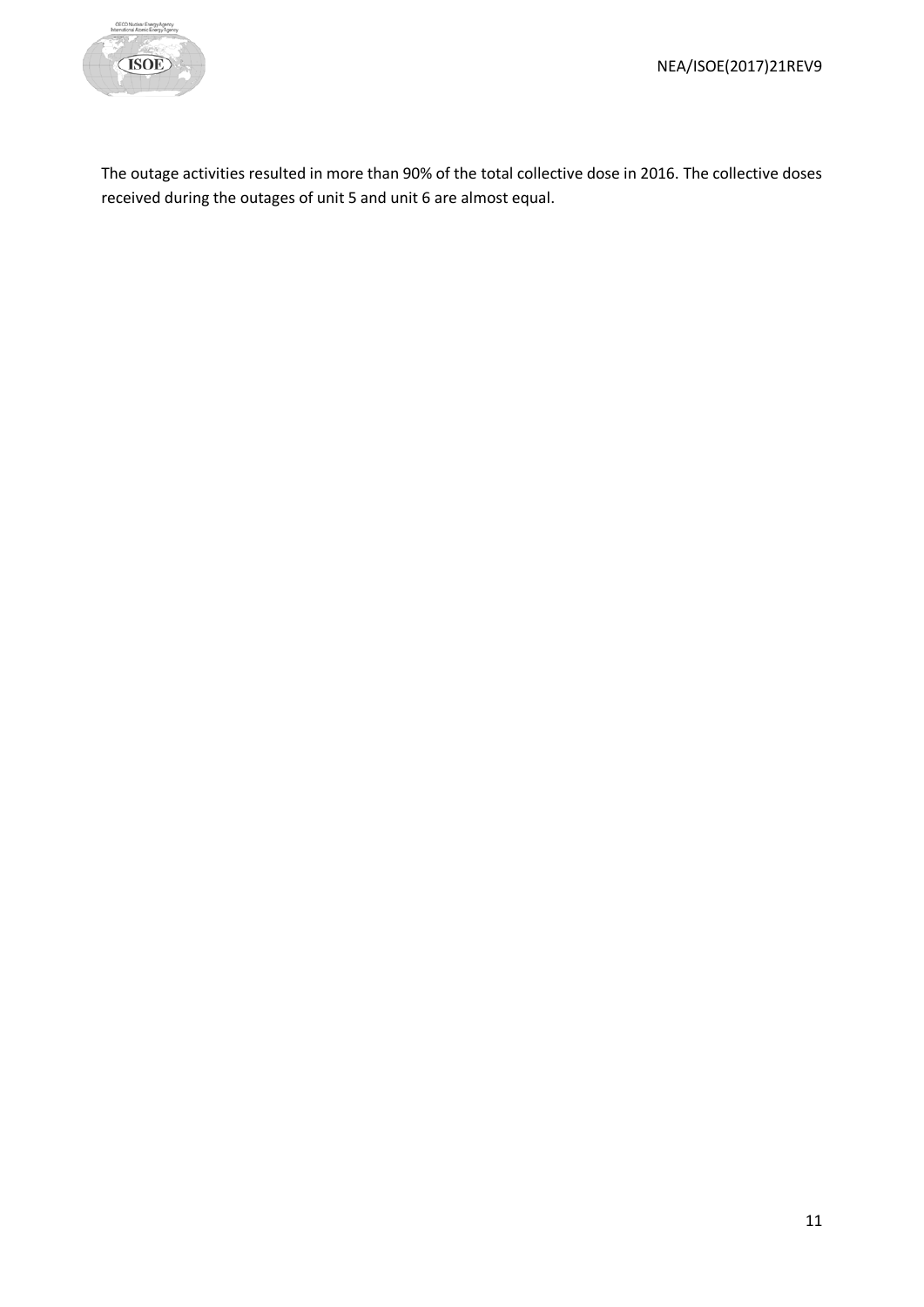# **CANADA**

#### <span id="page-11-0"></span>1) Dose information for the year2016

| <b>ANNUAL COLLECTIVE DOSE</b> |                       |                                                                               |  |
|-------------------------------|-----------------------|-------------------------------------------------------------------------------|--|
| <b>OPERATING REACTORS</b>     |                       |                                                                               |  |
| Reactor type                  | Number of<br>reactors | Average annual collective dose per unit and reactor type<br>[person·mSv/unit] |  |
| CANDU                         | 19                    | 900                                                                           |  |

| <b>REACTORS IN COLD SHUTDOWN OR IN DECOMMISSIONING</b> |                       |                                                                               |  |
|--------------------------------------------------------|-----------------------|-------------------------------------------------------------------------------|--|
| Reactor type                                           | Number of<br>reactors | Average annual collective dose per unit and reactor type<br>[person·mSv/unit] |  |
| CANDU                                                  |                       | 1*                                                                            |  |

\*Includes only those shutdown reactors that report occupational dose separate from operating reactor units or other licensed activities, i.e., Gentilly-2. The three shutdown reactors included Pickering 2,3 & Gentilly -2.

2) Principal Events of the year 2016

#### **Summery for National diametric trends:**

- 17.08 Person-Sv for 19 operating units in 2016
- Average annual dose per unit 0.90 person-Sv in 2016

The total collective effective doses and the average collective dose per unit at operating Canadian nuclear plants increased slightly in 2016 (approximately 8 percent) from 2015. However, the trends remain steady since 2010. The increase in Canadian annual dose reflects plant management attention to major repairs and improvements made to the national fleet of 19 operating reactors to assure safe and efficient operation. It is also noted that Darlington Unit 2 commenced the major feeder tube refurbishment activities in 2016 which had previously been accomplished at Bruce Power Units 1, 2 and Pt. Lepreau.

The average calculated dose for 2016 includes nineteen (19) units. The dose associated with activities performed at two units in safe storage (Pickering Units 2 and 3) is negligible and therefore not included in the calculated average. Therefore, the dose is not reported separately but instead included under the operational Pickering Units. Gentilly-2 transitioned from an operational site to safe storage in 2013. Gentilly-2 annual dose is reported separate from the operating units.

In 2016, approximately 74 percent of the collective dose was due to outage activities, and most of the radiation dose received by workers came from external exposure. Approximately 26 percent of the dose received was from internal exposure, with tritium being the main contributor to the internal dose of exposed workers.

The implementation of dose reduction initiatives at Canadian Nuclear Power Plants (NPPs) and improved work planning and control, continue to contribute to keeping worker doses ALARA (As Low As Reasonably Achievable) at the 19 operating units. Distribution of annual effective doses to workers at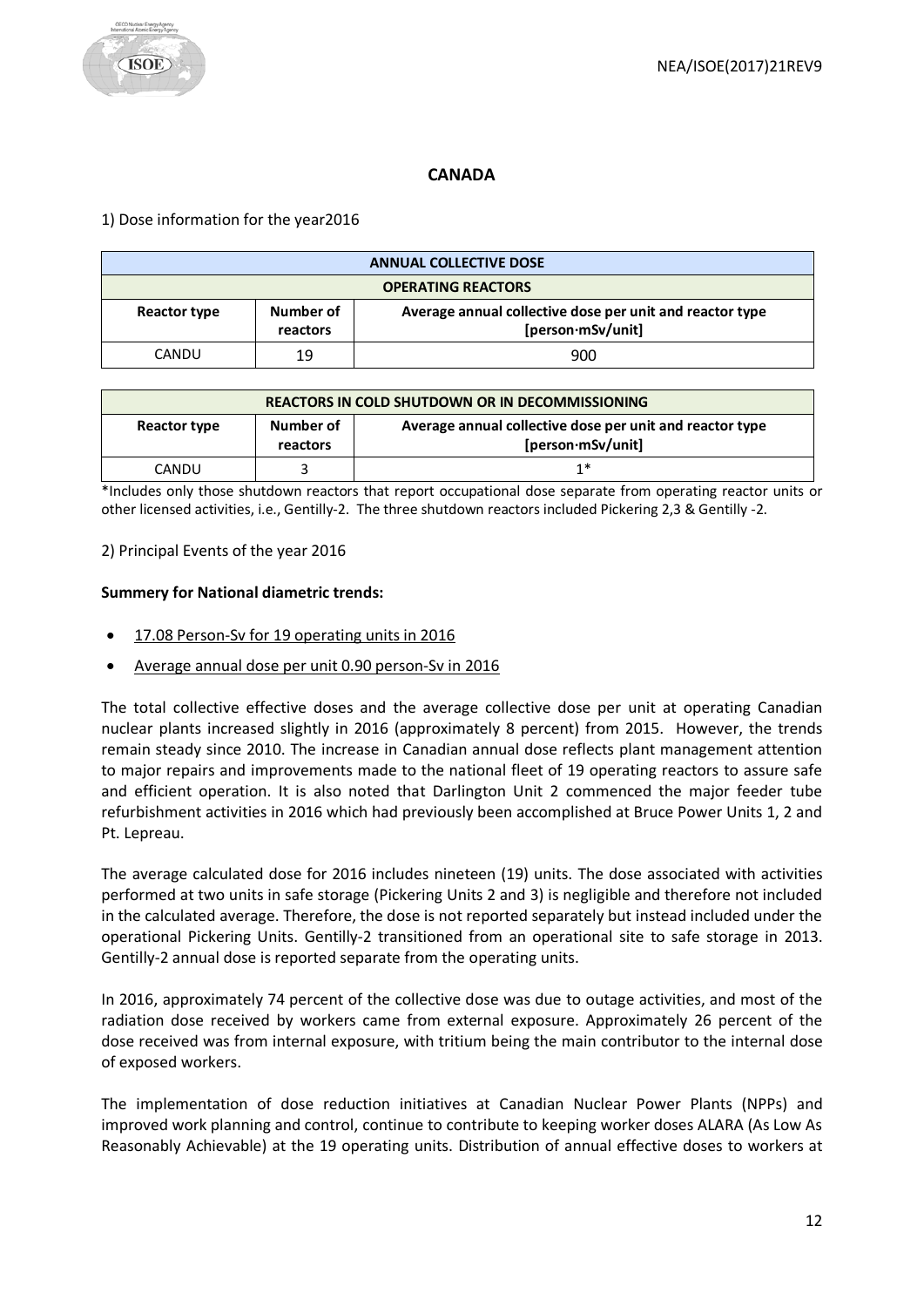

Canadian NPPs showed that approximately 85 percent of the workers received an annual effective dose below 1 mSv.

# **Bruce Power A**

In 2016, all four units were operational at Bruce A Nuclear Generating Station. Bruce A, Units 1-4 had 268 outage days in 2016. Outage work scope accounted for 92 percent of the total annual dose for Bruce A. Planned outage work scope included fuel inspection, boiler work, condenser repair, feeder repair, feeder replacement, Grayloc refurbishment and feeder replacement.

Routine operations accounted for approximately 8% of the total collective dose. Internal dose was approximately 5 percent of the total Bruce A collective dose. The 2016 internal dose was slightly lower than the 7% recorded in 2015. Internal dose ALARA initiatives in 2016 included reducing primary water heat transport leak rates and repairing vault vapour recovery dries.

Bruce A, Units 1-4 routine operations dose for 2016 was 0.325 person-Sv and the maintenance outage dose was 4,121 person-Sv. The total collective dose for Bruce A Units 1-4 was 4,446 person-Sv which resulted in an average collective dose 1,111 person-Sv/unit.

#### **Bruce B**

Bruce B, Units 5-8 were operational in 2016 with a total of 110 outage days. Outage activities accounted for approximately 91% of the total collective dose. Routine operations accounted for approximately 9 percent of the total station collective dose.

Bruce B, Units 5-8 routine operations dose was 0.468 person-Sv. The outage dose was 4,864 person-Sv in 2016. The total dose was 5.332 person-Sv which resulted in an average collective dose 1.333 person-Sv/unit.

# **Darlington Units 1-4**

In 2016, all four units were operational at Darlington Nuclear Generating Station with a total of 10 outages over 134.9 days. Outage activities accounted for approximately 84% of the total collective dose at Darlington. This is slightly higher than 2015 and reflect the scope and type of outage work scope. Planned outage work scope included:

- 1. Unit 3 PHT Cut & Cap, ACU Coil Replacement, Ion Chamber Replacement, PHT Pressurizer Heater Gasket Replacement
- 2. Unit 4: Feeder Inspections, Shield Tank Overpressure Protection mod, Pressure tube scrape, Moderator value refurbishments
- 3. Unit 4: Boiler inspections ACU coil Inspection and Replacement, PHT Value Maintenance and a vacuum building inspection.

Darlington Unit 2 commenced a refurbishment outage to replace feeder tubes and other components on October 15, 2016. Hence, the actual number of operating units in 2016 was 3.78 units. In 2016, the Unit 2 outage consisted of 76 days of the scheduled 1071 day refurbishment outage. 433 out of 480 channels were defueled in 2016.

Internal dose accounted for approximately 16% of the total collective dose, a slight decrease from the internal dose of 20 percent reported in 2015.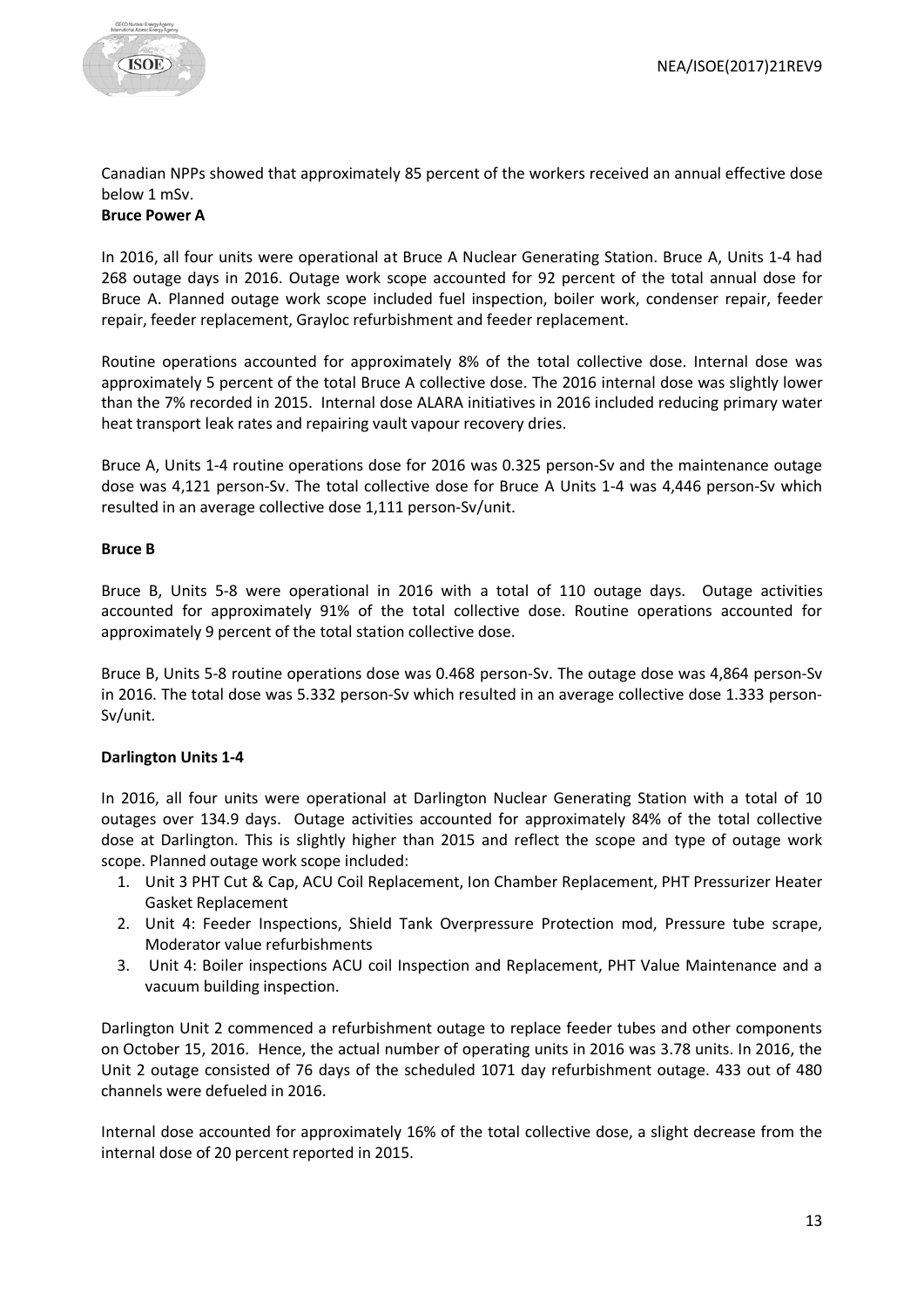

Darlington Units 1-4 had routine operations dose of 0.495 person-Sv. Routine operations accounted for approximately 16 percent of the total collective dose. The total outage dose was 2.600 person-Sv. The internal dose for 2016 was 0.519 person-Sv. The external dose was 2.576 person-Sv which resulted in an average collective dose 0.774 person-Sv/unit.

#### **Pickering Nuclear**

In 2016, Pickering Nuclear Generating Station had six units in operation (Units 1,4,5,6,7,8), with a total of approximately 405 days outage days. Units 2 and 3 continued to remain in a safe storage state.

Outage activities accounted for approximately 87% of the collective dose at Pickering Nuclear Generating Station. Routine operations accounted for approximately 13% of the total collective dose.

Internal dose accounted for approximately 15% of the total collective dose. This decrease can be attributed to the scope and type of work performed.

The routine collective dose for operational units was 0.834 person-Sv in 2016. The outage dose for the operational units was 4.802 person-Sv. The total dose was 5.635 person-Sv which resulted in an average of collective dose 0.939 person-Sv/unit.

The dose associated with radiological activities performed at Pickering Units 2 & 3 (in safe storage since 2010) is negligible when compared to collective dose of the operational units. Therefore, this dose is not reported separately but instead included under operational Pickering Units.

#### **Point Lepreau**

Point Lepreau is a single unit CANDU station. In 2016, Point Lepreau was fully operational with a planned maintenance of 72 days. The station experienced an unplanned outage from October 6-9, 2016. Outage activities accounted for approximately 80% of the total collective dose at Pt. Lepreau. The major planned outage work included:

- 1. Fueling Machine Bridge Maintenance (including ball screw replacement
- 2. Boiler Eddy Current Inspections
- 3. Fuel Channel Wet SCRAPE
- 4. Repair of Moderator Pump Rotating Assembly
- 5. Boiler Secondary Side Inspections

Internal dose accounted for approximately 20% of the total collective dose. This increased dose contribution from tritium was due in part to a leaking fitting on the primary heat transport system. The routine collective dose for operational activities was 0.199 person-Sv in 2016. Routine collective dose accounted for approximately 20% of the total collective dose at Pt. Lepreau in 2016.

The internal dose was 0.183 person-Sv. The external dose was 0.822 person-Sv. The total dose was 1.005 person-Sv.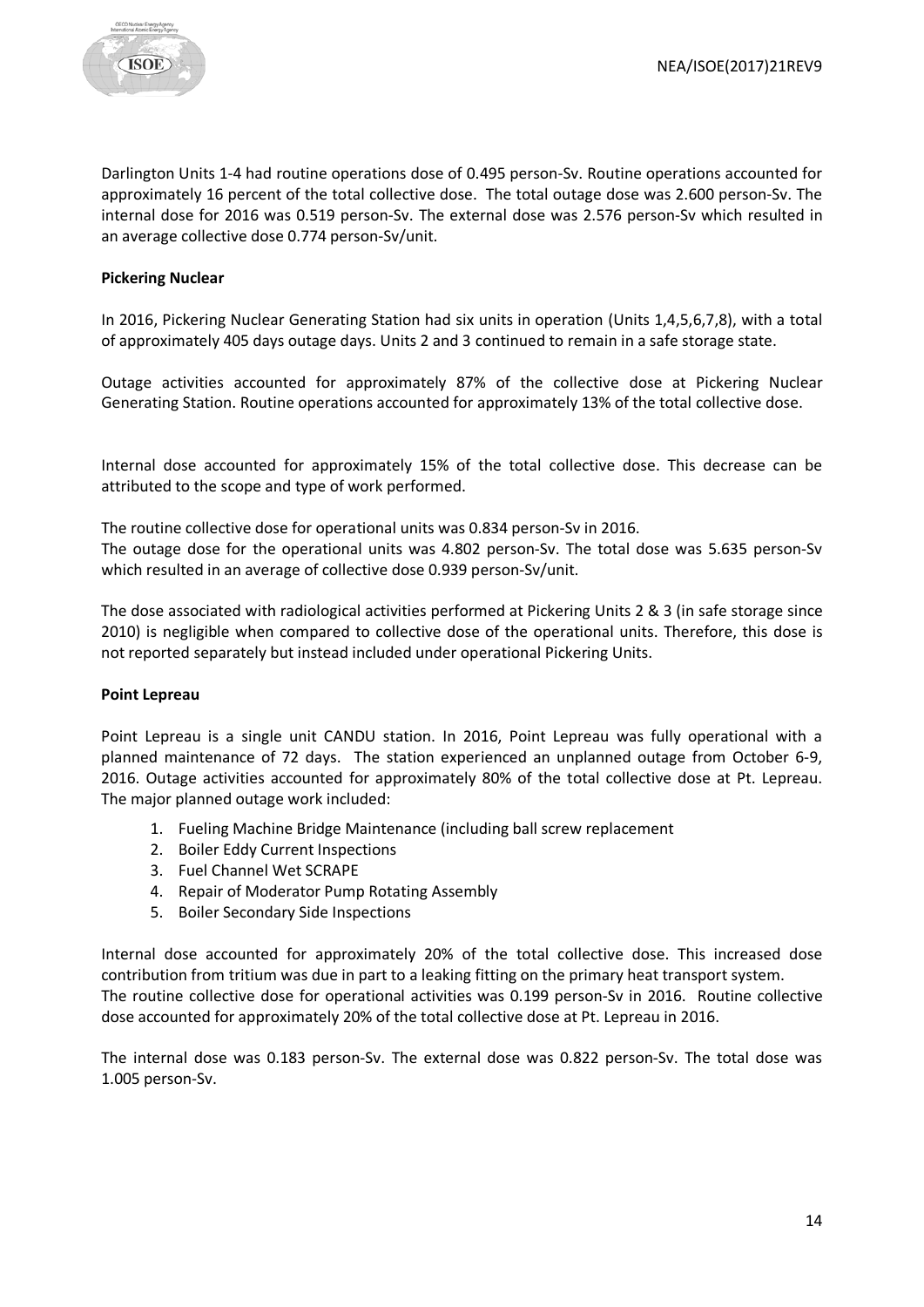

#### **Gentilly-2**

Gentilly-2 is a single unit CANDU station. In 2016, Gentilly-2 continued transition from operation to safe storage state. The reactor was shut down in December 28, 2012.

There was a decrease in the collective doses at Gentilly-2 because the majority of radiological work activities with the transition form an operational unit to a safe storage state occurred in 2014. The 2016 station collective dose is only attributed to safe storage transition activities

The total site collective dose in 2016 was 0.208 person·Sv. The highest individual dose in 2016 was 0.0085 mSv.

#### **Major 2016 Highlights**

#### **Safety-related issues:**

No safety-related issues were identified in 2016.

#### **Decommissioning Issues**

Gentilly-2 continued to transition to safe storage in 2016.

#### **New Plants under construction/plants shutdown**:

No Units under construction in 2016. No Units were shutdown in 2016.

#### **Conclusions**

The 2016 average collective dose per operating unit for the Canadian fleet was 0.90 person-Sv/unit, nearly achieving the CANDU WANO dose target of 0.80 person-Sv/unit. The refurbishment activities executed in 3 of the 19 operational from 2010-2012 are showing solid benefits by providing improved unit reliability/nuclear safety and dose reduction at Bruce A, Units 1,2 and Pt. Lepreau.

Various initiatives were implemented at Canadian units to keep doses ALARA. Initiatives included improved shielding, source term reduction activities, use of CZT 3D isotopic mapping systems and improved work planning.

#### 3) Report from Authority

The implementation of radiation protection programs at Canadian Nuclear Power Plants (NPPs) met all applicable regulatory requirements and doses to workers and members of the public were maintained below regulatory dose limits.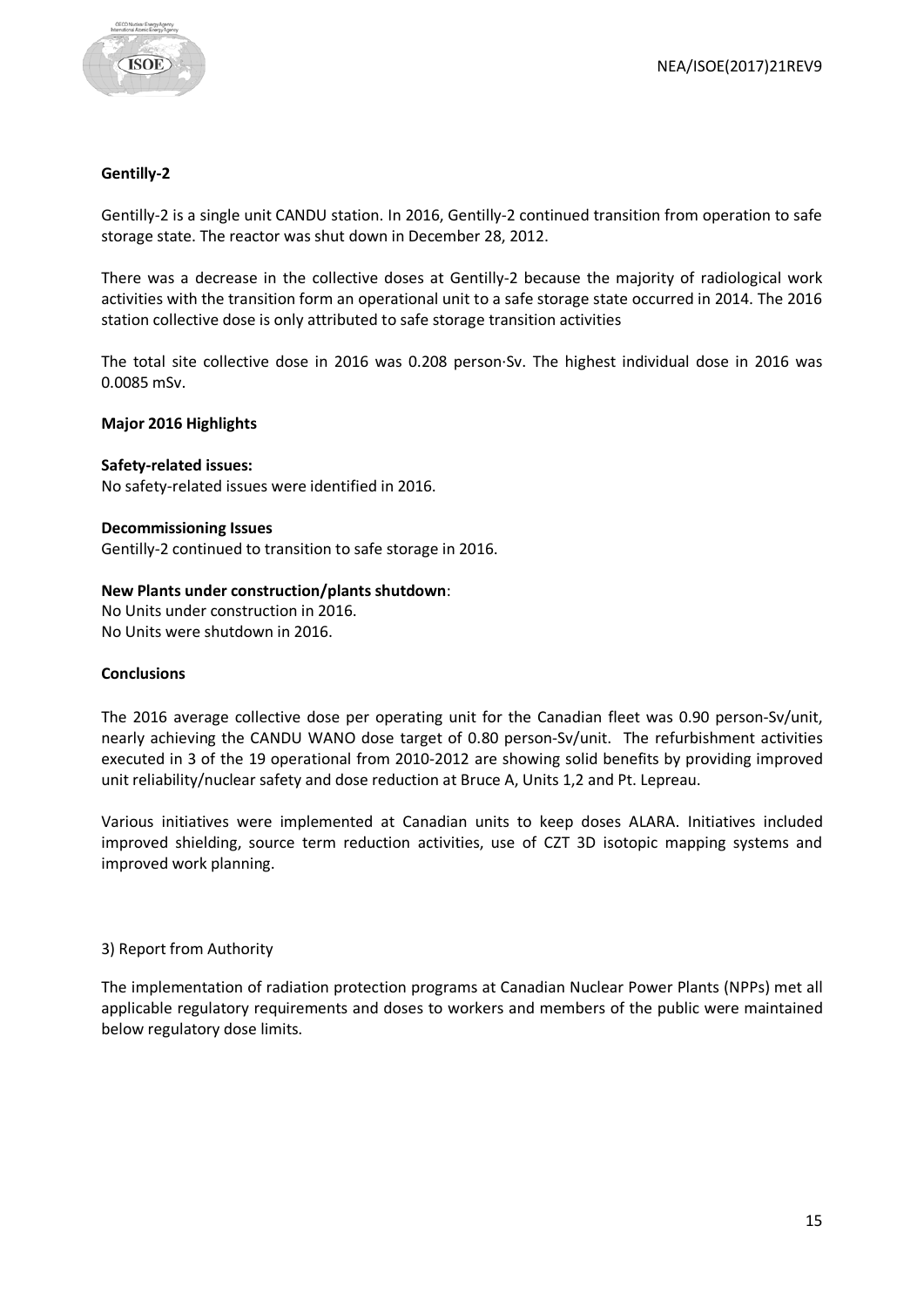

# **CHINA**

# <span id="page-15-0"></span>1) Dose information for the year 2016

| <b>ANNUAL COLLECTIVE DOSE</b> |                           |                                                                            |  |  |  |
|-------------------------------|---------------------------|----------------------------------------------------------------------------|--|--|--|
|                               | <b>OPERATING REACTORS</b> |                                                                            |  |  |  |
| Reactor type                  | <b>Number of reactors</b> | Average annual collective dose per unit and reactor type<br>[man·mSv/unit] |  |  |  |
| <b>PWR</b>                    | 31                        | 346.62                                                                     |  |  |  |
| <b>VVER</b>                   | 2                         | 505.00                                                                     |  |  |  |
| <b>PHWR</b>                   |                           | 504.69                                                                     |  |  |  |
| All types                     | 35                        | 364.70                                                                     |  |  |  |

# - *Summary of occupational dose in 2016*

| <b>Reactor type</b> | <b>Number of reactors</b> | <b>Total collective dose</b> | Average dose per reactor   |
|---------------------|---------------------------|------------------------------|----------------------------|
| <b>PWR</b>          | 31                        | $10.745$ man $\cdot$ Sv      | 0.35 man Sv/unit           |
| <b>VVER</b>         |                           | $1.010$ man $\cdot$ Sv       | $0.51$ man $\cdot$ Sv/unit |
| <b>PHWR</b>         |                           | $1.009$ man $\cdot$ Sv       | 0.50 man Sv/unit           |

The total collective dose for the Chinese nuclear fleet (31 PWR units, 2 VVER units and 2 PHWR units) in 2016 was 12.764 man·Sv. The resulting average collective dose was 0.36 man·Sv/unit. No individuals received a dose higher than 10 mSv in 2016 (within the annual dose constraint of 15 mSv for nuclear power plants in China).

In the operation of nuclear power plants, annual collective dose is mainly from outages. The ALARA programme is well implemented during the design and operation of all nuclear power plants. The average annual collective dose per unit varied slightly in comparison with the year 2015, and stayed at a low level.

2) Principal events of the year 2016

- *Events influencing dosimetric trends*

In 2016, there were no radiological events threatening the safety of people and the environment at the operational nuclear power plants. The monitoring index over the year showed that the integrity of three safety barriers was in sound status.

Seven new PWR units (HONGYANHE-4, NINGDE-4, FUQING-3, YANGJIANG-3, CHANGJIANG-2, FANGCHENGGANG-1 and FANGCHENGGANG-2) began commercial operation in 2016. For the 35 reactors, refueling outages were performed for 19 of 32 PWR units, 1 of 2 PHWR units, and 2 of 2 VVER units in 2016.

In 2016, the IAEA Integrated Regulatory Review Service (IRRS) was conducted of China's governmental and regulatory framework for nuclear and radiation safety.

- *Regulatory requirements*
	- In 2016, the Safety Regulations on the Design of Nuclear Power Plant (HAF102) was revised and proclaimed.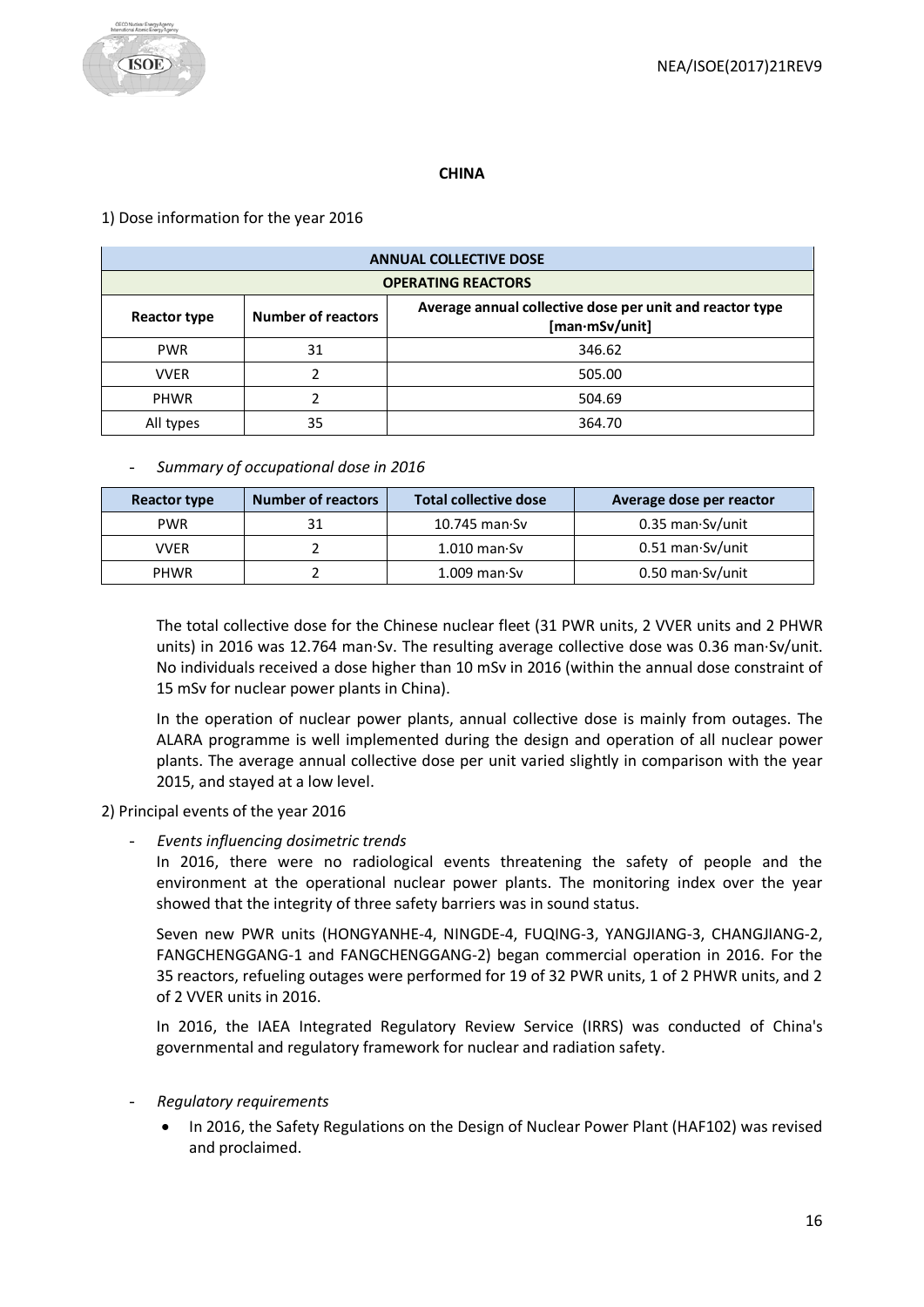

- In 2016, the Thirteenth Five-year Plan and 2025 Perspective Plan on Nuclear Safety and Prevention & Control of Radioactive Pollution was submitted to the State Council of the People's Republic of China for approval.
- In 2016, China's top legislature finished soliciting public opinions on the draft revision to the Nuclear Safety Act of the People's Republic of China.

3) Report from Authority

The *NNSA Annual Report in 2016 (Chinese)* has been drafted and will be published soon.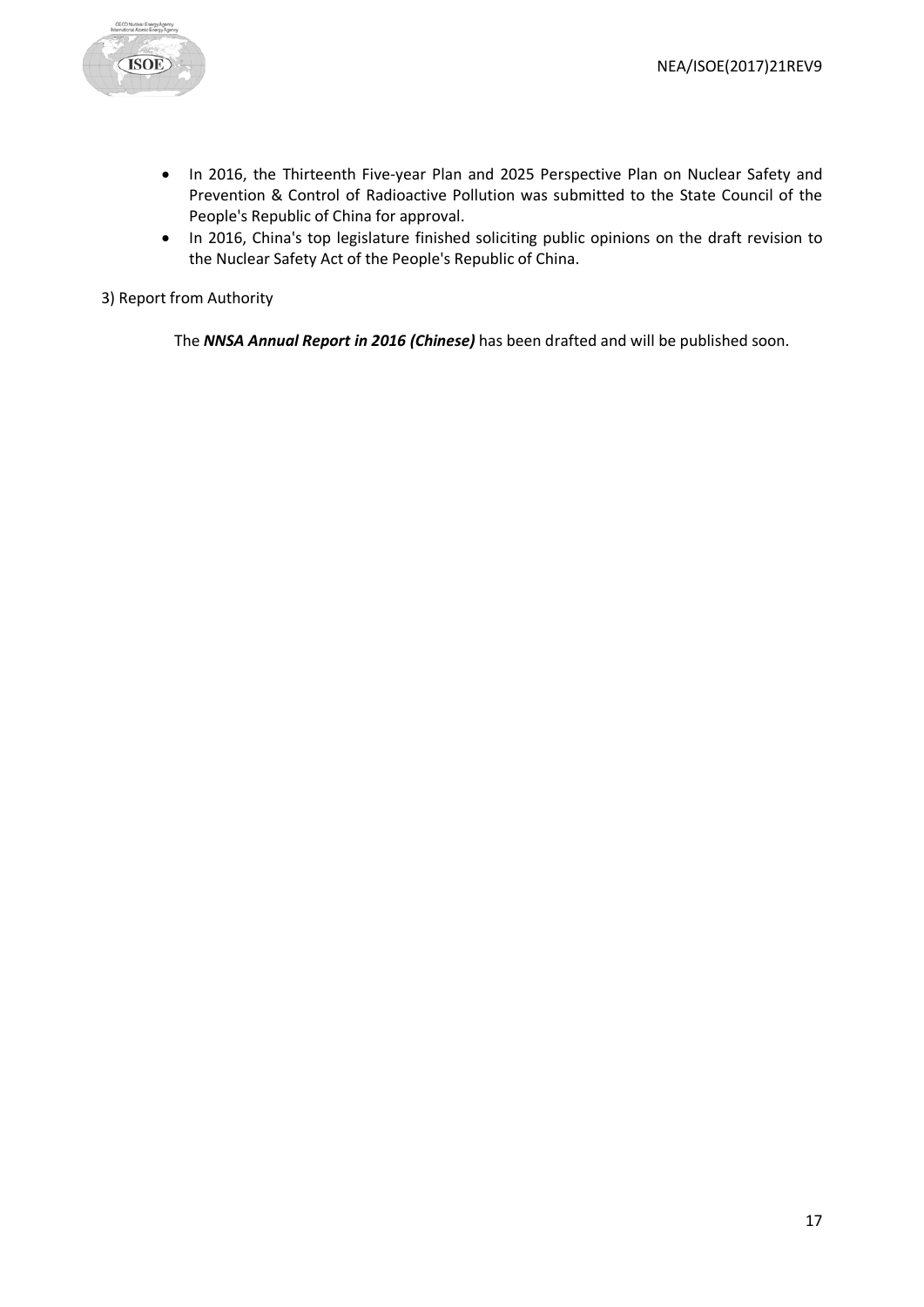# **CZECH REPUBLIC**

#### <span id="page-17-0"></span>1) Dose information for the year 2016

| <b>ANNUAL COLLECTIVE DOSE</b>                                                                                       |   |     |  |
|---------------------------------------------------------------------------------------------------------------------|---|-----|--|
| <b>OPERATING REACTORS</b>                                                                                           |   |     |  |
| Number of<br>Average annual collective dose per unit and reactor type<br>Reactor type<br>[man·mSv/unit]<br>reactors |   |     |  |
| VVER                                                                                                                | ь | 146 |  |
| All types                                                                                                           |   | 146 |  |

#### 2) Principal events of the year 2016

#### - *Events influencing dosimetric trends*

The main contributions to the collective dose were 5 planned outages.

| <b>NPP, Unit</b> | <b>Outage information</b>                                       | CED [man·mSv] |
|------------------|-----------------------------------------------------------------|---------------|
| Temelin, Unit 1  | 122 days, prolonged maintenance outage with refuelling and weld | 137           |
|                  | radiography                                                     |               |
| Temelin, Unit 2  | 135 days, prolonged maintenance outage with refuelling and weld | 117           |
|                  | radiography                                                     |               |
| Dukovany, Unit 2 | 182 days, prolonged maintenance outage with refuelling, weld    | 182           |
|                  | radiography and LTO (long-term operation) process               |               |
| Dukovany, Unit 3 | 157 days, prolonged maintenance outage with refuelling and weld | 115           |
|                  | radiography                                                     |               |
| Dukovany, Unit 4 | 100 days, prolonged maintenance outage with refuelling and weld | 139           |
|                  | radiography                                                     |               |

CED remained stable in comparison with the previous year, but increased in comparison with previous years mainly due to the excessive weld radiography (all units). CED was also affected by Secondary pipe welding during the outage of Unit 2 at Dukovany NPP.

Low values of outage and total effective doses represent results of good primary chemistry water regime, well organised radiation protection structure, and strict implementation of ALARA principles during the activities related to the work with high radiation risk. All CED values are based on electronic personal dosimeter readings.

- *New/experimental dose-reduction programmes*

There were no new/experimental dose reduction programmes.

- *Organisational evolutions*

In 2016, Radiation Work Permit WG finished their activities. Revised RWP system was implemented.

Activity of Personal Contamination Event (PCE) reduction WG, which aims for overall improvement of personnel perception of PCEs and ultimate reduction of the number of PCEs, continued in 2016.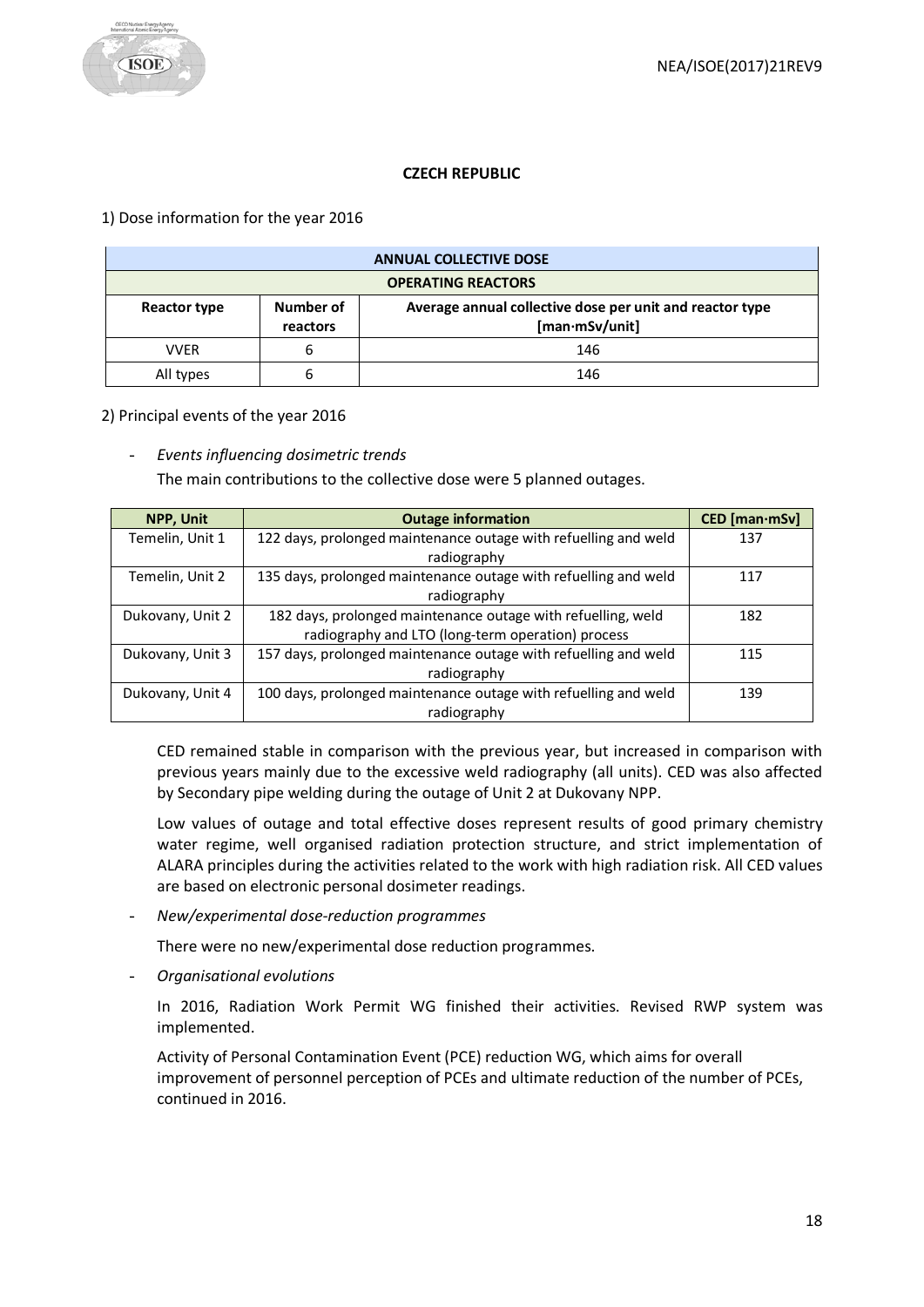

# - *Regulatory requirements*

The Post-Fukushima National Action Plan was implemented at Temelin NPP and Dukovany NPP.

LTO process was under way at Dukovany 2. Regulatory requirements were implemented progressively.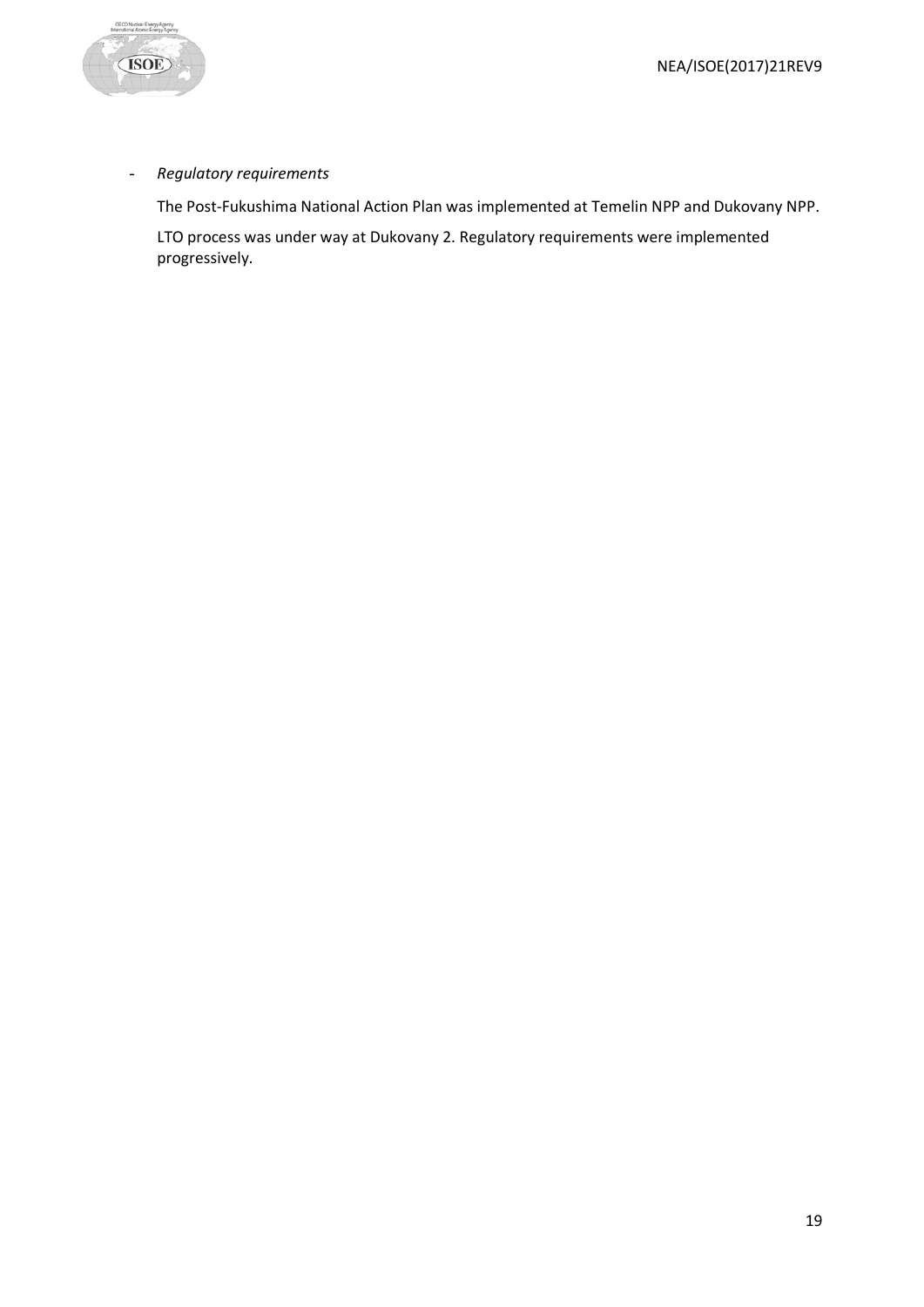#### **FINLAND**

# <span id="page-19-0"></span>1) Dose information for the year 2016

| <b>ANNUAL COLLECTIVE DOSE</b> |                                                                                                     |     |  |  |  |
|-------------------------------|-----------------------------------------------------------------------------------------------------|-----|--|--|--|
|                               | <b>OPERATING REACTORS</b>                                                                           |     |  |  |  |
| Reactor type                  | Number of<br>Average annual collective dose per unit and reactor type<br>[man·mSv/unit]<br>reactors |     |  |  |  |
| <b>VVER</b>                   |                                                                                                     | 421 |  |  |  |
| <b>BWR</b>                    |                                                                                                     | 442 |  |  |  |
| All types                     |                                                                                                     | 432 |  |  |  |

# 2) Principal events of the year 2016

#### **Summary of national dosimetric trends**

The annual collective dose strongly depends on the length and type of annual outages. The 2016 collective dose (1.726 man·Sv) of Finnish NPPs resulted in continuing the decreasing trend in the 4-yearrolling average of collective doses. The decrease has continued since the early 90's.



# **Olkiluoto**

At the OL1 unit a fuel leak was detected in February 2016 when an increase in the activity level of the off-gas system monitor was detected. The fuel leak developed quickly into an open failure, and the monitoring point indicated the presence of e.g. Np-239, Sr-92, Cs-134 and Cs-137 isotopes in the reactor water.

In the beginning of April 2016, a decision was made to shut down the plant for an extra refuelling outage in order to remove the leaking fuel elements. Three leaking fuel assemblies were located and removed from the core. These assemblies had been in the reactor for three years and were of the same type and of the same delivery batch. The collective radiation dose was approximately 0.025 man·Sv.

Nine days after the full power level was achieved, an increase in the activity levels of the off-gas system was detected at OL1, and a sample of the reactor water was collected, which confirmed a new fuel leak.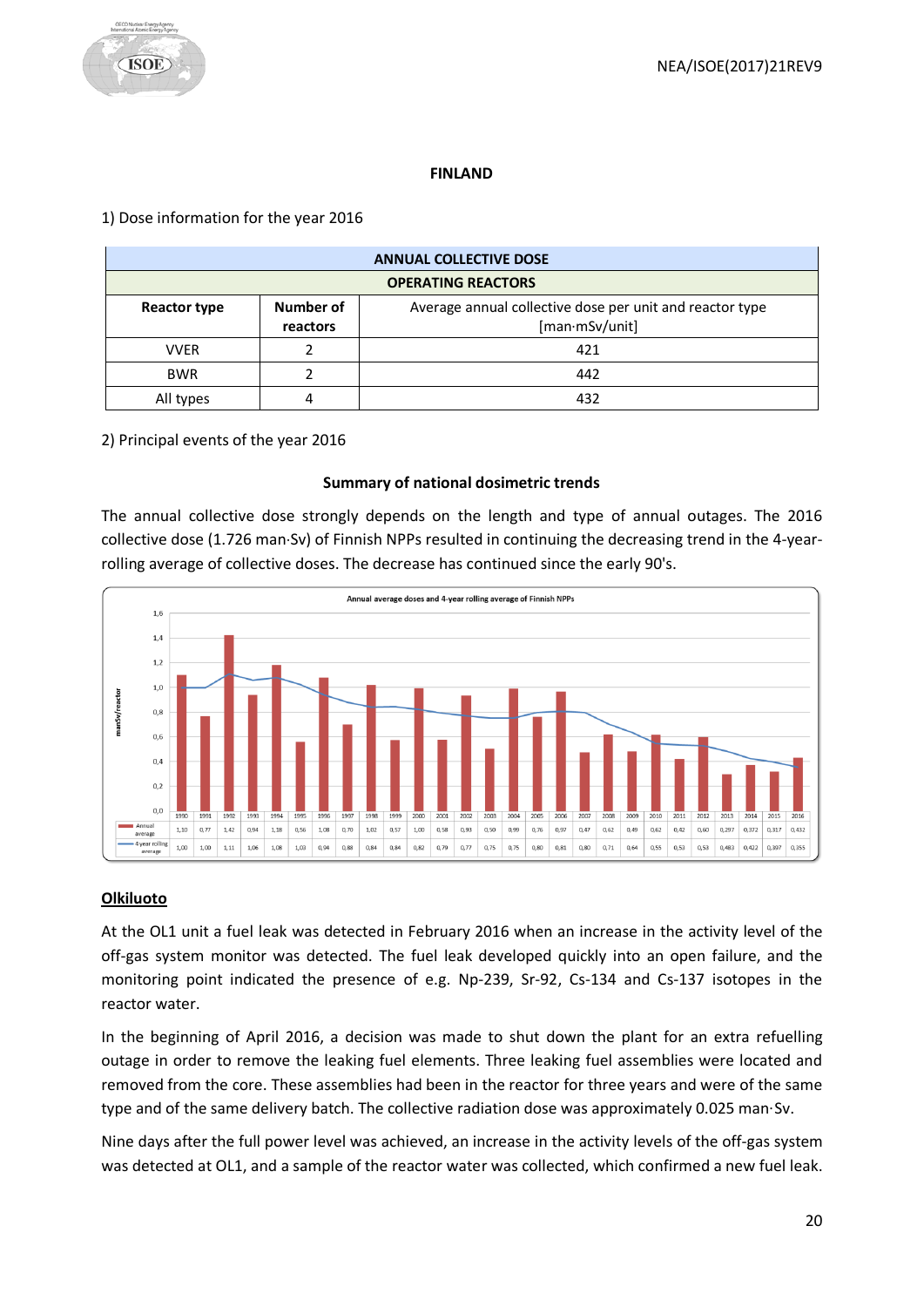

During annual outage in May, again three leaking fuel assemblies were located and removed from the core. These assemblies had been in the reactor for three years. These assemblies were of a different delivery batch from the assemblies previously removed from the reactor in April 2016. All six cases were pellet–cladding interaction (PCI) fuel failures.

During the 21 days of the OL1 maintenance outage, the main work was the replacement of one main circulation pump and the renewal of the related frequency converter, the modernization of the neutron flux calibration system, the replacement of low-voltage switchgear, and the modernization of heating system affecting the residual heat removal in one subsystem. A tightness test of the containment building was also carried out. The collective radiation dose was 0.558 man·Sv.

The total effect of fuel failures on radiation doses is difficult to estimate, but it is in range of 0.070- 0.100 man·Sv. The amount of uranium dissolved into reactor water was about 20–25 g.

At Olkiluoto 1, noble gases as well as some iodine (I-131) were released into certain rooms of the turbine building after the annual outage. It was the result of a leak in a flange downstream of a valve. The leak was located in the off-gas radiation monitoring system and was repaired successfully. The releases caused by the leak in the flange connection were significant as a result of the fuel leaks that occurred during previous operating period. Without the fuel leaks, the leak in the flange connection would not necessarily have been detected. The event had an impact on the radiation safety of the plant and the environment. However, the releases remained with a good margin below the release limits specified in the Technical Specifications. Thus the calculated radiation dose of a person representing the most exposed population group is estimated to be below the specified limit value. The radiation doses of the employees also remained below the limit values.

The annual maintenance of OL2 included the replacement of fuel and annually repeated maintenance work. The collective radiation dose was 0.172 man·mSv.

#### **Loviisa**

At Unit 1 a long inspection outage was performed. The duration of the outage was about 38 days. Collective dose of the outage was 0.492 man·Sv which was mainly caused by primary side inspections, internal inspections of steam generators, maintenance works and related auxiliary tasks (insulation, scaffolding, RP and cleaning).

At Unit 2 the outage was a normal, short maintenance outage with a collective dose accumulation of 0.295 man·Sv and duration of about 20 days.

The collective dose of LO1 outage was the lowest compared to similar outage types and among the lowest outage doses on Unit 2.

Source term reduction: During the outages in 2012-2014 an antimony reduction project took place at both plant units. During the project, antimony-bearing gaskets of primary coolant pumps were replaced by antimony free ones. The gasket replacement project has resulted in a decrease of radioactive antimony and thus reduced dose rates in the vicinity of primary components.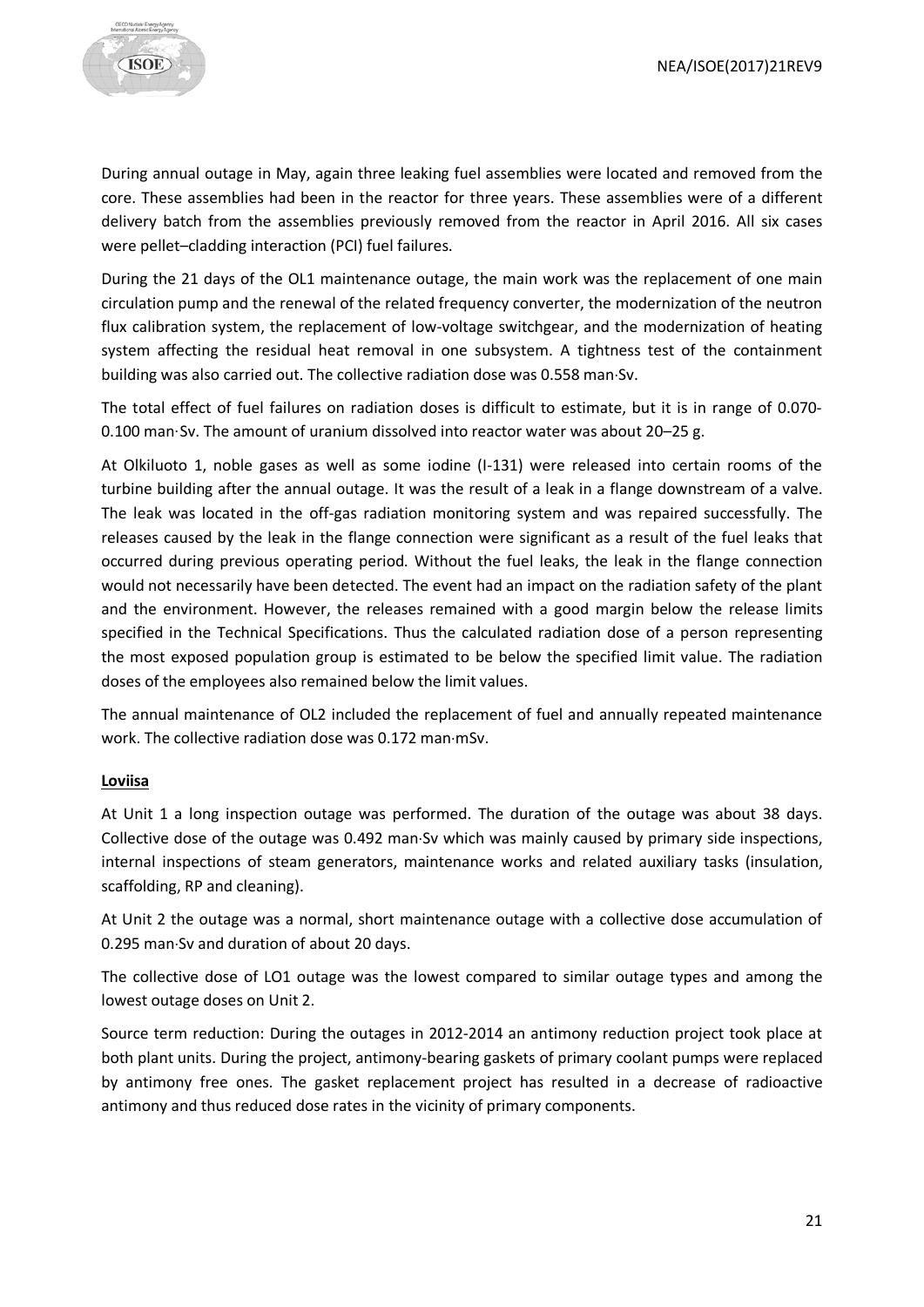

# 3) Report from Authority

In order to meet the updated IAEA regulations and new European Directives, a process to update the Nuclear Energy Act, the Radiation Act, and the new regulatory guides (YVL Guides) was started in 2016.

A periodic safety review was carried out for Loviisa NPP during 2016. The operating license renewal, including a periodic safety review, was started for Olkiluoto NPP.

Finland has one NPP unit under construction (Olkiluoto 3). The unit entered into the commissioning phase, and the licensee submitted the operating license application in April 2016.

One new NPP unit is in the construction license phase (Fennovoima Hanhikivi unit 1, AES-2006) and STUK is currently reviewing first parts of the CLA documentation.

On 12 November 2015, the Finnish Government granted a construction license for Olkiluoto Spent Nuclear Fuel encapsulation plant and disposal facility. During 2016 both Posiva (operator) and STUK were preparing for the upcoming construction work.

One research reactor has entered into the decommissioning phase.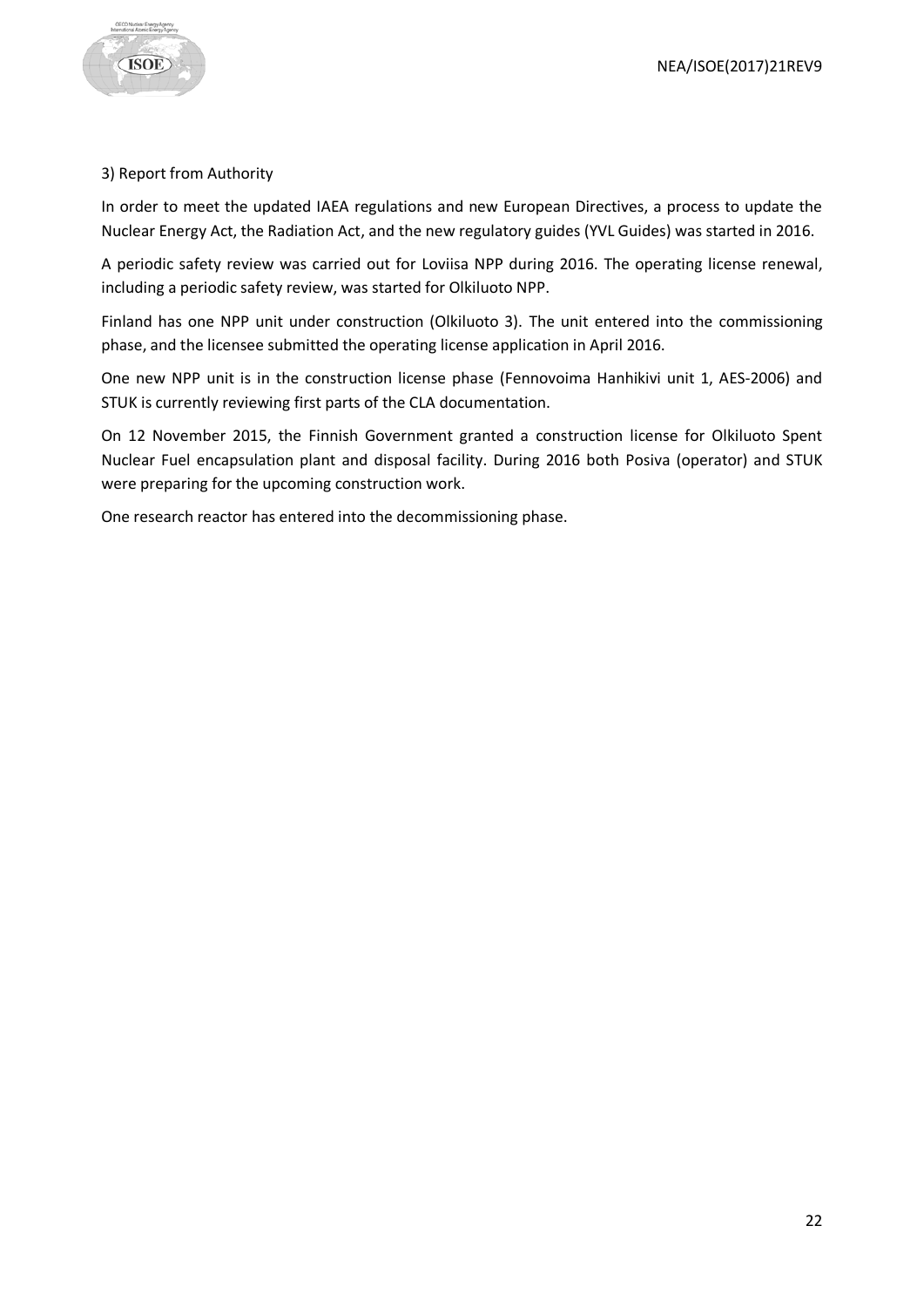#### **FRANCE**

#### <span id="page-22-0"></span>1) Dose information for the year 2016

|                     | <b>ANNUAL COLLECTIVE DOSE</b>                               |                                                                                   |  |  |  |
|---------------------|-------------------------------------------------------------|-----------------------------------------------------------------------------------|--|--|--|
|                     | <b>OPERATING REACTORS</b>                                   |                                                                                   |  |  |  |
| <b>Reactor type</b> | Number of<br>reactors                                       | Average annual collective dose per unit and reactor type<br>$[man\cdot mSv/unit]$ |  |  |  |
| <b>PWR</b>          | 58                                                          | 760                                                                               |  |  |  |
|                     | <b>REACTORS DEFINITIVELY SHUTDOWN OR IN DECOMMISSIONING</b> |                                                                                   |  |  |  |
| <b>Reactor type</b> | Number of<br>reactors                                       | Average annual collective dose per unit and reactor type<br>[man·mSv/unit]        |  |  |  |
| <b>PWR</b>          |                                                             | 51                                                                                |  |  |  |
| <b>GCR</b>          | 6                                                           | 3                                                                                 |  |  |  |
| <b>GCHWR</b>        |                                                             | 5                                                                                 |  |  |  |
| <b>SFR</b>          |                                                             | 3                                                                                 |  |  |  |

2) Principal events of the year 2016

# **Summary of national dosimetric trends**

For 2016, the average collective dose of the French nuclear fleet (58 PWR) is 0.76 man·Sv/unit (as compared to the 2016 annual EDF objective of 0.80 man·Sv/unit). The average collective dose for the 3 loop reactors (900 MWe - 34 reactors) is 0.96 man·Sv/unit and the average collective dose for the 4 loop reactors (1300 MWe and 1450 MWe - 24 reactors) is 0.48 man·Sv/unit.

Type and number of outages

| Type                   | <b>Number</b> |
|------------------------|---------------|
| $ASR - short$ outage   | 22            |
| $VP$ – standard outage | 22            |
| $VD$ – ten-year outage |               |
| No outage              |               |
| Forced outage          |               |

|  | Specific activities |  |  |  |  |  |
|--|---------------------|--|--|--|--|--|
|  |                     |  |  |  |  |  |

| Type                                                                      | <b>Number</b>    |
|---------------------------------------------------------------------------|------------------|
| Partial activities prior SGR +<br>tube sleeving and plugging<br>of old SG | 1 (Gravelines 5) |
| <b>RVHR</b>                                                               |                  |

The outage collective dose represents 84% of the total collective dose. The collective dose received when the reactor is in operation represents 16% of the total collective dose. The collective dose due to neutron is 0.224 man·Sv; 77% of which (0.172 man·Sv) is due to spent fuel transport.

# **Individual doses**

In 2016, no worker received an individual dose higher than 16 mSv in 12 rolling months on the EDF fleet. 78% of the exposed workers received a cumulative dose lower than 1 mSv and 99.5% of the exposed workers received less than 10 mSv.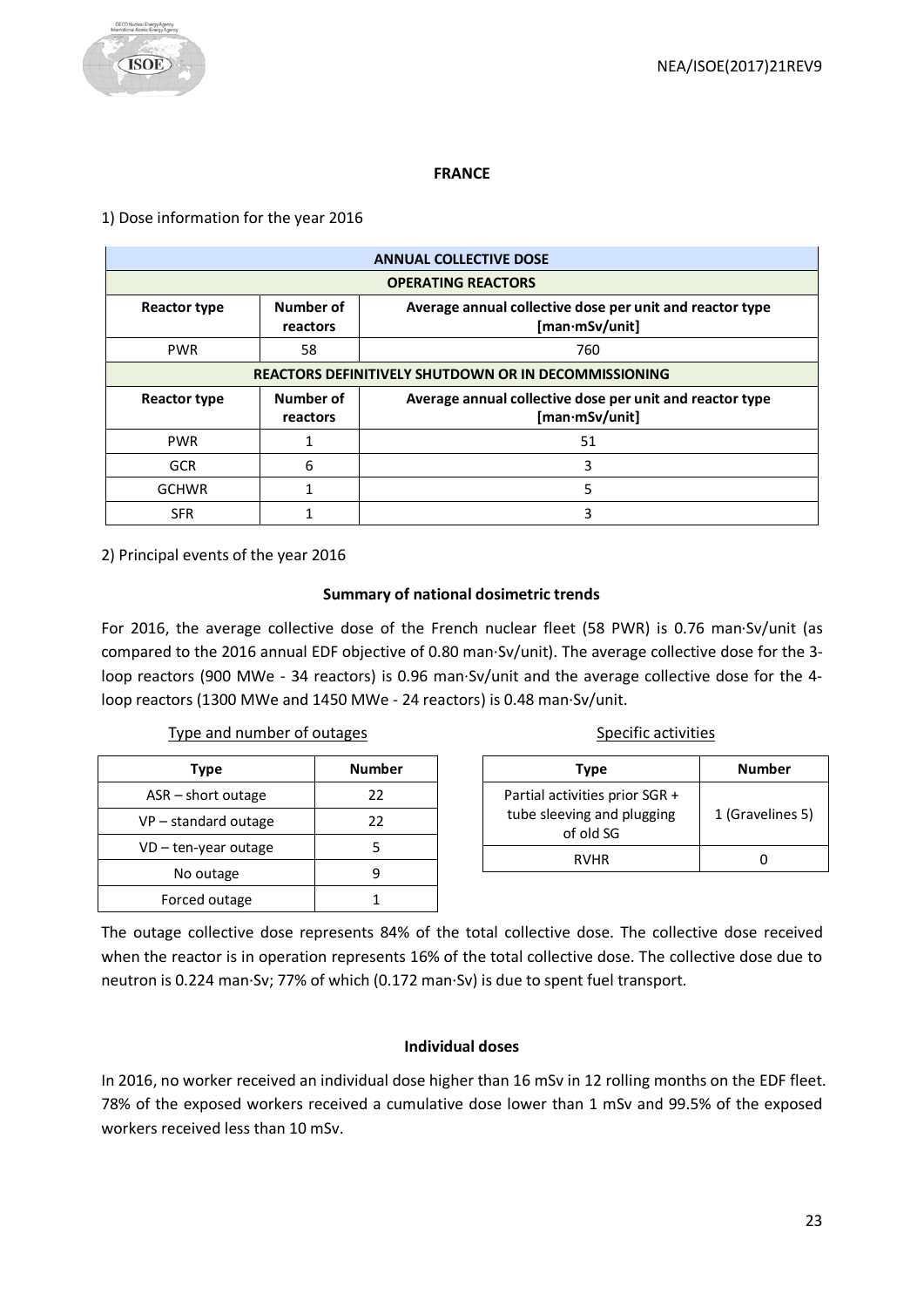

The main 2016 events with a dosimetric impact are the following:

• Paluel 2 Steam Generator Replacement (SGR)

Fall of a used SG (march 2016), no immediate radiological impact but extension of outage until November 2017.

• Gravelines 5 SGR

Following the delay to obtain the conformity declaration for new SG, it has been decided to cancel the SGR and to perform activities allowing continuing operation with the current SGs.

Every SGR activities planned prior the cutting of primary piping were performed: removal of insulation, installation of biological shielding, cutting of auxiliary piping, removal of electrical and mechanical interferings, removal of floors, specific works and installation of cutting tools.

Due to the change of strategy, the old SGs had to be returned to conformity with tube sleeving and plugging for some of them, closing of tubes, welding and non-destructive testing of auxiliary piping, reinstallation of floors, interferings and insulations.

• Seismic resistance of biological shielding following a generic safety event on the fleet

Biological shielding for which the seismic resistance was not proved have been removed. These removals impact the radiological conditions of areas in the nuclear auxiliary building and also for field and radiological protection inspections. Last removals were performed in 2016.

• Radiography inspection with selenium

All French NPPs are now using Selenium 75 for radiographic inspections. The use of this technology allows to perform radiographic inspections at the same time than other activities in the turbine building, time savings for the outage schedule and radiological protection benefits. In 2016, between 15 and 20% of radiographic inspections were performed using Selenium 75 on EDF NPPs.

# **3-loop reactors – 900 MWe**

In 2016, Cruas 1 had 2 forced outages, one for 27 days and an occupational exposure of 0.59 man·mSv and the other for 8 days and an occupational exposure of 2.16 man·mSv. Fessenheim 1 has 1 forced outage for 20 days and an occupational exposure of 32 man.mSv and Tricastin 4 has a forced outage for 5 days and an occupational exposure of 2.7 man.mSv.

The 3-loop reactors outage program was composed of 14 short outages, 16 standard outages and 3 tenyear outages. The Steam Generator Replacement planned for Gravelines 5 was modified by SG tube sleeving and plugging.

One outage of the 2015 program will continue until end of June 2017: Bugey 5.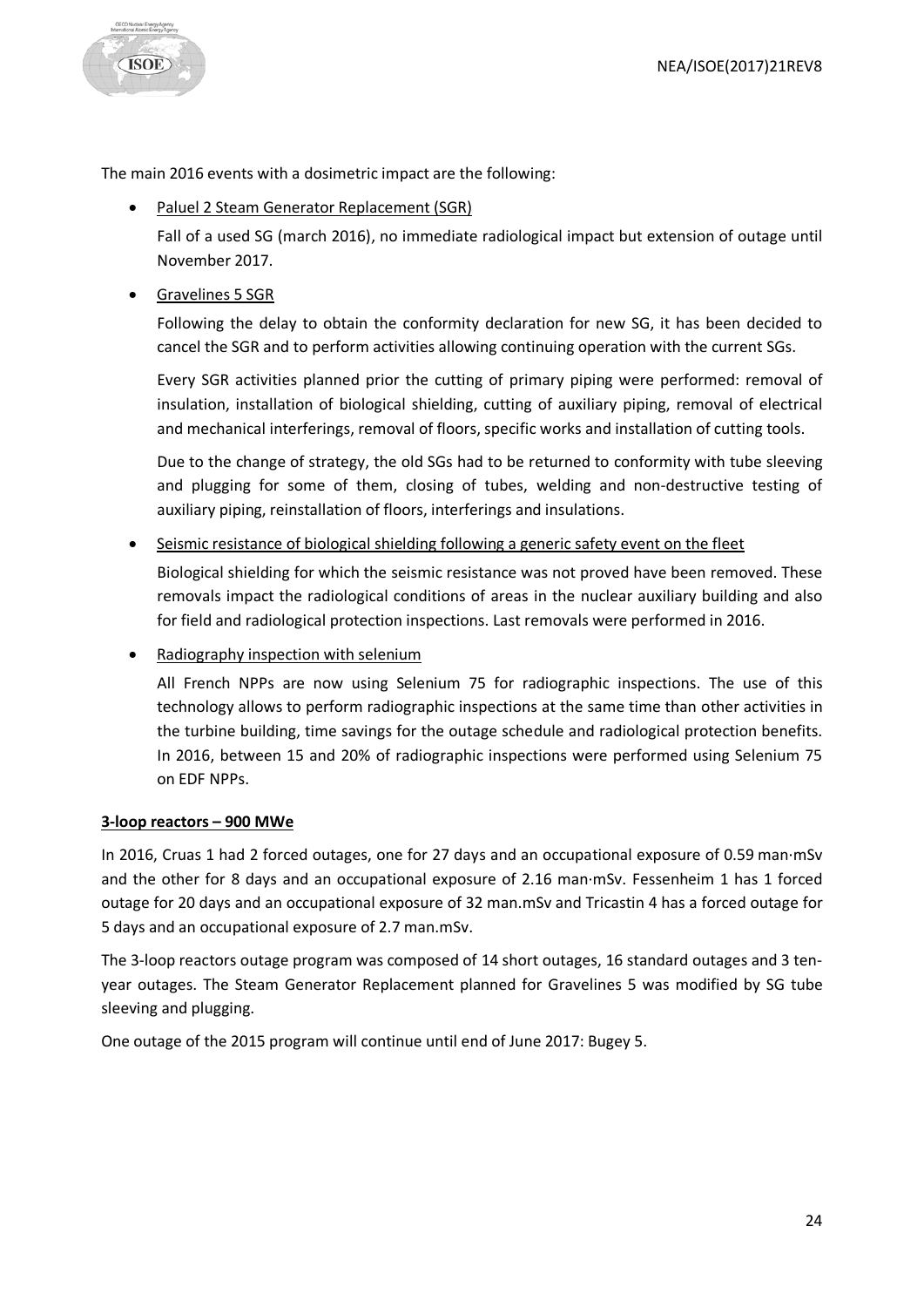**ISOE** 

Four outages of 2016 were not finished at the end of the year:

- Bugey 4: end of standard outage plan in January 2017
- Tricastin 4: end of standard outage plan in January 2017
- Fessenheim 2: end of standard outage plan in July 2017
- Gravelines 5: end of ten-year outage plan in June 2017

The lowest collective doses for the various outage types were:

- Short outage: 0.145 man·Sv at Dampierre 1
- Standard outage: 0.494 man·Sv at Gravelines 6
- Ten-year outage: 1.617 man·Sv at Chinon B2

# **4-loop reactors – 1300 MWe and 1450 MWe**

In 2016, 7 units had no outage. The 4-loop reactors outage program was composed of 8 short outages, 6 standard outages and 2 ten-year outages.

One outage was not finished at the end of 2016: the 3<sup>rd</sup> ten-year outage with SGR of Paluel 2 (fall of the SG in 2016) began in 2015 and the end of the outage is planned at the end of 2017.

The lowest collective doses for the various outages types were:

- Short outage: 0.157 man·Sv at Golfech 1
- Standard outage: 0.512 man·Sv at Cattenom 4
- Ten-year outage: 1.197 man·Sv at Cattenom 1

# **Main radiation protection significant events (ESR)**

In 2016, 5 events have been classified level 1 at the INES scale. They all concern skin or extremity dose.

• Paluel NPP

1 event on unit 4 in March 2016: Contamination on the cheek. The skin dose was estimated to be higher than one quarter of the annual limit.

• Chinon B NPP

2 events on unit 2 with skin dose higher than one quarter of the annual limit.

- April 2016: Contamination on the ear by Co-60 of activity estimated at 40 kBq during the maintenance of the loading machine.
- September 2016: Contamination on the neck by Co-60 of activity estimated at 68.8 kBq during the surveillance of the security exit of reactor building.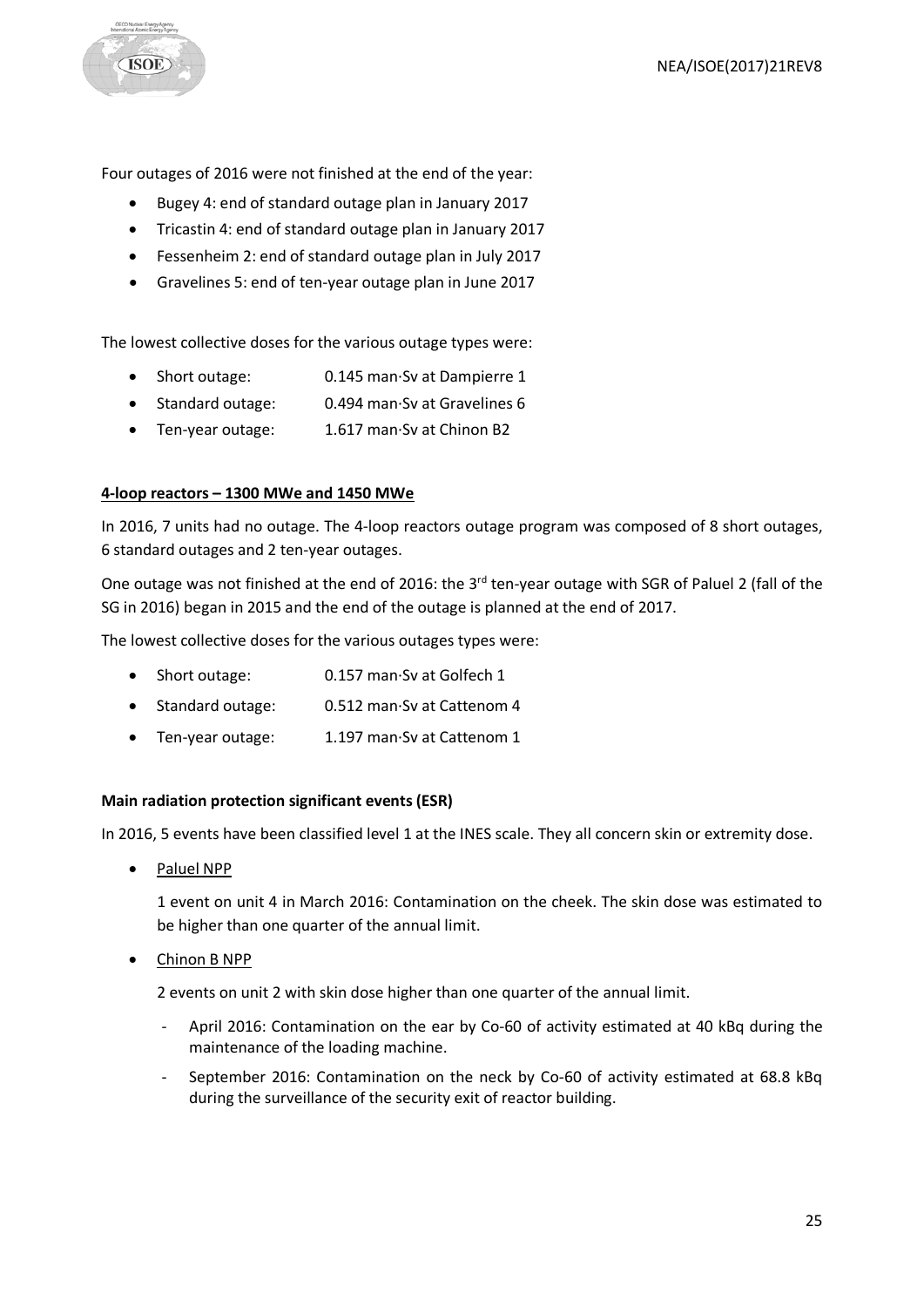

- 1 event on unit 5 in May 2016: skin/extremity dose higher than one quarter of the annual limit. Contamination on the knee of the protective clothing by Co-60 of activity estimated at 93.7 kBq during penetrant testing of the welded support of Residual Heat Removal System.
- 1 event on unit 3 in September 2016: skin/extremity dose higher than one quarter of the annual limit. Contamination on the feet during supply and disposal of clothing.

#### **2017 goals**

**ISOE** 

The collective dose objective for 2017 for the French nuclear fleet is set at 0.68 man·Sv/unit.

For the individual dose, one of the objectives is to reduce the individual dose of the most exposed workers by 10% in 3 years. The objective of no worker with an individual dose > 18 mSv over 12 rolling months is maintained. The following indicators are used:

- Number of workers > 10 mSv over 12 rolling months ≤ 270
- Number of workers > 14 mSv over 12 rolling months ≤ 0

#### **Future activities in 2017**

For individual dose: the pre-alert level is fixed at 13 mSv (over 12 rolling month)

Collective dose: continuation of the activities initiated since 2012.

- Simplification of the orange area entrance process
- Source Term management (oxygenation and purification during shutdown; management and removal of hotspots)
- Chemical decontamination of the most polluted circuits
- Optimization of biological shielding (using CADOR software)
- Organizational preparation of the RMS, deployment on the fleet planned until 2018

45 outages are planned for 2017 with 19 short outages, 23 standard outages and 3 ten-year outages. 4 outages that have begun in 2015 and 2016 are planned to end in 2017: the standard outage started in 2015 in Bugey 5, the ten-year outage combined with a SGR started in 2015 at Paluel 2 (fall of SG), the standard outage started in 2016 in Fessenheim 2 and the ten-year outage started in 2016 in Gravelines 5.

For 2017, hydrotests on RHRS circuits are expected: Civaux 1, Chinon B1, Paluel 3, Golfech 1, Dampierre 3, Flamanville 2, Saint Alban 1 and Penly 1.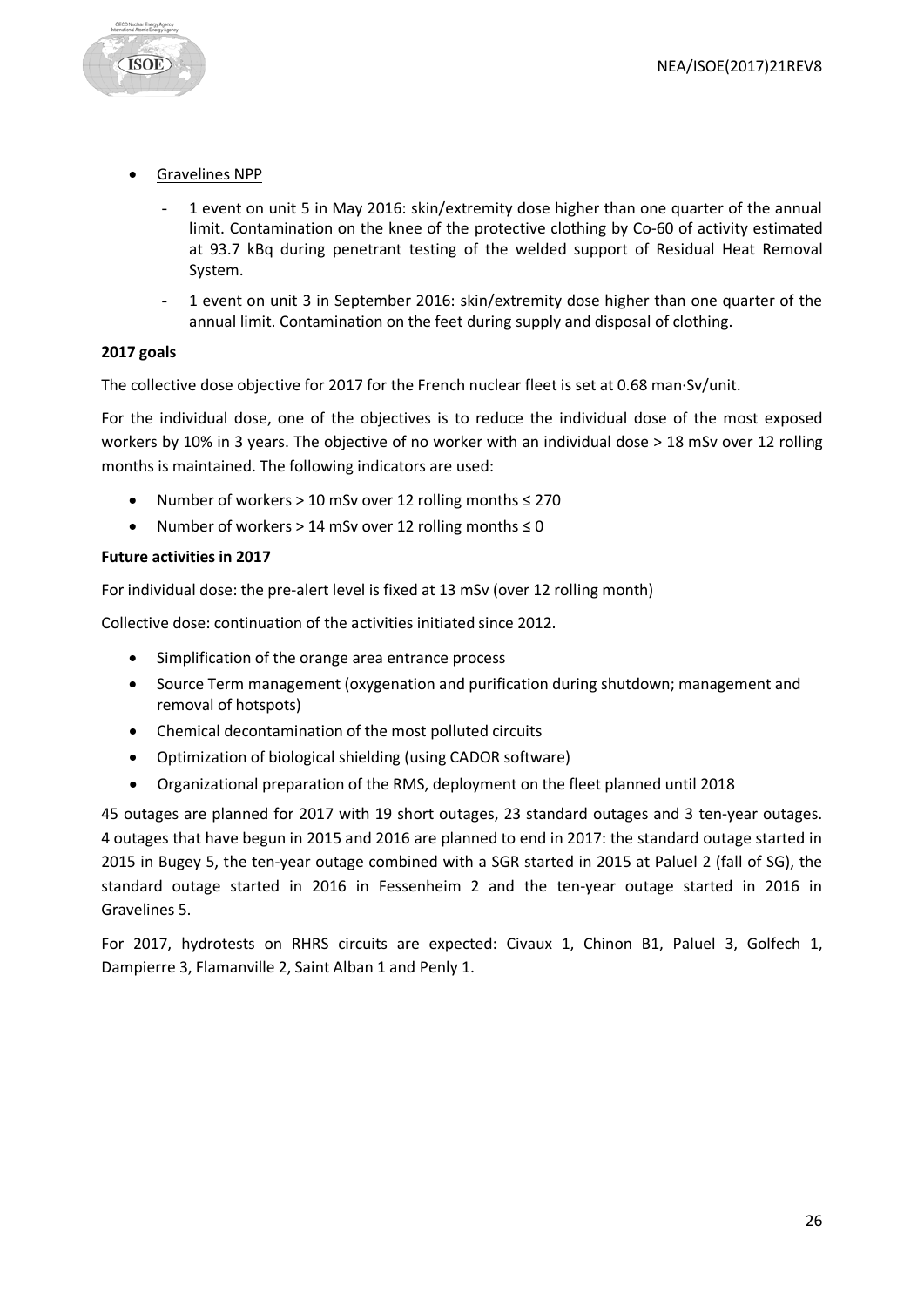

# 3) Report from Authority

In 2016, ASN carried out 24 radiation protection inspections. The Paluel, Penly and Flamanville NPPs and the EPR under construction underwent a reinforced inspection in 2016.

The collective dosimetry on all the reactors was up in 2016 by comparison with 2015 with an increased volume of maintenance. The average dose received by the workers for one hour of work in a controlled area also increased in 2016 but remains lower than the value recorded in 2014.

ASN considers that the radiation protection situation of the NPPs in 2016 could be improved on a certain number of points:

- Control of radiological zoning and the associated provisions could be improved. More specifically the risk assessments for the work do not always identify the risk of entering a specially regulated "limited stay" or "prohibited" area.
- Weaknesses remain in the control of industrial radiography sites: ASN more specifically identifies several events involving overstepping of operation areas demarcation lines or the presence of workers inside the exclusion zone demarcation lines. Progress is required in the preparation of the worksites, more specifically multiple contractor activities and the quality of the installation visits carried out when preparing these worksites.
- Management of contamination dispersal inside the reactor building is still insufficient, owing to inadequate worksite containment or contamination level signage errors. ASN repeatedly observes non-compliance with instructions for contamination checks on personnel exiting worksites.
- On several sites, the ASN inspectors found a lack of radiation protection culture on the part of certain workers.
- ASN notes that five bodily contamination situations leading to the workers integrating dosimetry greater than one quarter the regulation limit per square centimeter of skin were recorded in 2016. The above-mentioned inadequacies in radiological cleanness can contribute to the delayed detection of worker bodily contamination.
- Despite the actions presented to ASN, improvements are still required in optimisation of the forecast dosimetry for reactor outages and in preparation of the worksites.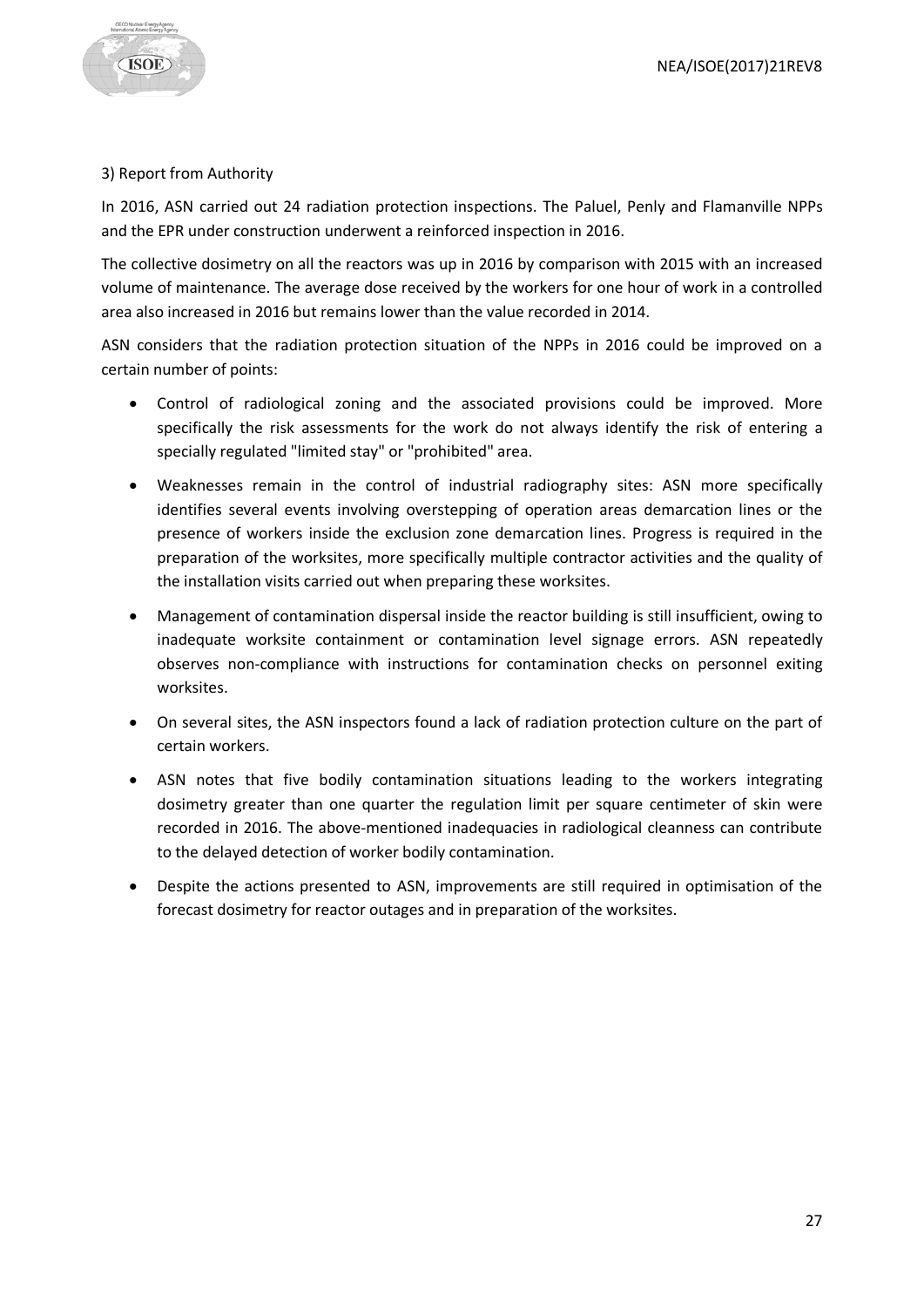#### **GERMANY**

#### <span id="page-27-0"></span>1) Dose information for the year 2016

| <b>ANNUAL COLLECTIVE DOSE</b> |                                                                                                     |                                                             |  |  |  |
|-------------------------------|-----------------------------------------------------------------------------------------------------|-------------------------------------------------------------|--|--|--|
|                               | <b>OPERATING REACTORS</b>                                                                           |                                                             |  |  |  |
| <b>Reactor type</b>           | Number of<br>Average annual collective dose per unit and reactor type<br>[man·mSv/unit]<br>reactors |                                                             |  |  |  |
| <b>PWR</b>                    | 6                                                                                                   | 168                                                         |  |  |  |
| <b>BWR</b>                    | 2                                                                                                   | 912                                                         |  |  |  |
| All types                     | 8                                                                                                   | 354                                                         |  |  |  |
|                               |                                                                                                     | <b>REACTORS DEFINITIVELY SHUTDOWN OR IN DECOMMISSIONING</b> |  |  |  |
| <b>Reactor type</b>           | Number of<br>Average annual collective dose per unit and reactor type<br>[man·mSv/unit]<br>reactors |                                                             |  |  |  |
| <b>PWR</b>                    | 8                                                                                                   | 63                                                          |  |  |  |
| <b>BWR</b>                    | 4                                                                                                   | 83                                                          |  |  |  |
| All types                     | 12                                                                                                  | 70                                                          |  |  |  |

#### 2) Principal events of the year 2016



# **Summary of national dosimetric trends**

After the accident in Fukushima, Germany decided to terminate the use of nuclear power for the commercial generation of electricity. This was enforced by an amendment of the Atomic Energy Act on 6 August 2011, where further operation of eight nuclear power plants (Biblis A, Biblis B, Brunsbüttel, Isar 1, Krümmel, Neckarwestheim 1, Philippsburg 1 and Unterweser) was terminated. With this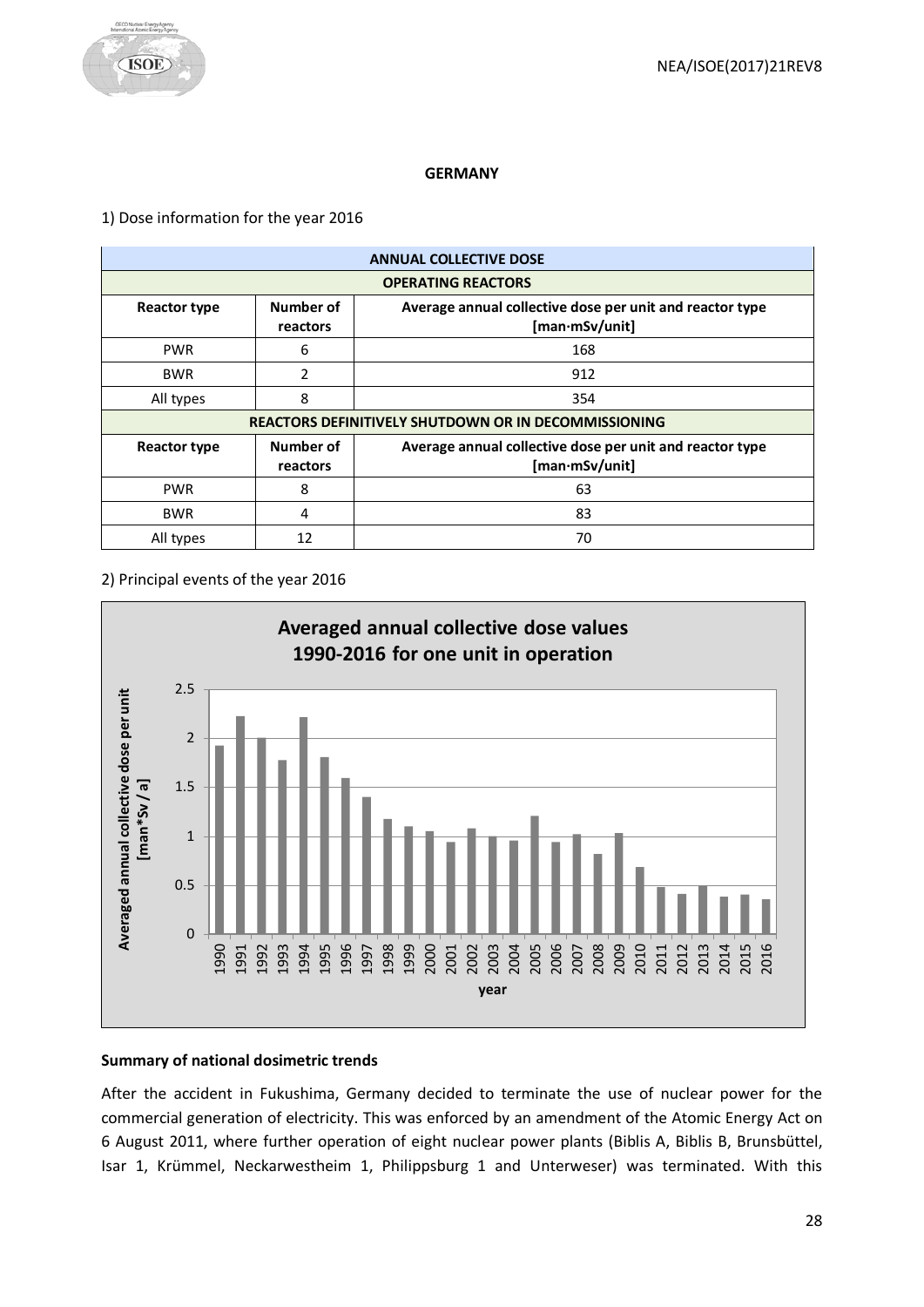

amendment, the remaining nine nuclear power plants will be permanently shut down step by step by the end of the year 2022, one plant each at the latest by the end of 2017 and 2019 and another three at the end of 2021 and of 2022. In this course, the nuclear power plant Grafenrheinfeld was shut down on 27 June 2015. These nine nuclear power plants were in the post-operational phase; to none of them a decommissioning licence was issued until the end of the year 2016.

The trend in the average annual collective dose from 1990 to 2016 is presented in the figure above. The decrease observed in the years 2011 and 2012 is based on the shutdown of the eight nuclear power plants. These plants belong to older construction lines which generally showed a higher annual collective dose compared to later construction lines. In 2016, the average annual collective dose per unit in operation (6 PWR, 2 BWR) was 0.35 man·Sv, whereas the PWR achieving 0.17 man·Sv and the value for the BWR was 0.91 man·Sv.

For the plants in decommissioning, the value of the average annual collective dose is even lower, at 0.09 man·Sv. Here the nine plants in the post-operational phase and the three nuclear power plants Mülheim-Kärlich, Obrigheim, Stade were considered.

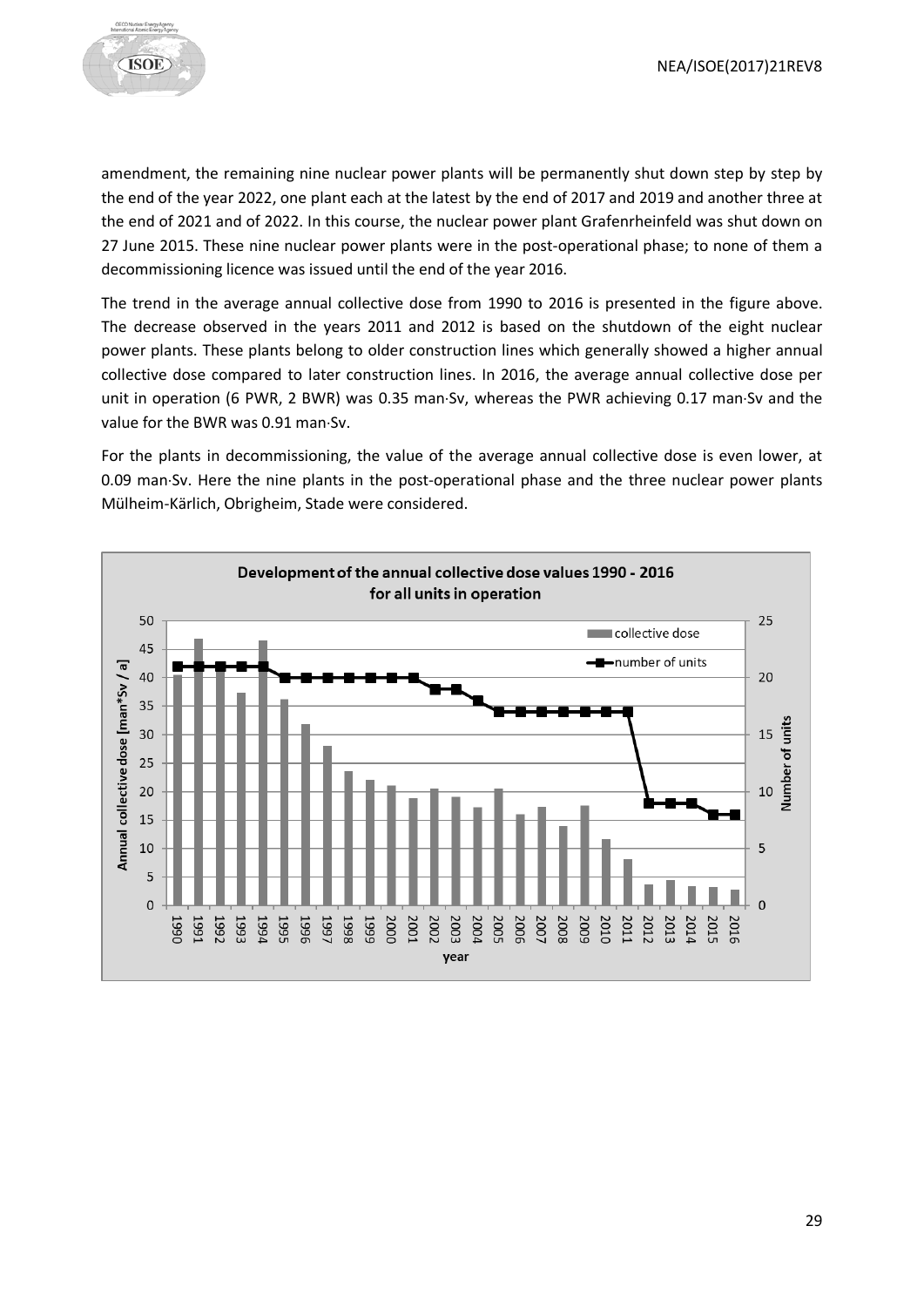#### **HUNGARY**

# <span id="page-29-0"></span>1) Dose information for the year 2016

| <b>ANNUAL COLLECTIVE DOSE</b>                                                                                       |  |                                                     |  |
|---------------------------------------------------------------------------------------------------------------------|--|-----------------------------------------------------|--|
| <b>OPERATING REACTORS</b>                                                                                           |  |                                                     |  |
| Number of<br>Average annual collective dose per unit and reactor type<br>Reactor type<br>[man·mSv/unit]<br>reactors |  |                                                     |  |
| VVER                                                                                                                |  | 336 (with electronic dosimeters)<br>331 (with TLDs) |  |

2) Principal events of the year 2016

# **Summary of national dosimetric trends**

Using the results of operational dosimetry, the collective radiation exposure was 1345 man·mSv for 2016 at Paks NPP (949 man·mSv with dosimetry work permit and 396 man·mSv without dosimetry work permit). The highest individual radiation exposure was 9.11 mSv, which was well below the dose limit of 50 mSv/year, and our dose constraint of 20 mSv/year.

The collective dose decreased in comparison to the previous year. The lower collective exposures were mainly ascribed to Paks having received the permit from the Hungarian Atomic Energy Authority to switch to the 15-month refuelling cycle (campaign) from the previous 12-month cycle by the end of 2015. 15-month operation was implemented at all four power plant units, simultaneously with the refuelling schedule, until late 2016. With the introduction of the 15-month operation interval, and proportional reduction of outage work volume, the collective dose significantly decreased.

The electronic dosimetry data correspond well with TLD data in 2016.



# **Development of the annual collective dose values at Paks Nuclear Power Plant (upon the results of the TLD monitoring by the authorities):**

From 2000, this data shall be quoted as individual dose equivalent /Hp(10)/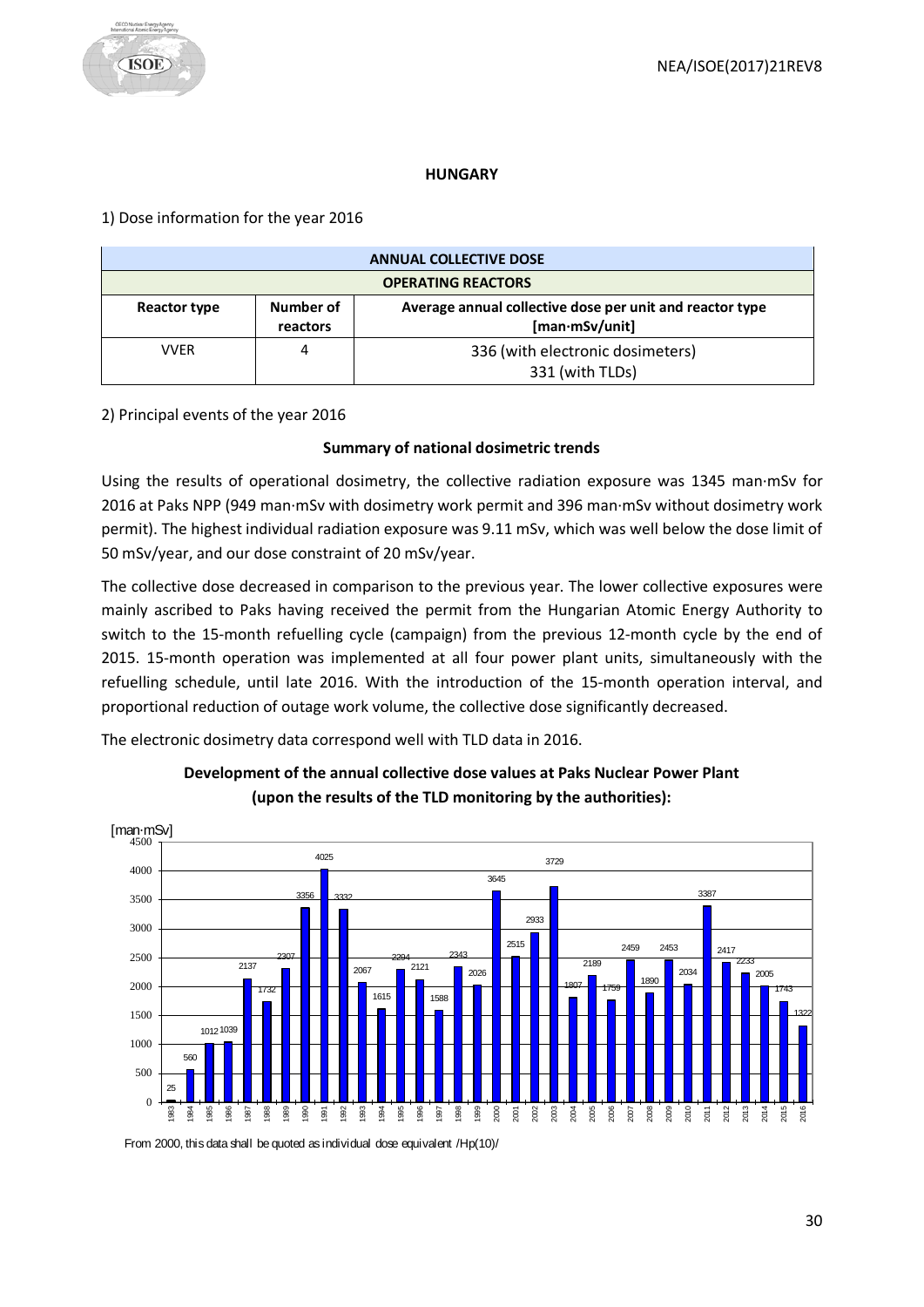

- *Events influencing dosimetric trends*

There was one general overhaul (long maintenance outage) in 2016. The collective dose of the outage was 466 man·mSv on Unit 2.

- *Number and duration of outages*

The durations of outages were 29 days on Unit 1, 68 days on Unit 2 and 26 days on Unit 4. The Unit-3 was not shut down for outage.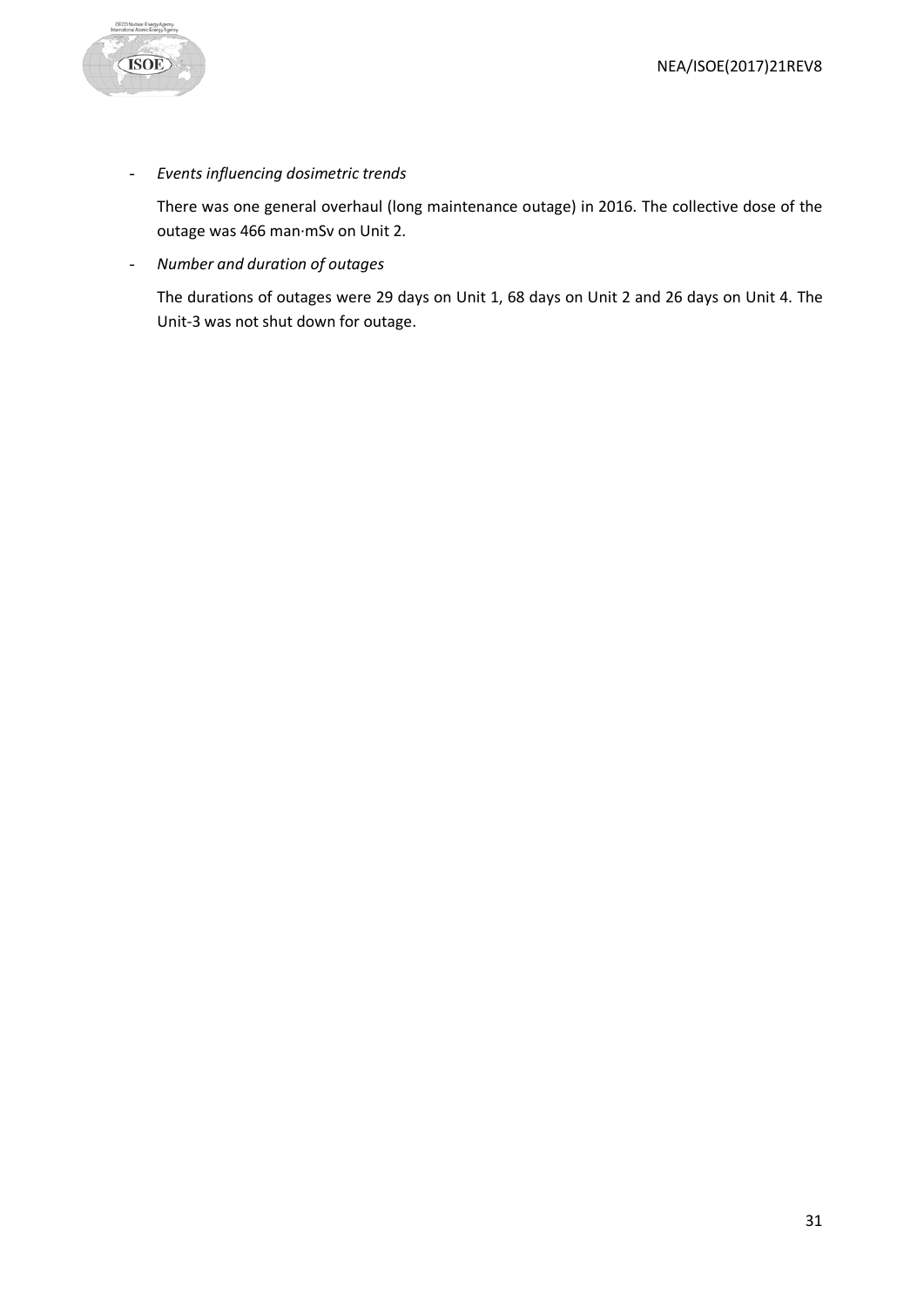

# **ITALY**

# <span id="page-31-0"></span>1) Dose information for the year 2016

| <b>ANNUAL COLLECTIVE DOSE</b>                |                                                             |                                                                            |  |  |
|----------------------------------------------|-------------------------------------------------------------|----------------------------------------------------------------------------|--|--|
|                                              | <b>REACTORS DEFINITIVELY SHUTDOWN OR IN DECOMMISSIONING</b> |                                                                            |  |  |
| Number of<br><b>Reactor type</b><br>reactors |                                                             | Average annual collective dose per unit and reactor type<br>[man·mSv/unit] |  |  |
| <b>PWR</b>                                   |                                                             | 34.23                                                                      |  |  |
| <b>BWR</b>                                   |                                                             | 48.70                                                                      |  |  |
| GCR                                          |                                                             | 73.62                                                                      |  |  |

# 2) Principal events of the year 2016

| <b>Reactor type</b> | Number of<br>reactors | Units reporting (contribution to annual<br>collective dose [man·mSv]) |
|---------------------|-----------------------|-----------------------------------------------------------------------|
| <b>PWR</b>          |                       | 1 unit - Trino NPP (34.23)                                            |
| <b>BWR</b>          |                       | 1 unit - Caorso NPP (4.22)<br>1 unit - Garigliano NPP (44.48)         |
| GCR                 |                       | 1 unit - Latina NPP (73.62)                                           |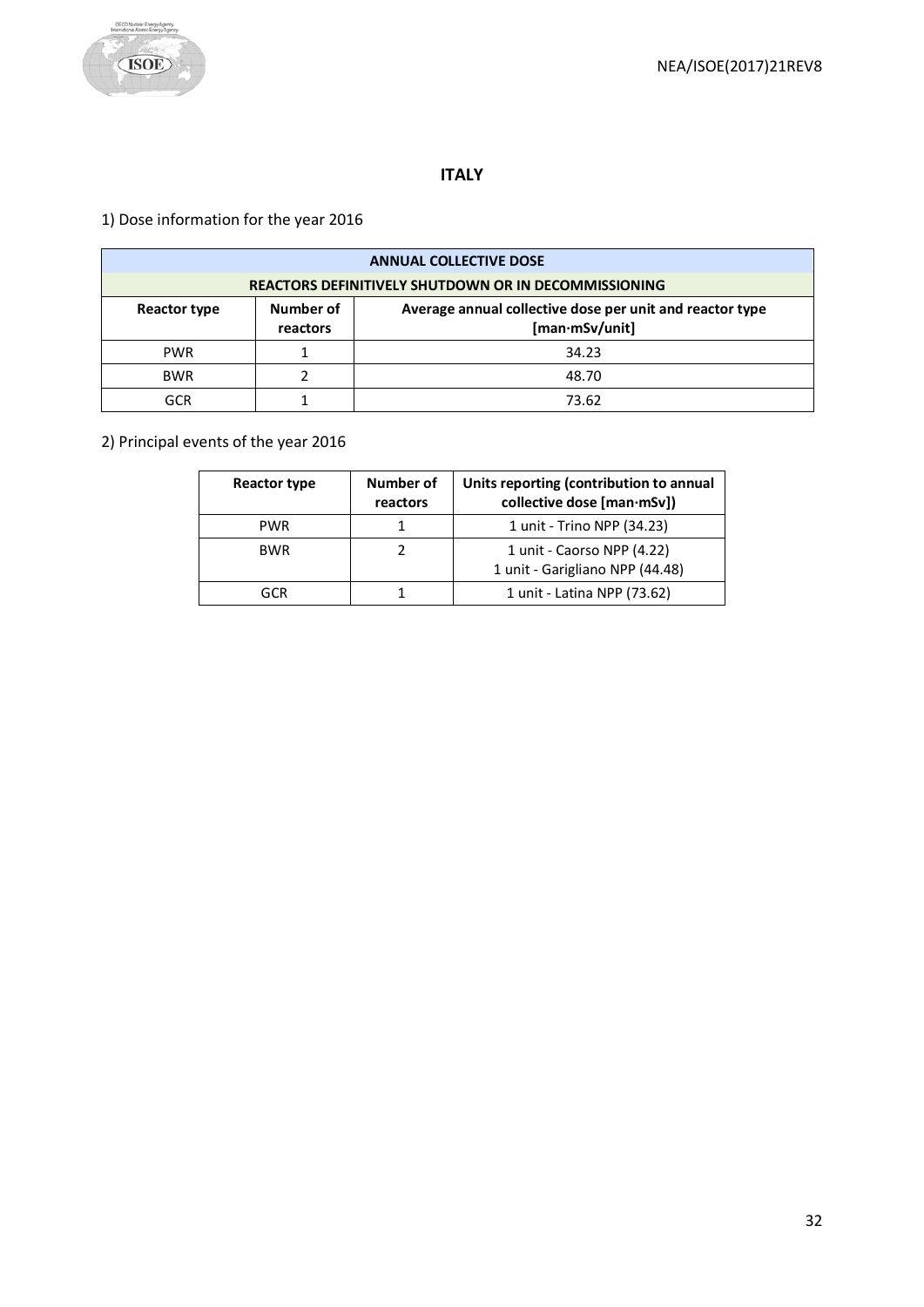# **JAPAN**

# <span id="page-32-0"></span>1) Dose information for the year 2016

| <b>ANNUAL COLLECTIVE DOSE</b>                                                                                       |                              |                                                                            |  |  |
|---------------------------------------------------------------------------------------------------------------------|------------------------------|----------------------------------------------------------------------------|--|--|
|                                                                                                                     |                              | <b>OPERATING REACTORS</b>                                                  |  |  |
| Number of<br>Average annual collective dose per unit and reactor type<br>Reactor type<br>[man·mSv/unit]<br>reactors |                              |                                                                            |  |  |
| <b>PWR</b>                                                                                                          | 21                           | 170                                                                        |  |  |
| <b>BWR</b>                                                                                                          | 22                           | 127                                                                        |  |  |
| All types                                                                                                           | 43                           | 148                                                                        |  |  |
| <b>REACTORS OUT OF OPERATION OR IN DECOMMISSIONING</b>                                                              |                              |                                                                            |  |  |
|                                                                                                                     |                              |                                                                            |  |  |
| Reactor type                                                                                                        | <b>Number of</b><br>reactors | Average annual collective dose per unit and reactor type<br>[man·mSv/unit] |  |  |
| <b>PWR</b>                                                                                                          | 3                            | 88                                                                         |  |  |
| <b>BWR</b>                                                                                                          | 10                           | 4,686                                                                      |  |  |
| <b>GCR</b>                                                                                                          | 1                            | 10                                                                         |  |  |

2) Principal events of the year 2016

- *Outline of national dosimetric trend*

The average annual collective dose for operating reactors decreased from 205 man·mSv /unit in the previous year (2015) to 148 man·mSv /unit in 2016. The average annual collective dose for reactors out of operation or in decommissioning excluding Fukushima-daiichi NPP was 154 man·mSv /unit, and that of Fukushima-Daiichi NPP was 7,652 man·mSv /unit.

The average annual collective dose of operating reactors was almost at the same level as for 2015. This is because almost all of the nuclear reactors have been shut down for a long time after the accident at Fukushima-Daiichi NPP.

- *Operating status of nuclear power plants*

In FY 2016, only three PWRs operated.

| From April 1 to August 14, 2016:             | 2 units (Sendai 1,2)          |
|----------------------------------------------|-------------------------------|
| From August 15 to October 5, 2016:           | 3 units (Sendai 1,2, Ikata 3) |
| From October 6 to December 10, 2016:         | 2 units (Sendai 2, Ikata 3)   |
| From December 11 to December 15, 2016:       | 3 units (Sendai 1,2, Ikata 3) |
| From December 16, 2016 to February 25, 2017: | 2 units (Sendai 1, Ikata 3)   |
| From February 26, to March 31, 2017:         | 3 units (Sendai 1,2, Ikata 3) |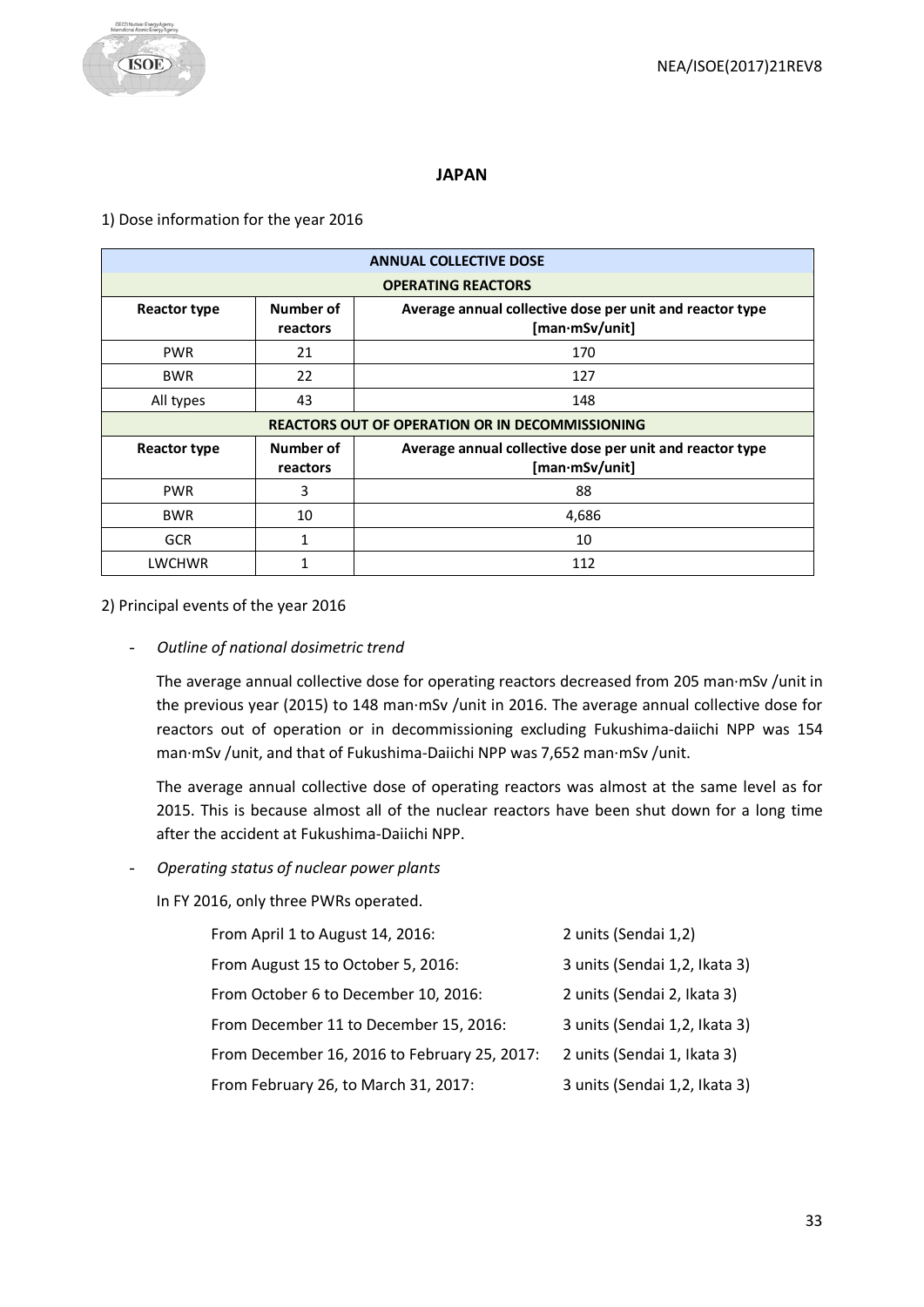

# - *Exposure dose distribution of workers in Fukushima-Daiichi NPP*

Exposure dose distributions at Fukushima-Daiichi NPP for dose during FY 2016 are shown below.

| Cumulative dose Classification | Fiscal year 2016<br>(April 2016 - March 2017) |            |       |  |
|--------------------------------|-----------------------------------------------|------------|-------|--|
| (mSv)                          | <b>TEPCO</b>                                  | Contractor | Total |  |
| >50                            |                                               |            |       |  |
| $20 \sim 50$                   |                                               | 216        | 216   |  |
| $110 \sim 20$                  | 22                                            | 1139       | 1161  |  |
| $5 \sim$<br>- 10               | 90                                            | 1393       | 1483  |  |
|                                | 404                                           | 4370       | 4774  |  |
| $\leq 1$                       | 1162                                          | 7039       | 8201  |  |
| Total                          | 1678                                          | 14157      | 15835 |  |
| Max. (mSv)                     | 14.75                                         | 38.83      | 38.83 |  |
| Ave. (mSv)                     | 1.27                                          | 3.09       | 2.90  |  |

\* TEPCO uses the integrated value from the APD that is employed every time an individual enters the radiation controlled area of the facility.

These data are sometimes replaced by monthly dose data measured by an integral dosimeter for the individual. \* There has been no significant internal radiation exposure reported since October 2011.

\* Internal exposure doses may be revised when the reconfirmation is made.

- *Regulatory requirements*

The examination of the new safety standards began in July 2013. Five PWRs obtained approval in FY 2016.

# 3) Report from Authority

The Equivalent dose limits to the lens of the eye

The legislations of Japan define that the equivalent dose of radiation workers must not exceed 150 mSv in a year for the lens of the eye.

However, in receiving the IAEA IRRS mission, the Nuclear Regulation Authority (NRA) declared in its action plan to implement ICRP recommendation on new equivalent dose limit (50 mSv in a year and 100 mSv in 5 years) for the lens of the eye applicable to occupational exposure, which have already been also introduced in the IAEA BSS.

Since the amended Act on technical standards for prevention of radiation hazard was in force in April 2017, the Radiation Council, established within the NRA, has a function of conducting investigation and making proposals related to technical standards of radiation protection to related government ministries and agencies by its own initiative.

In July 2017, The Radiation Council has started investigation for the possible revision the equivalent dose limit for the lens of the eye recommendation, including the lens dose monitoring and protection methods based on the standard of the ICRP and the IAEA BSS, by establishing an expert group. The interim version of the report by the expert group on the revision of the equivalent dose limits to the lens of the eye will be issued by the end of 2017 and the final version will be reported to the Radiation Council by the end of March 2018.

The reduced dose limit will be incorporated into legislation after the Council's decision.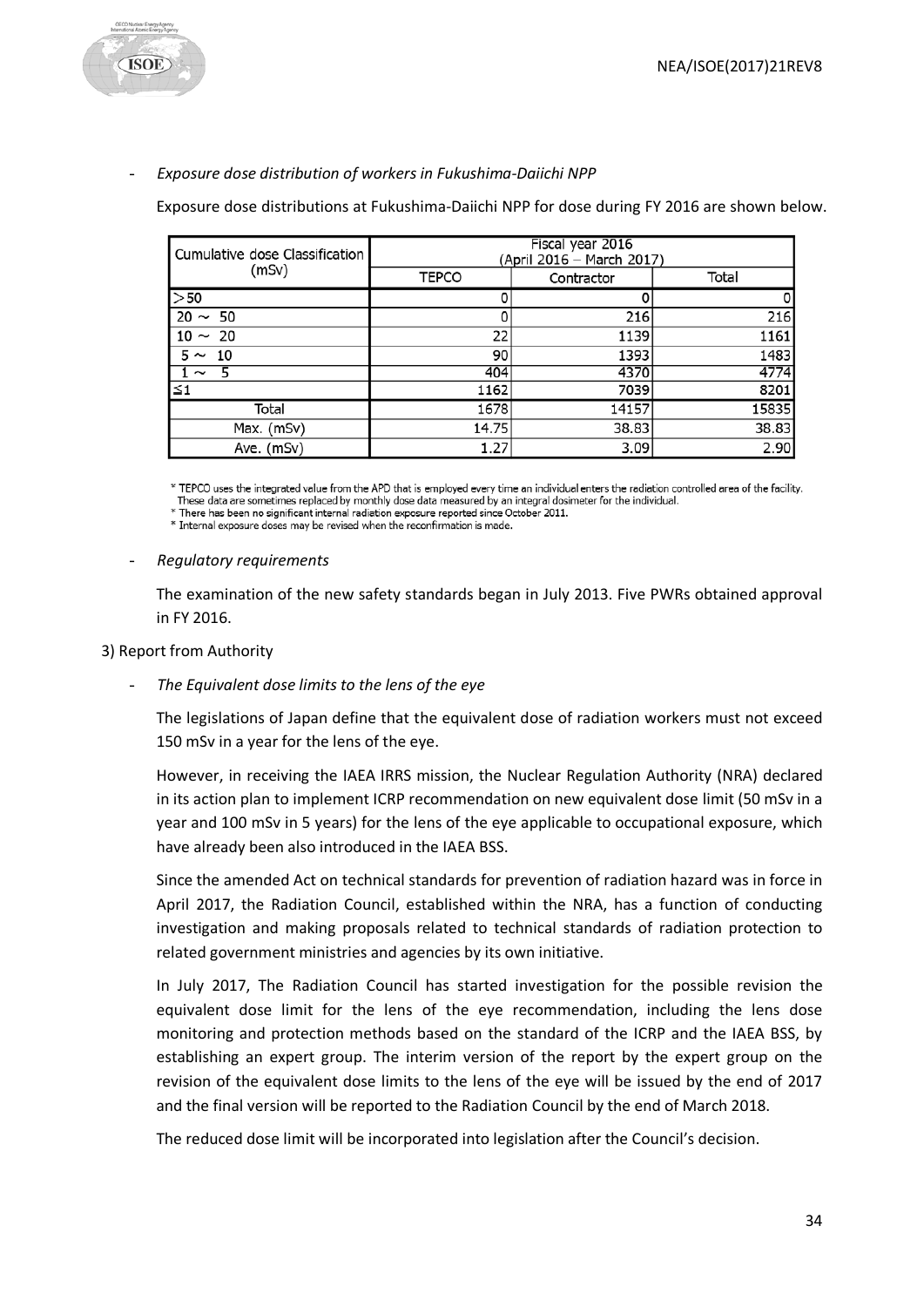

- *Measures for the prevention from Radiation Hazards due to the Exposure of the Eye lens in Radiation works*

Ministry of Health, Labour and Welfare issued the "Occupational Safety and Health Department Notification" in April 2017 to responsible organizations including TEPCO to reduce radiation dose in accordance with ALARA principle. The NRA also guided TEPCO to take necessary measure in Fukushima Daiichi NPP site to properly implement the new dose limit for the lens of the eye in future.

Considering the remarkably high dose areas with beta and gamma rays in Fukushima Daiichi NPP site, TEPCO has a plan to conduct autonomous efforts to ensure the dose limit for the lens of the eye of 50 mSv per a year in FY 2018, based on ICRP recommendation and the ALARA principle.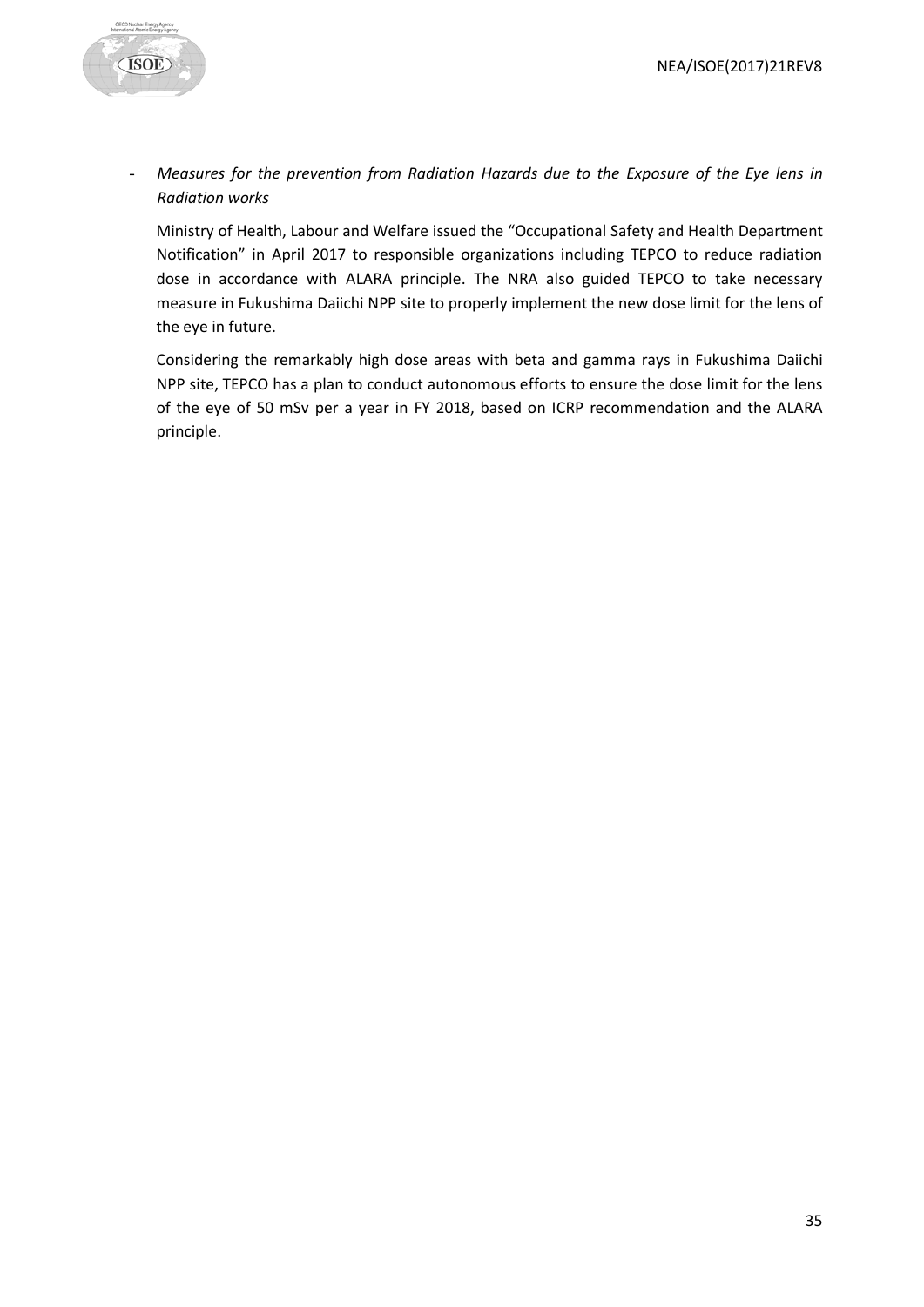# **KOREA, REPUBLIC OF**

#### <span id="page-35-0"></span>1) Dose information for the year 2016

| <b>ANNUAL COLLECTIVE DOSE</b>                                                                                       |    |     |  |
|---------------------------------------------------------------------------------------------------------------------|----|-----|--|
| <b>OPERATING REACTORS</b>                                                                                           |    |     |  |
| Number of<br>Average annual collective dose per unit and reactor type<br>Reactor type<br>[man·mSv/unit]<br>reactors |    |     |  |
| <b>PWR</b><br>401<br>21                                                                                             |    |     |  |
| <b>PHWR</b>                                                                                                         |    | 647 |  |
| All types                                                                                                           | 25 | 440 |  |

#### 2) Principal events of the year 2016

- *Outline of national dosimetric trend*

For the year 2016, 25 NPPs were in operation; 21 PWR units and 4 PHWR units. The average collective dose per unit in 2016 was 440 man·mSv. The dominant contributors of the collective dose in 2016 were the works carried out during the outages, resulting in 87 % of the total collective dose. 14,386 people were engaged in radiation works and the total collective dose was 11,011.01 man·mSv.

- *Number and duration of outages*

Overhauls were performed at 16 PWRs and 4 PHWRs. The total duration for the outages was 1,339 days for PWRs and 116 days for PHWRs. Total outage duration was increased by compared to that in 2015.

- *New reactors online in 2016*

Shin Kori Unit 3 has started commercial operation since December 20, 2016.

- *New dose-reduction programmes*

An application of zinc injection to reduce source term has been applied to Hanul 1 since 2010 and as a result of this attempt, there was about  $30\%$   $\sim$  40% decrease of radiation exposure rate at RCS pipings and steam generator chambers. KHNP is planning to extend zinc injection to other reactors. Zinc injection is scheduled to be applied to 4 NPPs (Hanbit 3,4/ Hanul 5,6) from 2017 and 2 NPPs (Hanbit 5,6) from 2018.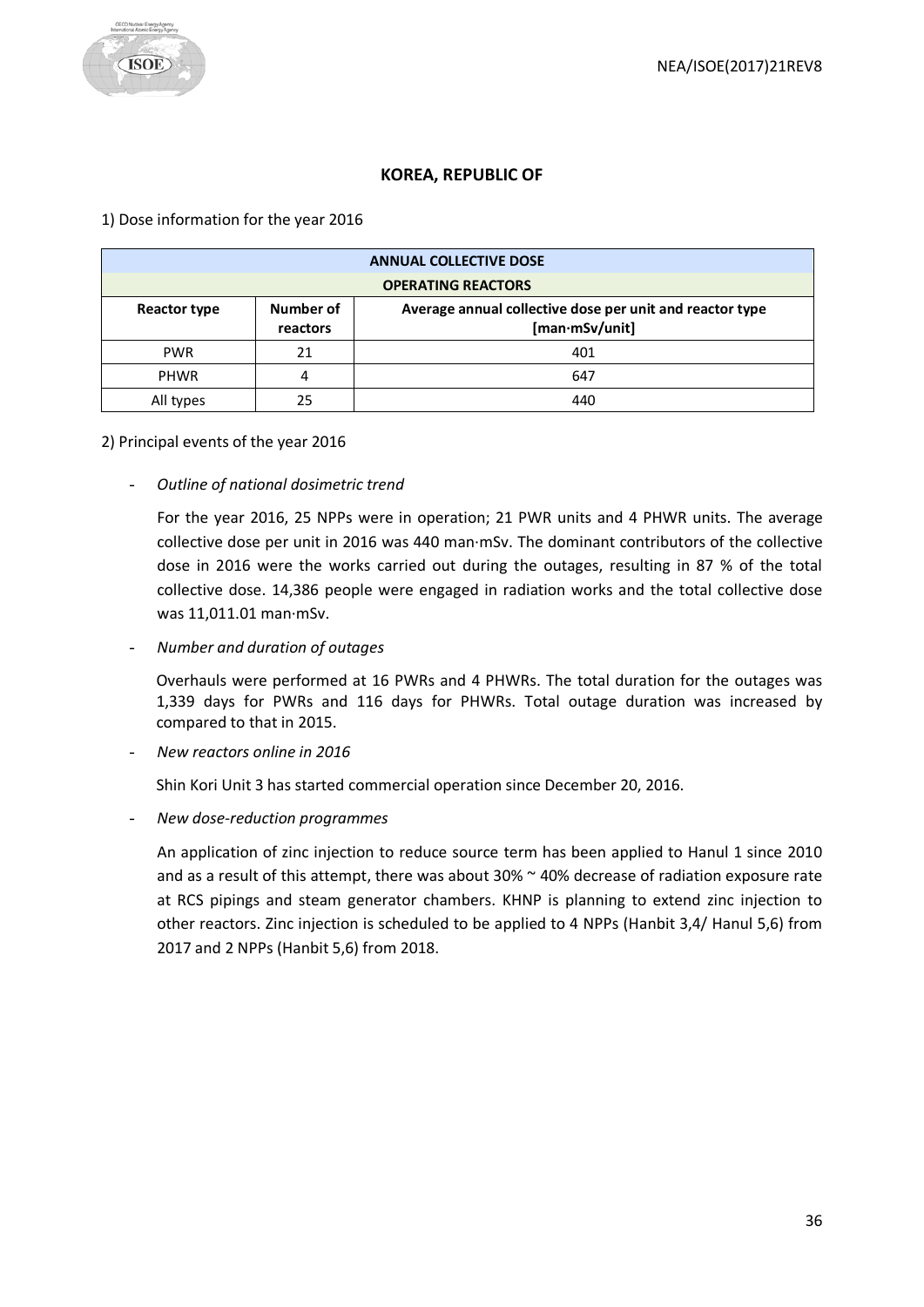

# **LITHUANIA**

<span id="page-36-0"></span>1) Dose information for the year 2016

| <b>ANNUAL COLLECTIVE DOSE</b>                                                                                              |  |  |  |  |
|----------------------------------------------------------------------------------------------------------------------------|--|--|--|--|
| <b>REACTORS DEFINITIVELY SHUTDOWN OR IN DECOMMISSIONING</b>                                                                |  |  |  |  |
| Number of<br>Average annual collective dose per unit and reactor type<br><b>Reactor type</b><br>[man·mSv/unit]<br>reactors |  |  |  |  |
| 316.99<br>LWGR                                                                                                             |  |  |  |  |

2) Principal events of the year 2016

# - *Events influencing dosimetric trends*

In 2016, the occupational doses at the Ignalina NPP (INPP) were uphold as low as possible, taking into account all economic, social and technological conditions: 587 man·mSv in 2012, 655 man·mSv in 2013, 638 man·mSv in 2014, 684 man·mSv in 2015 and 634 man·mSv (62% of planned dose) in 2016. The collective dose for INPP personnel was 589.2 man·mSv (63% of planned dose) and for contractors personnel was 44.8 man·mSv (45% of planned dose). External dosimetry system used – Thermoluminescence dosimeters (TLD).

20 mSv individual dose wasn't excess. The highest individual effective dose for INPP staff was 11.77 mSv, and for contractors personnel – 2.51 mSv. The average effective individual dose for INPP staff was 0.34 mSv, and for contractors personnel – 0.04 mSv.

The main works that contributed to the collective dose during technical service and decommissioning of Units 1 and 2 at the INPP were decommissioning of equipment, CONSTOR®RBMK-1500/M2 containers treatment, fuel handling; repairing of the hot cell; modernization and maintenance works at the spent fuel storage pool hall, reactor hall and reactor auxiliary buildings; waste and liquid waste handling; radiological monitoring of workplaces and radiological investigations; isolation of the main circulation circuit.

In 2016 no component or system replacements were performed. In 2016 there were no unexpected events.

# - *New/experimental dose-reduction programmes*

The doses were reduced by employing up-to-date principles of organization of work, by doing extensive work on modernization of plant equipment, and by using automated systems and continuous implementing programs of introduction ALARA principle during work activities. The evaluation and upgrading the level of safety culture, extension and support to the effectiveness of the quality improvement system are very important.

- *Organisational evolutions*

In 2016 the most important stage of decommissioning was achieved – the VATESI license for the operation of the Interim Spent Nuclear Fuel Storage Facility was obtained (project B1, ISFSF) and the fuel removal from units to the Storage Facility has started after a long period.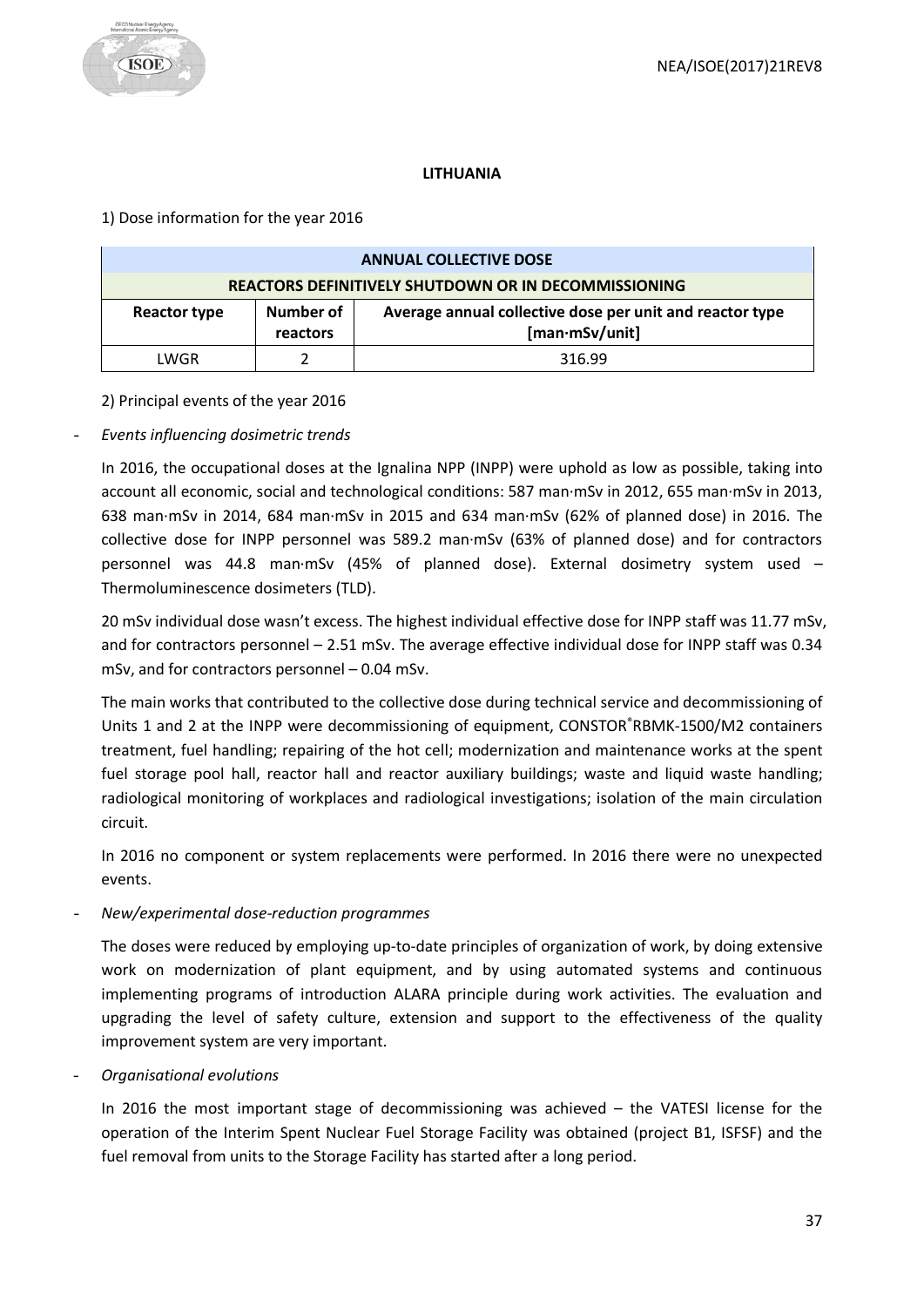

To ensure safety of fuel that is still in Unit 2 and in the Spent Fuel Pond, the necessary systems must function in accordance to the same requirements as it was during the INPP operation period. It is planned to remove all Spent Nuclear Fuel (SNF) to the Storage Facility until the end of 2022.

Every year the scope of dismantling works increases, the ambitious plans are being established and implemented. The dismantling works of the Turbine Hall of Unit 1 that started in 2011 are accomplished. 38 thousand tons of the equipment and related constructions had been dismantled since 2010 and during the whole period of decommissioning. In 2016 the collaboration with foreign countries was continued, the seminars to discuss the most important questions on decommissioning and radioactive waste treatment and sharing experience were organised. The seminar of IAEA on Safety Analysis Reports and assessment of complex dismantling projects impact on the environment was held in the INPP. This year much attention was given to the meetings with foreign ambassadors and the Members of the EU Parliament. The decommissioning works financing after 2020 remains the important issue on the INPP agenda.

The INPP must ensure the storage of radioactive waste according to the Nuclear and Radiation Safety Requirements by taking maximum measures to prevent radioactive contamination. Consequently, the construction of the Fuel Storage Facilities and Radioactive Waste Repositories is being an aspect of the strategical importance of the activities performed in the INPP.

The priority activities of INPP are nuclear and radiation safety, transparency and effectiveness of the activity, responsibility of staff and high professional quality of workers, and social responsibility.

#### 3) Report from Authority

In 2016 VATESI carried out radiation protection inspections at Ignalina NPP in accordance with an approved inspection plan. Assessments were made regarding how radiation protection requirements were fulfilled in the following areas and activities: clearance of radioactive materials, monitoring of occupational exposure, calibration and testing of individual and workplace monitoring equipment, workplace monitoring during Hot trials of the new spent fuel storage facility. Inspections results showed that Ignalina NPP activities were carried out in accordance with the established radiation protection requirements.

Two nuclear safety legal documents related to radiation protection were approved in 2016: BSR-1.9.3- 2016 "Radiation Protection at Nuclear Facilities" (revision of BSR-1.9.3-2011) and BSR-1.9.4-2016 "Procedure of Obligatory Radiation Protection Training, Examination, Briefing of Radiation Workers and Radiation Protection Officers Involved in Activities with Sources of Ionising Radiation in Nuclear Energy Area and of Certification of Natural Persons Seeking to Obtain Right to Teach Radiation Protection".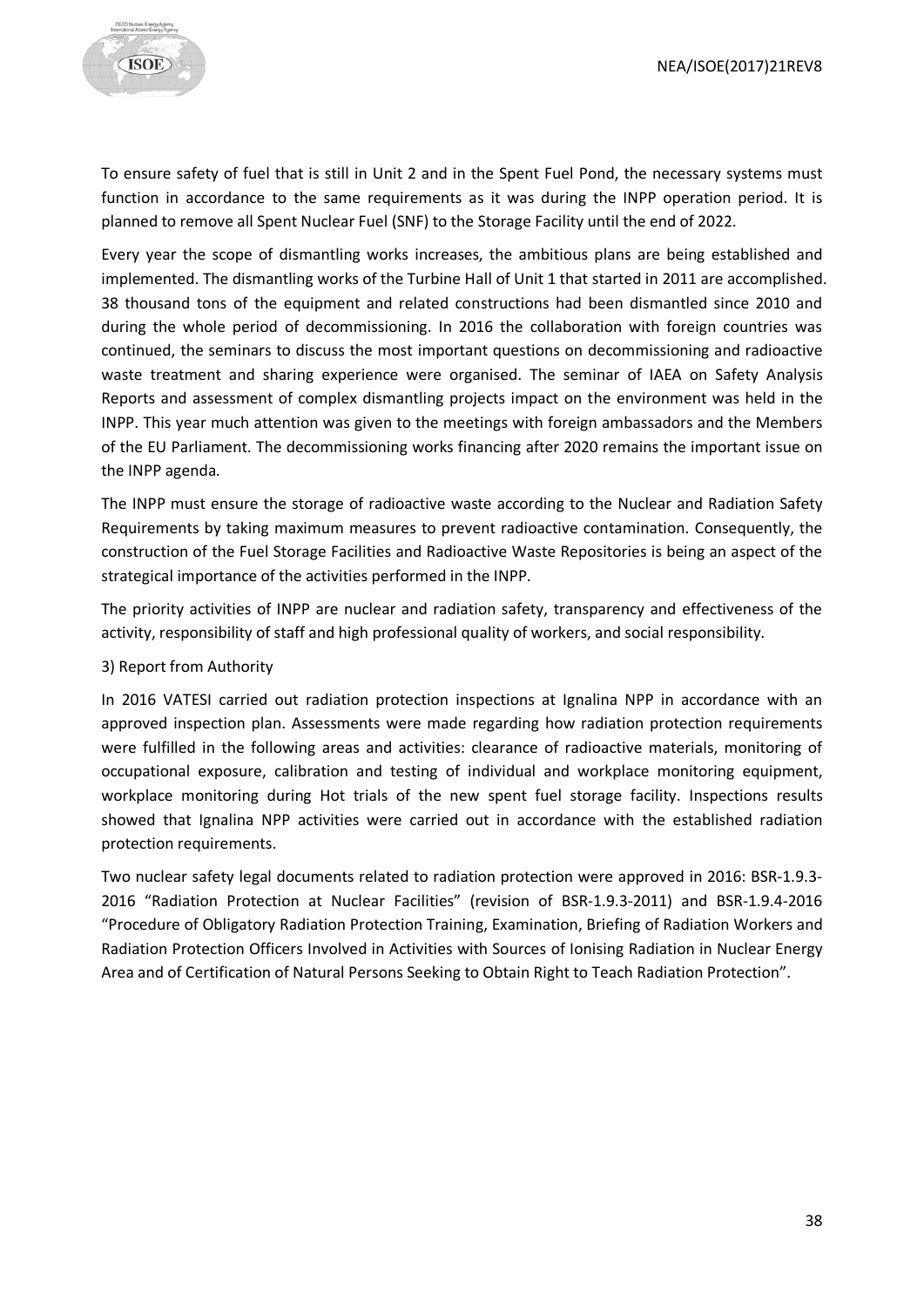

#### **MEXICO**

<span id="page-38-0"></span>1) Dose information for the year 2016

| <b>ANNUAL COLLECTIVE DOSE</b>                                                                                       |  |      |  |  |
|---------------------------------------------------------------------------------------------------------------------|--|------|--|--|
| <b>OPERATIONG REACTORS</b>                                                                                          |  |      |  |  |
| Number of<br>Average annual collective dose per unit and reactor type<br>Reactor type<br>[man·mSv/unit]<br>reactors |  |      |  |  |
| <b>BWR</b>                                                                                                          |  | 4191 |  |  |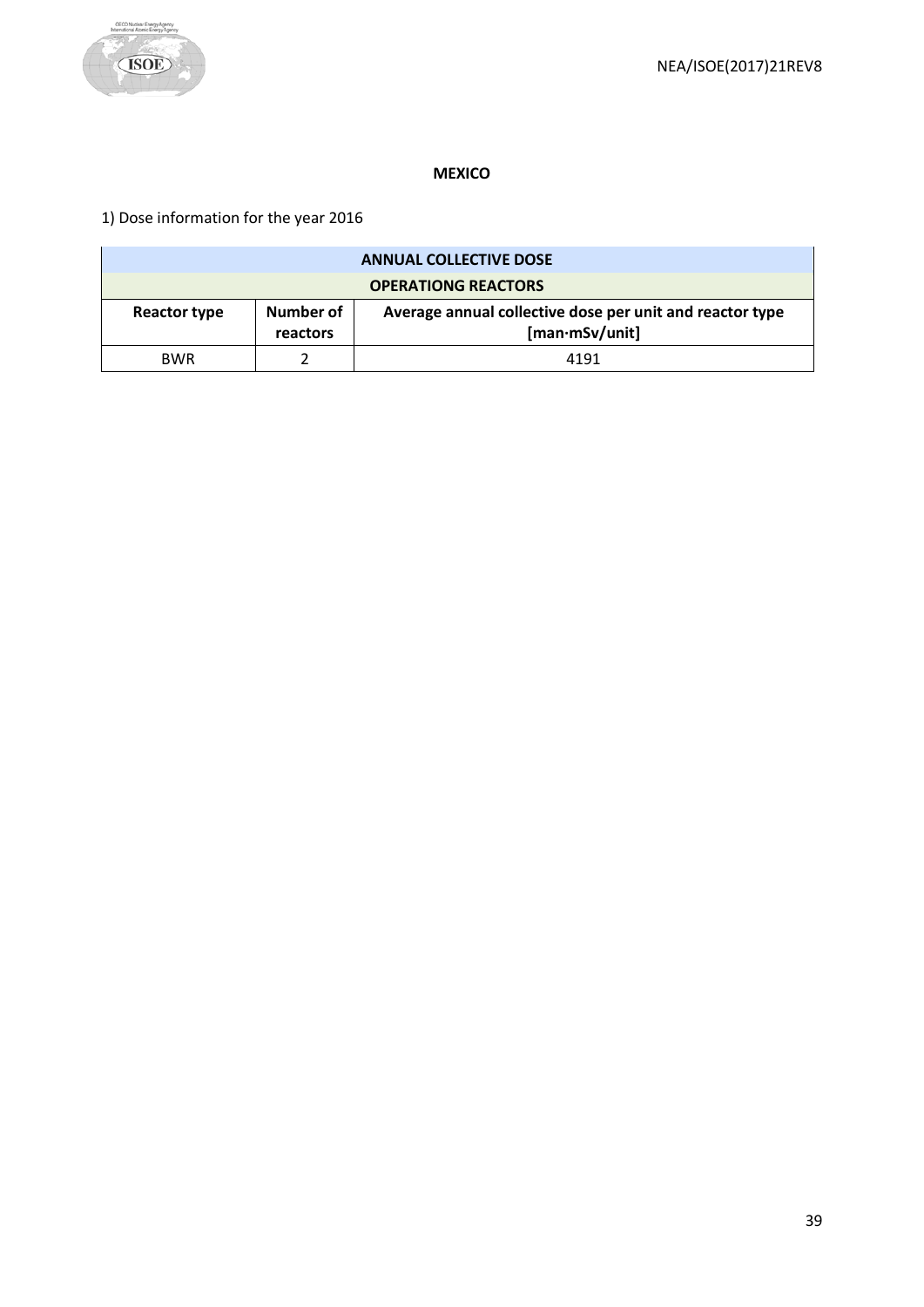

#### **NETHERLANDS**

<span id="page-39-0"></span>1) Dose information for the year 2016

| <b>ANNUAL COLLECTIVE DOSE</b>                                                                                       |                                                             |  |  |  |  |
|---------------------------------------------------------------------------------------------------------------------|-------------------------------------------------------------|--|--|--|--|
|                                                                                                                     | <b>OPERATING REACTORS</b>                                   |  |  |  |  |
| Number of<br>Average annual collective dose per unit and reactor type<br>Reactor type<br>[man·mSv/unit]<br>reactors |                                                             |  |  |  |  |
| <b>PWR</b>                                                                                                          | 516                                                         |  |  |  |  |
|                                                                                                                     | <b>REACTORS DEFINITIVELY SHUTDOWN OR IN DECOMMISSIONING</b> |  |  |  |  |
| Number of<br>Average annual collective dose per unit and reactor type<br>Reactor type<br>[man·mSv/unit]<br>reactors |                                                             |  |  |  |  |
| <b>BWR</b><br>0                                                                                                     |                                                             |  |  |  |  |

2) Principal events of the year 2016

- The collective dose during the outage 2016 is 463 man-mSv, and during normal operation 53 man-mSv.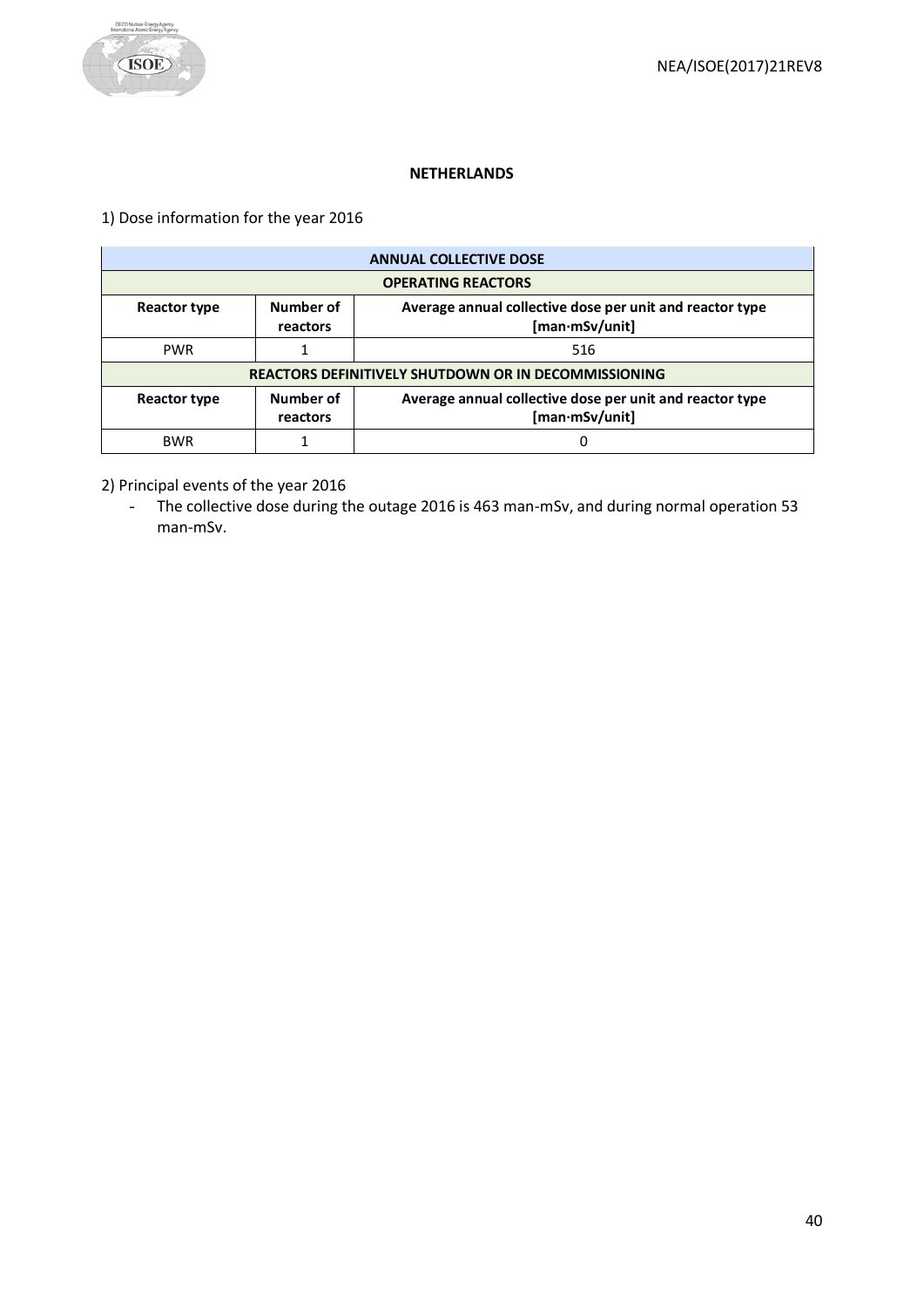

#### **PAKISTAN**

# <span id="page-40-0"></span>1) Dose information for the year 2016

| <b>ANNUAL COLLECTIVE DOSE</b>                                                                                       |         |  |  |  |
|---------------------------------------------------------------------------------------------------------------------|---------|--|--|--|
| <b>OPERATING REACTORS</b>                                                                                           |         |  |  |  |
| Average annual collective dose per unit and reactor type<br>Number of<br>Reactor type<br>[man·mSv/unit]<br>reactors |         |  |  |  |
| <b>PWR</b>                                                                                                          | 274.979 |  |  |  |
| <b>PHWR</b><br>1478.330                                                                                             |         |  |  |  |
| All types                                                                                                           | 676.096 |  |  |  |

# 2) Principal events of the year 2016

- *Events of influencing dosimetric trends*
	- PHWR 6 Outages, 70.58 days
	- PWR (Chashma-1) 4 Outages (3 Outages, 1 RFO), 21 days
- -
	-
	- PWR (Chashma-2) 3 Outages (2 Outages, 1 RFO), 44.66 days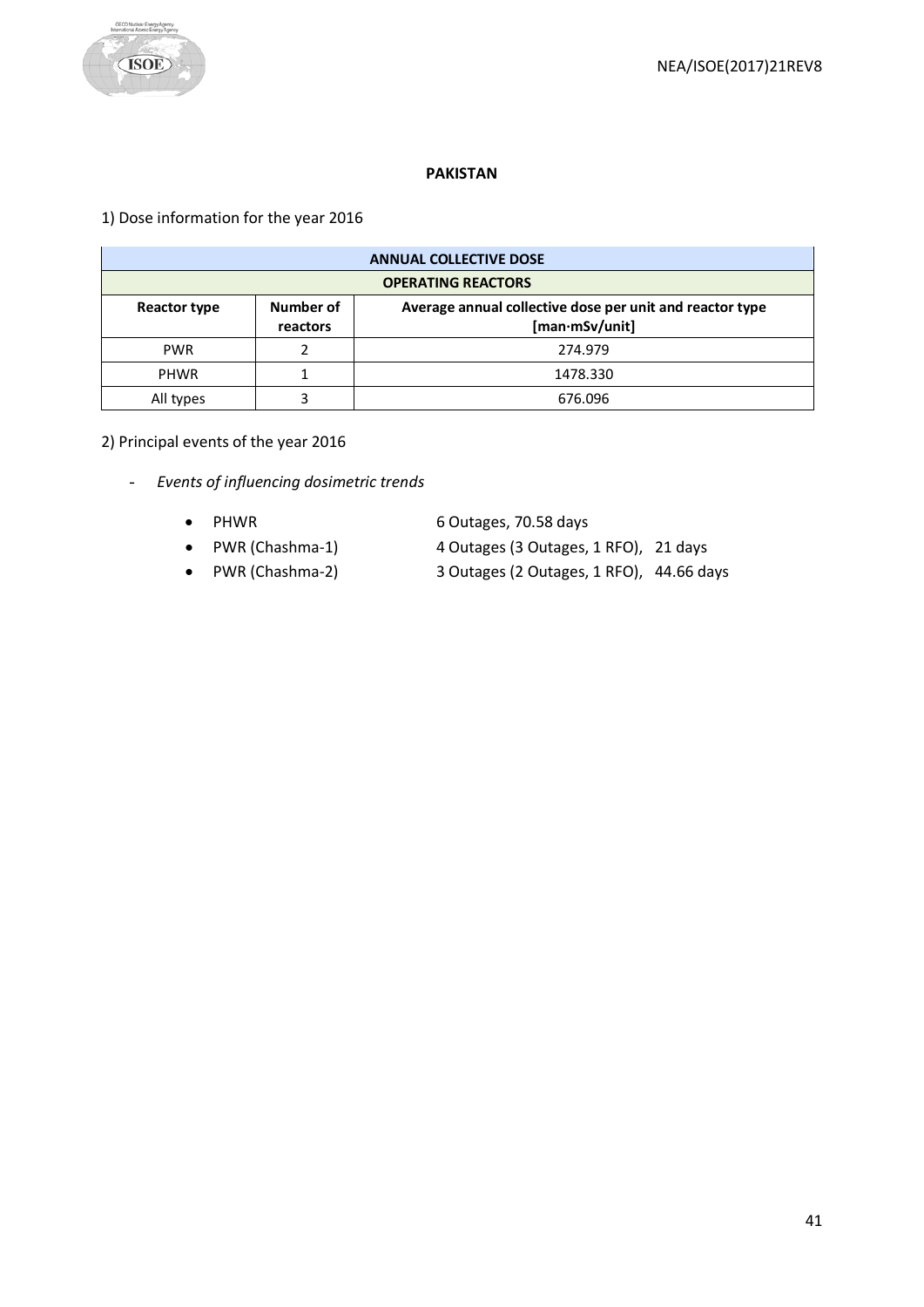

#### **ROMANIA**

<span id="page-41-0"></span>1) Dose information for the year 2016

| <b>ANNUAL COLLECTIVE DOSE</b> |                                                                                                     |     |  |  |
|-------------------------------|-----------------------------------------------------------------------------------------------------|-----|--|--|
| <b>OPERATING REACTORS</b>     |                                                                                                     |     |  |  |
| Reactor type                  | Average annual collective dose per unit and reactor type<br>Number of<br>[man·mSv/unit]<br>reactors |     |  |  |
| CANDU                         |                                                                                                     | 434 |  |  |

#### 2) Principal events in the year 2015

#### **Summary of national dosimetric trends**

| Occupational exposure at Cernavoda NPP (2000-2016) |                                    |                                           |                                        |  |  |
|----------------------------------------------------|------------------------------------|-------------------------------------------|----------------------------------------|--|--|
| Year                                               | Internal effective dose<br>man·mSv | <b>External effective dose</b><br>man·mSv | <b>Total effective dose</b><br>man·mSv |  |  |
| 2003                                               | 298.02                             | 520.27                                    | 818.28                                 |  |  |
| 2004                                               | 398.26                             | 258.45                                    | 656.71                                 |  |  |
| 2005                                               | 389.3                              | 342.29                                    | 731.59                                 |  |  |
| 2006                                               | 302.27                             | 258.79                                    | 561.06                                 |  |  |
| 2007                                               | 83.34                              | 187.49                                    | 270.83                                 |  |  |
| 2008 (2 units)                                     | 209.3                              | 479.34                                    | 688.6                                  |  |  |
| 2009 (2 units)                                     | 67.6                               | 417.7                                     | 485.3                                  |  |  |
| 2010 (2 units)                                     | 210.3                              | 577                                       | 787.3                                  |  |  |
| 2011 (2 units)                                     | 56.0                               | 337                                       | 393                                    |  |  |
| 2012 (2 units)                                     | 250.8                              | 667.1                                     | 917.9                                  |  |  |
| 2013 (2 units)                                     | 92.3                               | 416.8                                     | 509.1                                  |  |  |
| 2014 (2 units)                                     | 160.3                              | 432                                       | 592.3                                  |  |  |
| 2015 (2 units)                                     | 36.4                               | 351.7                                     | 388.1                                  |  |  |
| 2016 (2 units)                                     | 141.7                              | 726.3                                     | 867.9                                  |  |  |

- *Events influencing dosimetric trends*

# **Normal operation of the plant (U1 & U2)**

At the end of 2016:

- there are 268 employees with annual individual doses exceeding 1 mSv; 19 with individual doses exceeding 5 mSv; none with individual dose over 10 mSv (unplanned exposure) and none with individual dose over 15 mSv;
- the maximum individual dose for 2016 is 6.71 mSv;
- the contribution of internal dose due to tritium intake is 16.3%.

#### **Planned Outage**

A 52-day planned outage was done at Unit#1 between May 6<sup>th</sup> and June 26<sup>th</sup> 2016. Activities with major contribution to the collective dose were as follows:

• Removal of magnetite deposits from the inside diameter surface of the steam generators' tubes;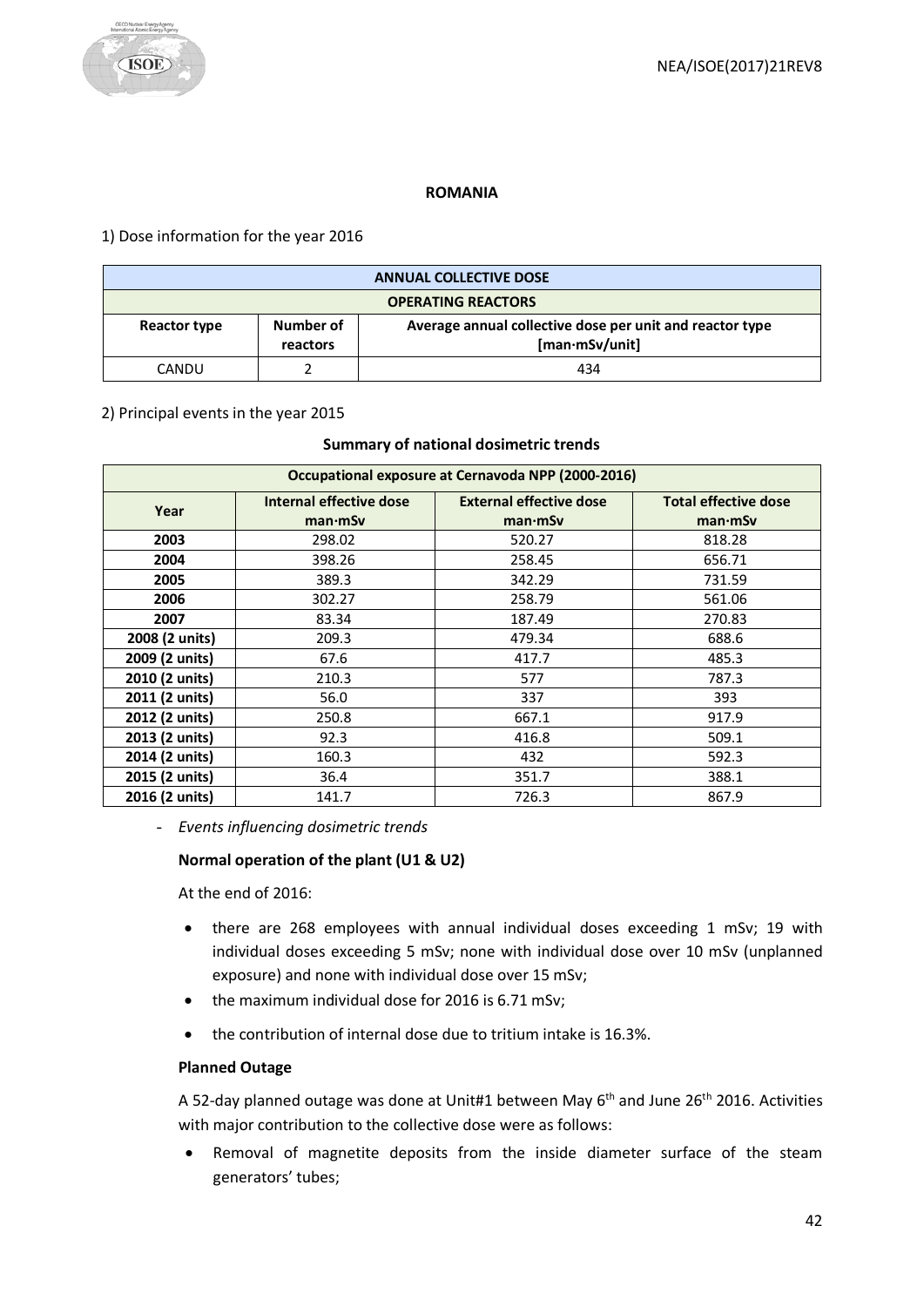

- ECT inspection of Steam Generators;
- Fuelling machine bridge components preventive maintenance;
- Feeder yoke clearance measurements and correction;
- Inspection for tubing and supports damages in the feeder cabinets;
- Planned outages systematic inspections;
- Feeder thickness measurements, feeder clearance measurements, feeder yoke measurements, elbow UT examination;
- Snubbers inspection; piping supports inspection;
- Implementation of engineering changes.

Total collective dose at the end of the planned outage was 637.48 man·mSv (520.37 man·mSv external dose and 117.14 man·mSv internal dose due to tritium intakes).

Finally this planned outage had a 73% contribution to the collective dose of 2016.

| Year | Unit           | Interval        | External collective dose | Internal collective dose | Total collective dose |
|------|----------------|-----------------|--------------------------|--------------------------|-----------------------|
|      |                |                 | man·mSv                  | man·mSv                  | man·mSv               |
| 2003 | 1              | 15.05-30.06     | 345                      | 161                      | 506                   |
| 2004 | 1              | 28.08-30.09     | 153                      | 179                      | 332                   |
| 2005 | 1              | 20.08-12.09     | 127                      | 129                      | 256                   |
| 2006 | 1              | 9.09-4.10       | 103                      | 107                      | 210                   |
| 2007 | 2              | 20-29.10        | 16                       | $\mathbf{0}$             | 16                    |
| 2008 | $\mathbf{1}$   | $10.05 - 03.07$ | 187                      | 111                      | 298                   |
| 2009 | $\overline{2}$ | $09.05 - 01.06$ | 122                      | 11                       | 133                   |
| 2010 | $\mathbf{1}$   | $08.05 - 01.06$ | 319                      | 95                       | 414                   |
| 2011 | $\overline{2}$ | $07.05 - 01.06$ | 117.2                    | 13                       | 130.2                 |
| 2012 | 1              | $04.05 - 11.06$ | 396.9                    | 177.7                    | 574.6                 |
| 2013 | $\overline{2}$ | $10.05 - 03.06$ | 185.8                    | 49.2                     | 235                   |
| 2014 | 1              | $09.05 - 06.06$ | 229                      | 81.4                     | 310.4                 |
| 2015 | $\overline{2}$ | $09.05 - 01.06$ | 154                      | 18.2                     | 172.2                 |
| 2016 | 1              | $06.05 - 26.06$ | 520.37                   | 117.14                   | 637.48                |

#### **Planned Outages dose history**

#### **Unplanned outages**

Unit 1 –November 8 - 11: Unit was shutdown in an orderly fashion after identifying a heavy water leak. (31 man·mSv external dose).

#### **Radiation protection-related issues**

The OSART mission during November 2016 concluded that the managers of Cernavoda NPP are committed to improving the operational safety and reliability of their plant. The team found some good practices, the most notable ones were:

• The plant developed an innovative solution to leak check individual cable penetrations without the need for conducting a full-scale Reactor Building Leak Rate Test (RBLRT).

To verify the leak tightness of the penetration, a box is fitted around the penetration and a vacuum pump is used to establish a differential pressure to simulate RBLRT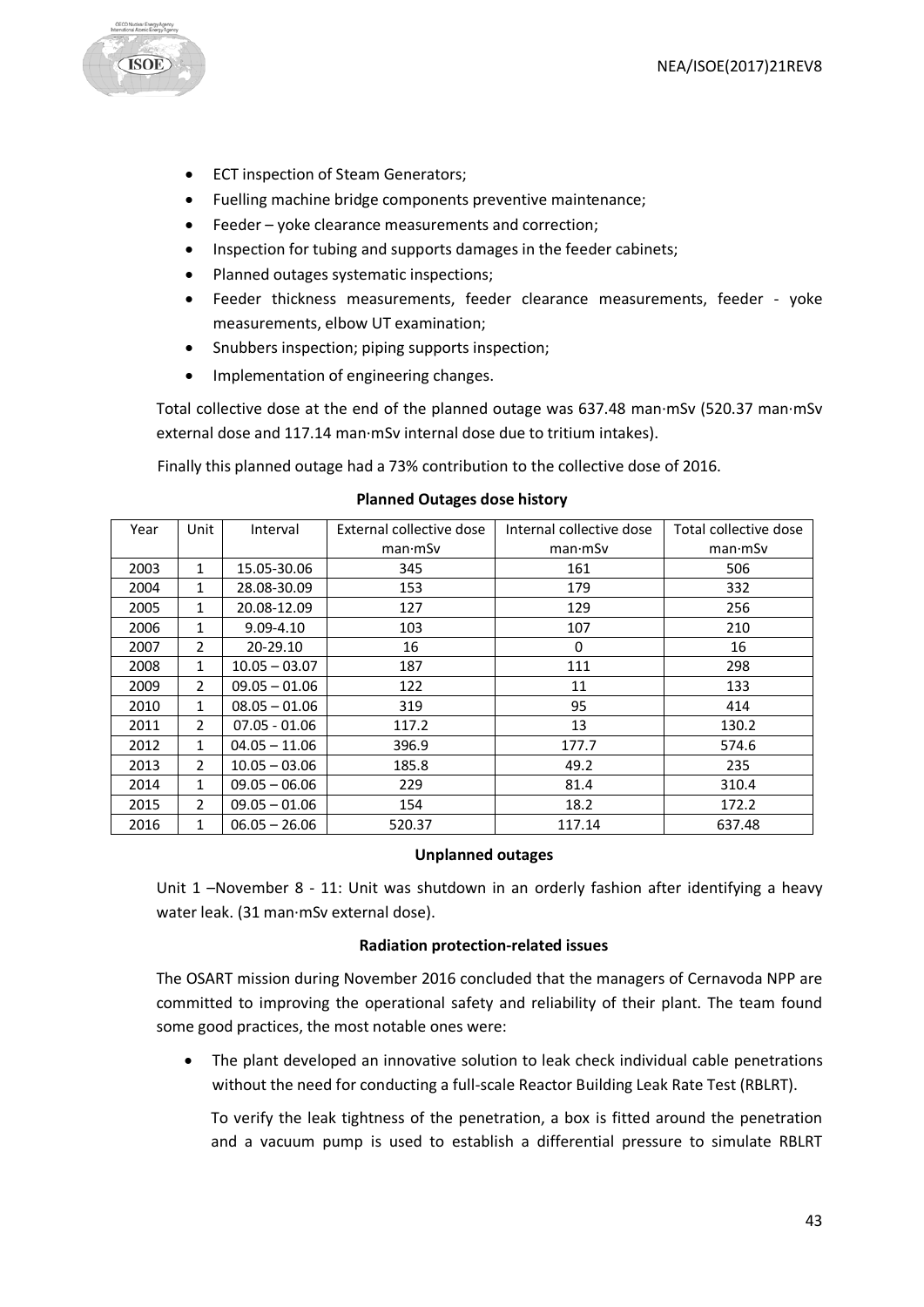

pressure test. While vacuum is maintained by a pump, leakage through the penetration is determined by measuring self-maintaining vacuum inside the box for a period of time.

This allowed earlier installation of new cabling to improve post-accident Calandria level monitoring.

The plant applied an accurate heavy water leak rate determination method through the use of the Tritium in Air Monitoring System (TAM).

The Tritium in Air Monitoring (TAM) System has multiple, distributed sample points, including many inaccessible areas. Long term monitoring of noble gases activity concentrations have been performed to provide the most appropriate correction factor for noble gas compensation, which results in the ability to accurately correlate radiation levels to Tritiated water leak rates. This allows for a quick and accurate leak rate determination, and with the Radiation Monitoring System (RMS), the location of the leak can also be identified.

The use of this system improves safety performance by providing:

- 1. Rapid and accurate identification of leak location;
- 2. Ability to differentiate varying tritium fields (influence on other areas of interest);
- 3. Reliable estimation and prediction of leak rate evolution;
- 4. Assessment of personnel exposure during corrective maintenance activities, as proven during the management of a Primary Heat Transport (PHT) heavy water leak from July to November 2016.
- The plant developed Gamma dose rate simulation software with the possibility to simulate gamma dose rate evolution over unlimited time periods. (Gamma dose rate simulation software incorporated into the On-site/Off-site on-line Gamma Monitoring System)
- The On-site/Off-site on-line Gamma Monitoring System contains fifteen on-site and off-site gamma monitoring stations that provide accurate, real-time data to the main control rooms and emergency response centers computers. Data are transmitted to these facilities through radio system or by Satellite system as back-up.

This on-line monitoring system has a software capability to simulate gamma radiation fields at all gamma stations. The simulation software has the possibility to simulate gamma dose rate evolution over unlimited time periods. The operators and emergency response personnel use these inputs to quickly determine emergency classifications (Emergency Action Levels), to assist in dose assessment and to develop protective action recommendations. Consequently this software is a very good tool that can be used during emergency exercises to make the scenarios more realistic.

By using this software during emergency exercises, improvements were noted in the timely recognition and classification of radiological events (achieving the performance criteria of 15 minutes for classification). This also contributes to a significant reduction of field monitoring teams' exposure, and to improving accuracy and timeliness of dosimetry data transmission to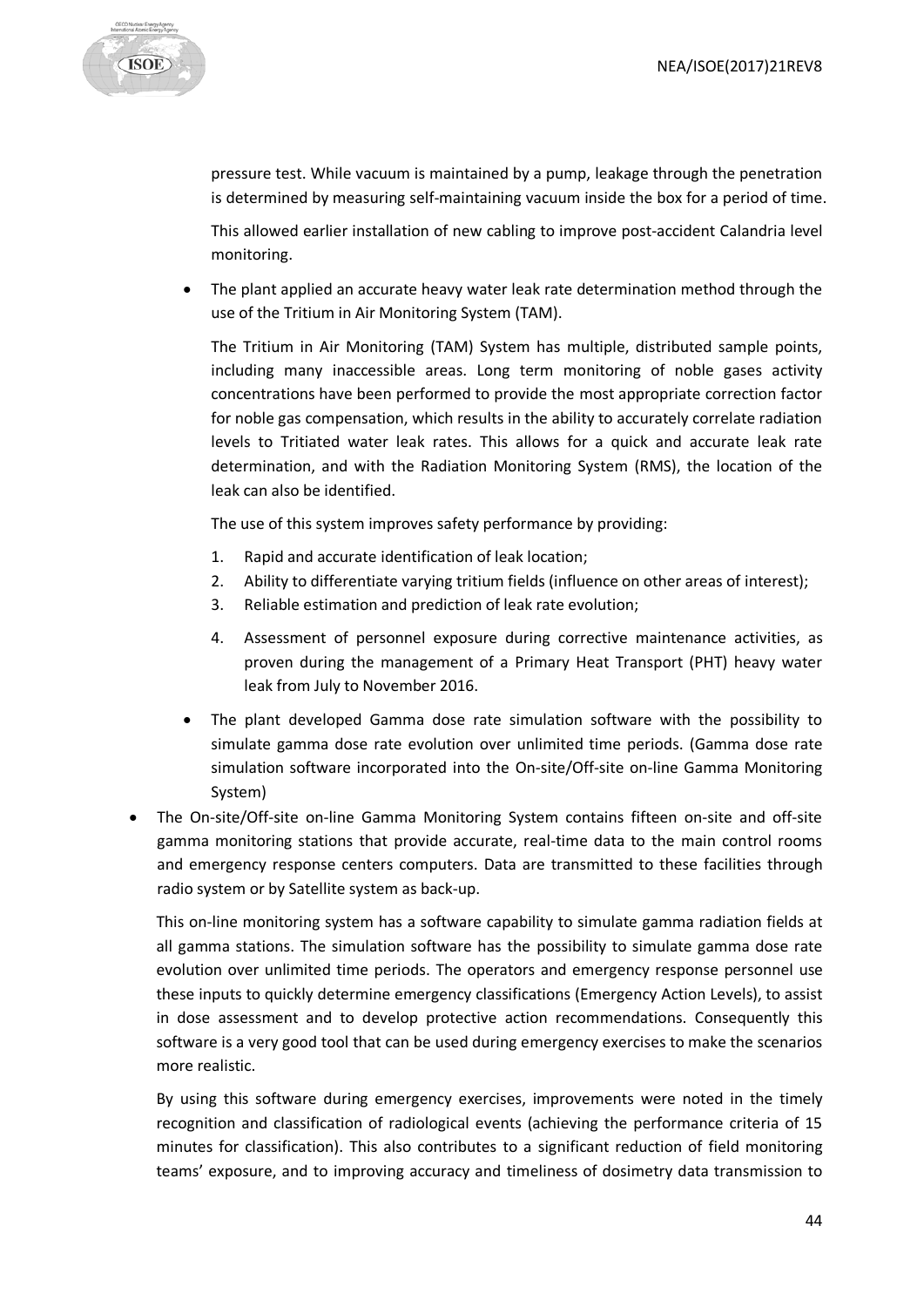

emergency response personnel. This software also helps the On-site Emergency Response Organization to inform and make recommendations to the Public Authorities in a timely and user-friendly manner.

#### **Issues of concern in 2016**

The main concerns for 2016 were important works, with high radiological impact, performed during the Planned Outage of Unit 1.

# *For 2017*

#### **Issues of concern in 2017**

The main concerns for 2017 are activities with high radiological impact, to be performed during the Planned Outage of Unit 2:

- ECT inspection of Steam Generators;
- Fuelling machine bridge components preventive maintenance;
- Feeder yoke clearance measurements and correction;
- Inspection for tubing and supports damages in the feeder cabinets;
- Planned outages systematic inspections;
- Feeder thickness measurements, feeder clearance measurements, feeder yoke measurements, elbow UT examination;
- Snubbers inspection; piping supports inspection;
- Implementation of engineering changes.
- Reactor Building Leak Rate Test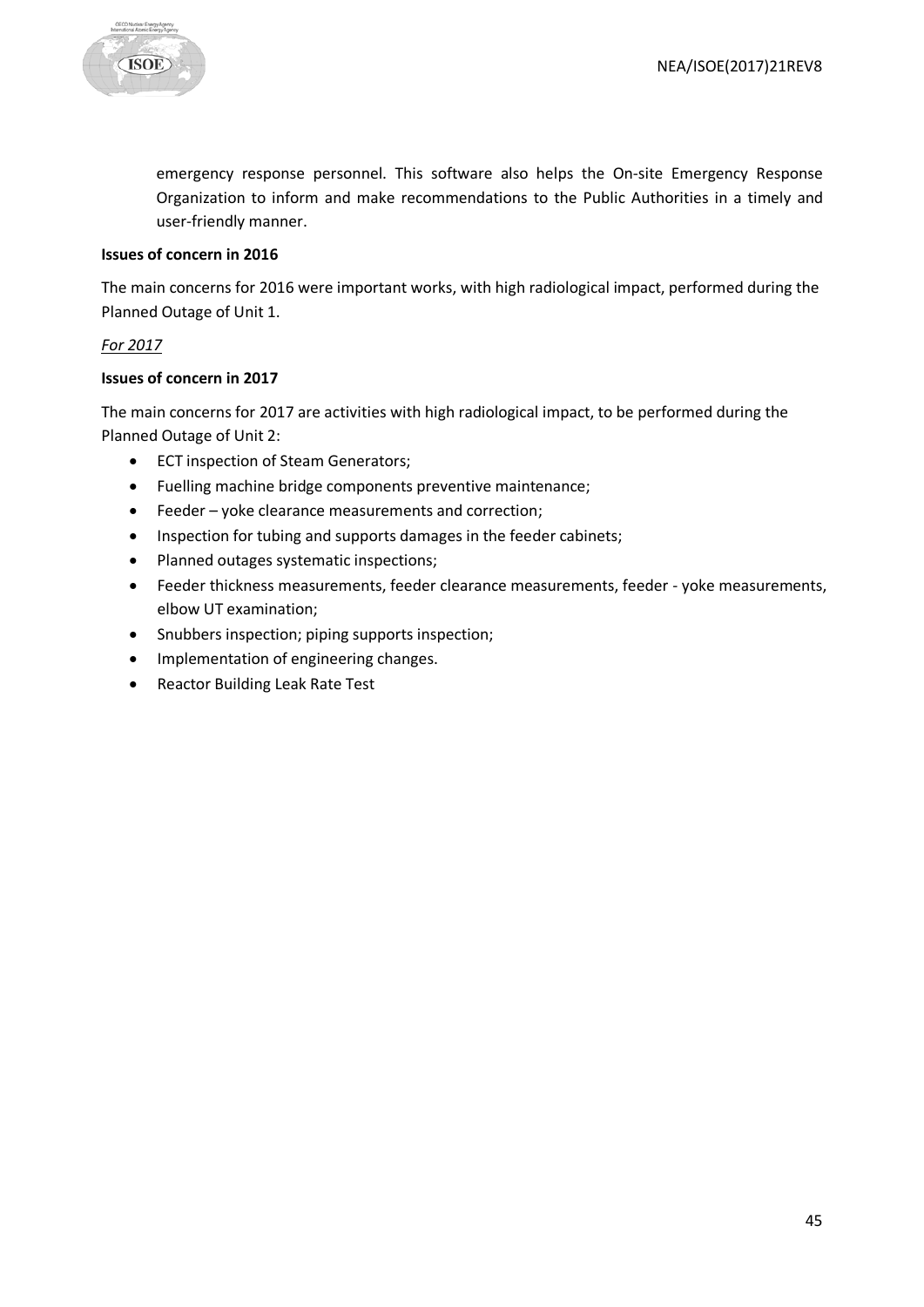#### **RUSSIAN FEDERATION**

#### <span id="page-45-0"></span>1) Dose information for the year 2016

|                     | <b>ANNUAL COLLECTIVE DOSE</b>                               |                                                                            |  |
|---------------------|-------------------------------------------------------------|----------------------------------------------------------------------------|--|
|                     | <b>OPERATING REACTORS</b>                                   |                                                                            |  |
| <b>Reactor type</b> | Number of<br>reactors                                       | Average annual collective dose per unit and reactor type<br>[man·mSv/unit] |  |
| <b>VVER</b>         | 18                                                          | 515.0                                                                      |  |
|                     | <b>REACTORS DEFINITIVELY SHUTDOWN OR IN DECOMMISSIONING</b> |                                                                            |  |
| <b>Reactor type</b> | Number of<br>reactors                                       | Average annual collective dose per unit and reactor type<br>[man·mSv/unit] |  |
| <b>VVER</b>         | າ                                                           | 52.5                                                                       |  |

2) Principal events of the year 2016

#### **Summary of national dosimetric trends**

In 2016, the total effective annual collective dose of utilities' employees and contractors at eighteen operating VVER type reactors was 9269.8 man·mSv. This value presents 802.7 man·mSv (8.0%) decrease from the year 2015 total collective dose of 10072.5 man·mSv.

Comparative analysis showed a considerable difference between average annual collective doses for the groups of VVER-440 MWe and VVER-1000 MWe operating reactors. In 2016, the results were as follows:

- 645.9 man·mSv/unit with respect to the group of six operating VVER-440 reactors (Kola 1-4, Novovoronezh 3-4);
- 449.2 man·mSv/unit with respect to the group of twelve operating VVER-1000 reactors (Balakovo 1-4, Kalinin 1-4, Rostov 1-3, Novovoronezh 5).

These results demonstrate that average annual collective dose of VVER-440 reactors was higher at 43.8% in comparison with VVER-1000 reactors.

Average annual collective dose for two reactors at the stage of decommissioning (Novovoronezh 1 of VVER-210 MWe and Novovoronezh 2 of VVER-365 MWe) was 52.5 man·mSv/unit.

#### **Individual doses**

In 2016, individual effective doses of utilities' employees and contractors did not exceed the control dose level of 18.0 mSv per year at any VVER-440 and VVER-1000 reactor.

The maximum recorded individual dose was 17.5 mSv. This dose was gradually received over the full year by a worker of Kalinin NPP maintenance department during the repair of reactor component equipment at Units 1-4.

The maximum annual effective individual doses at other nuclear plants with VVER type reactors in 2016 were:

- $\bullet$  Balakovo 14.6 mSv;
- $Kola 14.7$  mSv;
- Novovoronezh 15.9 mSv;
- $Rostov 7.8$  mSv.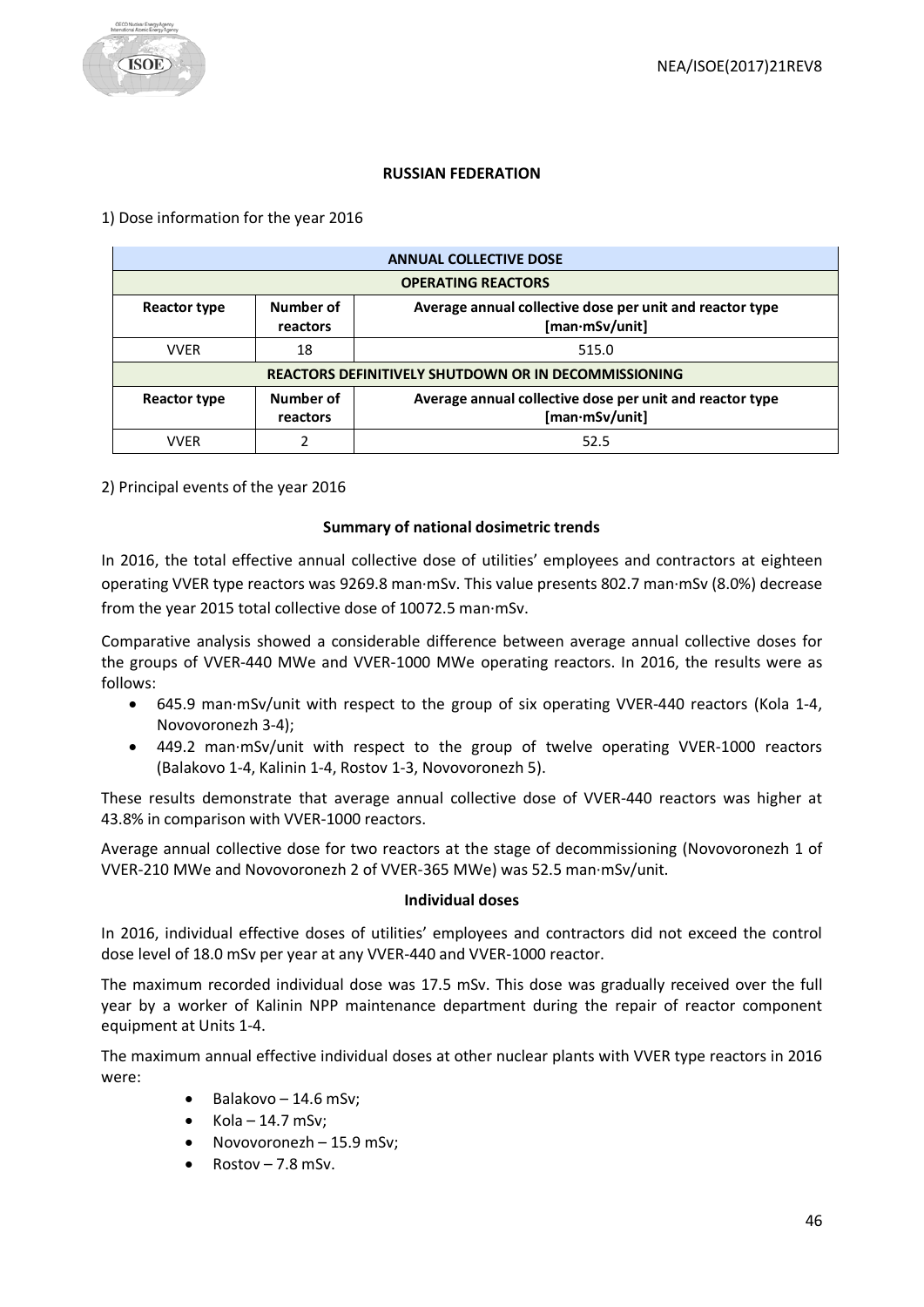

#### - *Events influencing dosimetric trends*

In 2016, the main contribution to decrease of the total effective annual collective dose of all Russian VVER reactors was determined by collective dose decrease at VVER-440 units. The maximum decrease was registered at Novovoronezh 4: from 1677.1 man·mSv/unit for the year 2015 with the major repair outage of 70 days duration to 933.4 man·mSv/unit for the year 2016 with standard repair outage of 33 days duration.

Average annual collective dose for the group of twelve VVER-1000 reactors remained quite similar in comparison with the previous year.

Average annual collective dose for two reactors at the stage of decommissioning decreased at 24.2% in 2016. The main reason is the decrease of radiation-dangerous works. This corresponds to decrease of total RWP man.hour values from 177650 in 2015 to 146805 in 2016.

- *Outage information*

| Reactor             | <b>Duration [days]</b> | Collective dose [man·mSv] |
|---------------------|------------------------|---------------------------|
| Balakovo 1          | No outage              |                           |
| Balakovo 2          | No outage              |                           |
| Balakovo 3          | 61                     | 1004.9                    |
| Balakovo 4          | 31                     | 289.0                     |
| Kalinin 1           | 54                     | 855.4                     |
| Kalinin 2           | 89                     | 912.4                     |
| Kalinin 3           | 111                    | 443.8                     |
| Kalinin 4           | 41                     | 136.6                     |
| Kola 1              | 73                     | 900.2                     |
| Kola 2              | 73                     | 423.5                     |
| Kola <sub>3</sub>   | 48                     | 535.9                     |
| Kola 4              | 52                     | 283.7                     |
| Novovoronezh 3      | 29                     | 469.0                     |
| Novovoronezh 4      | 33                     | 699.8                     |
| Novovoronezh 5      | 39                     | 569.2                     |
| Rostov 1            | No outage              |                           |
| Rostov 2            | 30                     | 125.1                     |
| Rostov <sub>3</sub> | 81                     | 183.2                     |

#### **Planned outages duration and collective doses**

The total planned outages collective dose of utilities employees and contractors represents 84.5% of the total collective dose.

| Reactor   | Duration [days] | Collective dose [man·mSv] |
|-----------|-----------------|---------------------------|
| Kalinin 1 |                 | 230.0                     |
| Rostov 2  |                 | 7.0                       |
| Rostov 3  |                 | 3 U                       |

#### **Forced outages duration and collective doses**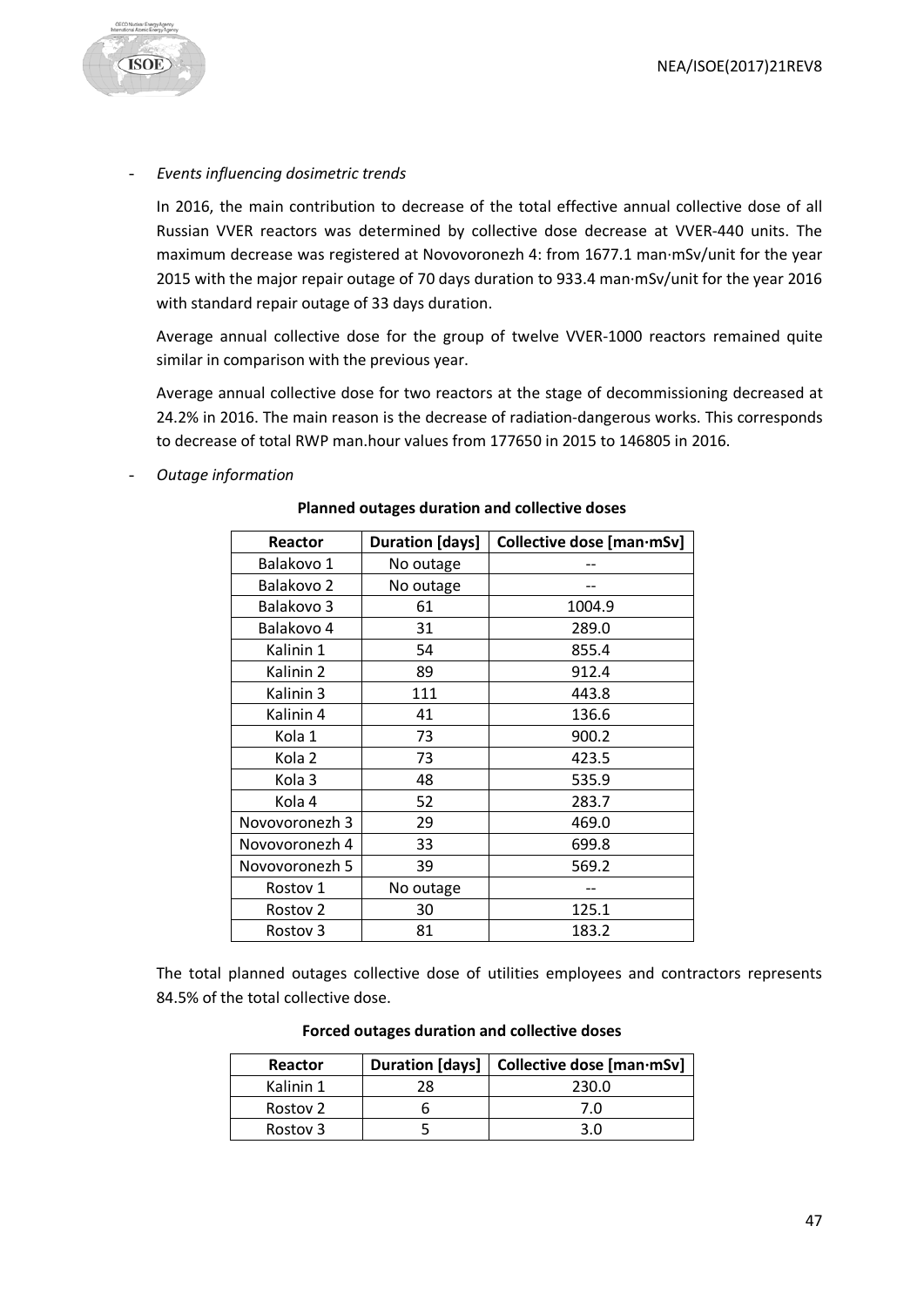

The total forced outages collective dose of utilities employees and contractors represents 2.6% of the total collective dose.

- *New/experimental dose-reduction programmes*
	- New programme based on ALARA principles and aimed at decrease of individual and collective doses of outside workers in the period of outage was developed by Concern Rosenergoatom;
	- Experimental programme of whole body monitors intercalibration on the basis of anthropomorphic phanthoms was performed at Concern Rosenergoatom NPPs;
	- Results of 2015 collective dose budget for all Russian nuclear power plants and projects for 2016 were approved.

#### - *Organisational evolutions*

In 2016, the special independent engineering centre of decommissioning was created on the basis of Novovoronezh Units 1 and 2.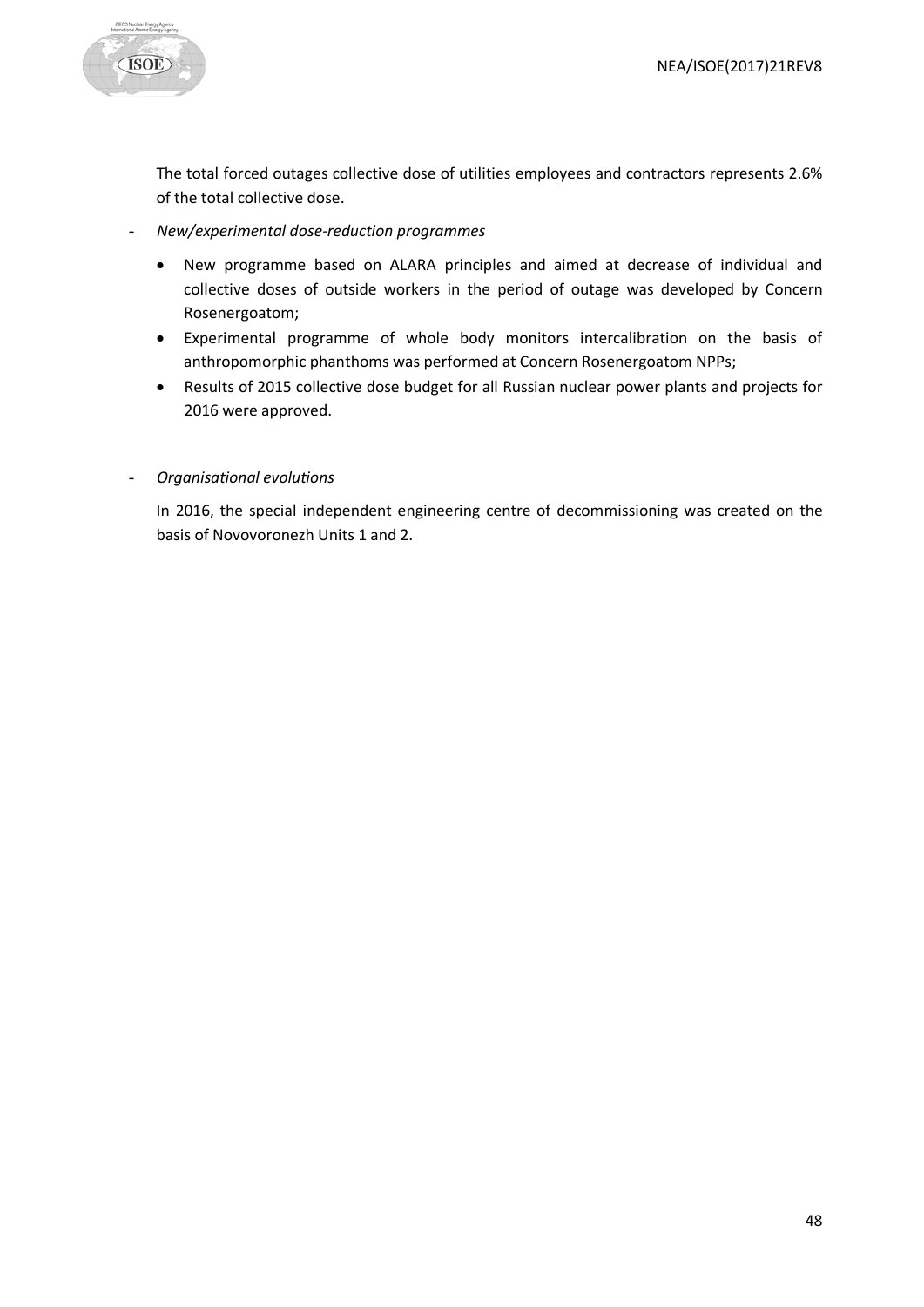# **SLOVAK REPUBLIC**

# <span id="page-48-0"></span>1) Dose information for the year 2016

|                     | <b>ANNUAL COLLECTIVE DOSE</b>                        |                                                                            |  |
|---------------------|------------------------------------------------------|----------------------------------------------------------------------------|--|
|                     | <b>OPERATING REACTORS</b>                            |                                                                            |  |
| <b>Reactor type</b> | Number of<br>reactors                                | Average annual collective dose per unit and reactor type<br>[man·mSv/unit] |  |
| <b>VVER</b>         | 4                                                    | 145.997                                                                    |  |
|                     | REACTORS DEFINITIVELY SHUTDOWN OR IN DECOMMISSIONING |                                                                            |  |
| Reactor type        | Number of<br>reactors                                | Average annual collective dose per unit and reactor type<br>[man·mSv/unit] |  |
| <b>VVER</b>         |                                                      | Not included in ISOE                                                       |  |
| GCR                 |                                                      | Not included in ISOE                                                       |  |

# 2) Principal events of the year 2016

- *Events influencing dosimetric trends*
	- Bohunice NPP (2 units): The total annual effective dose in Bohunice NPP in 2016, calculated from legal film dosimeters, was 391.840 man·mSv (employees – 133.504 man·mSv, outside workers – 258.336 man·mSv). The maximum individual dose was 4.524 mSv (contractor). Without internal contamination. Without anomalies in radiation conditions
	- Mochovce NPP (2 units): The total annual effective dose in Mochovce NPP in 2016, evaluated from legal film dosimeters and  $E_{50}$  was 192.146 man·mSv (employees - 93.608 man·mSv, outside workers – 98.538 man·mSv). The maximum individual dose was 2.584 mSv (contractor worker).
- *Outage information*

Bohunice NPP:

- Unit  $3 43.59$  days standard maintenance outage. The collective exposure was 98.482 man·mSv from electronic operational dosimetry
- Unit 4 58.89 days major maintenance outage. The collective exposure was 321.559 man·mSv from electronic operational dosimetry

Note: due to works on common systems, the both units were shut down simultaneously

# Mochovce NPP:

- Unit  $1 24.2$  days standard maintenance outage. The collective exposure was 93.956 man·mSv from electronic operational dosimetry.
- Unit 2 21.5 days major maintenance outage. The collective exposure was 72.834 man·mSv from electronic operational dosimetry.
- *Component or system replacements*
	- Mochovce NPP Modification of Teledosimetric system was finished (replacement of 40 dose rate probes, replacement of 8 aerosol and iodine continuous monitors, new seismic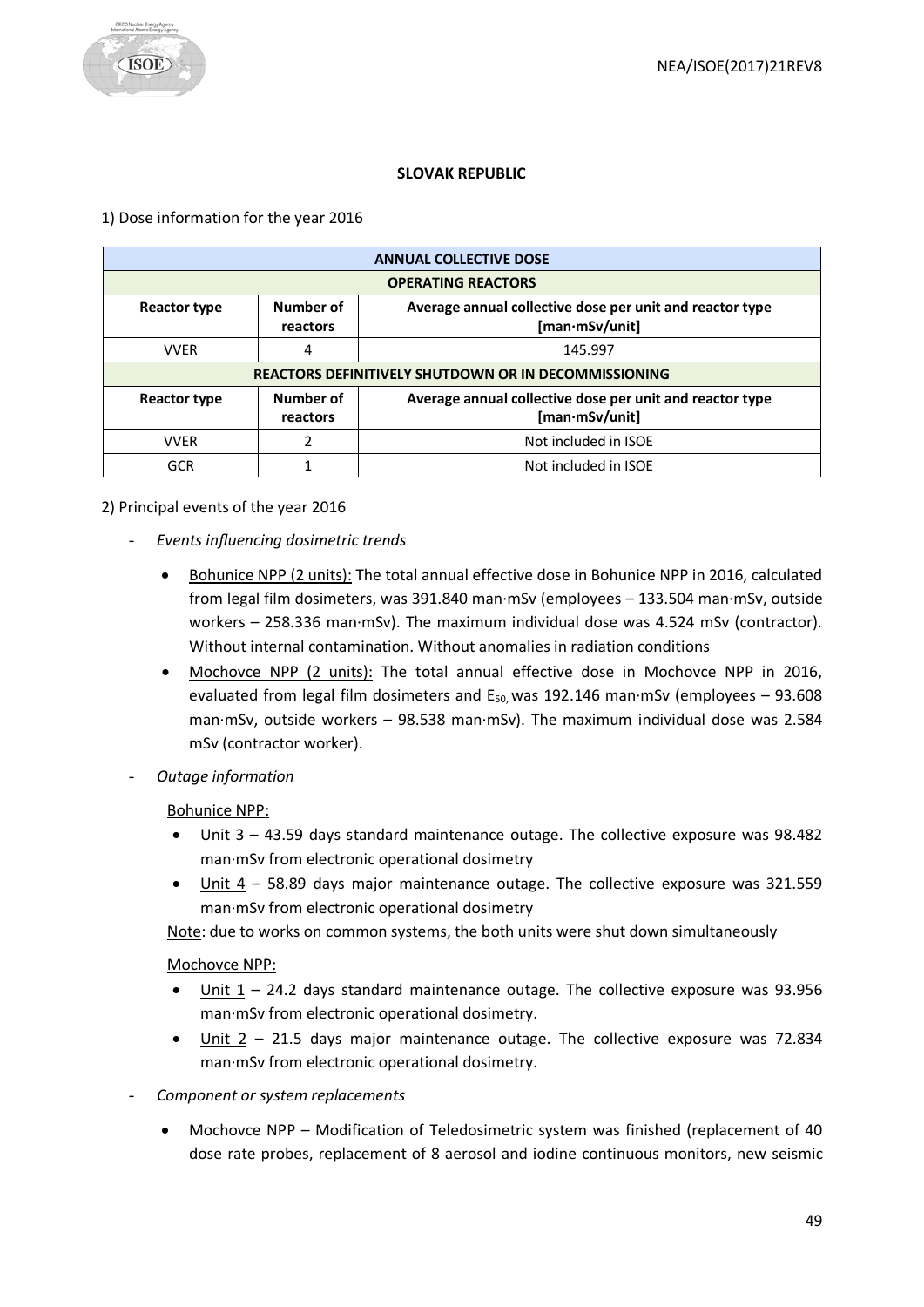

resistant wireless data collection network was built for on-site TDS stations). New seismic resistant meteorological station was built on-site.

- *New reactors on line*
	- Mochovce NPP, Unit 3&4 still under construction.
- *New/experimental dose-reduction programmes*
	- Bohunice NPP: Changes from 1 February 2016:
		- $\circ$  Change in the measurement of internal contamination Annual checks or entry or exit measurements performed by FASTSCAN had been replaced by the monitoring each person at enter/exit point to/from change rooms by gamma portal monitors
		- $\circ$  Change in the monitoring of equivalent dose for the lens of the eye the reference level set on 20 mSv/y and the new procedure for dose assessment agreed with regulatory body and implemented

#### 3) Report from Authority

In 2016 The Slovak Radiation Regulatory Authority made inspections at both two nuclear power plant facilities in operation concerning optimization of radiation protection. The conclusions from the inspections are that the authority calls for more short and long term concrete and proactive goals for the optimization of radiation protection.

The Slovak Radiation Regulatory Authority continued to review the potential to change the regulations for radiation protection according to Council Directive 2013/59/EURATOM. The major change in this revision includes: (1) to lower the individual effective dose limit from the current value of 50 mSv/year to a value more in alignment with the individual dose limits as published in Council Directive 2013/59/EURATOM; (2) to lower the current lens dose equivalent limit to a value more in alignment with the lens dose limit as published in Council Directive 2013/59/EURATOM.

During 2016 and 2017, the Slovak Radiation Regulatory Authority staff have been continuing to engage all licensee categories, industry groups, radiation protection professional organizations and public interest groups for input related to the potential changes to the radiation protection regulations.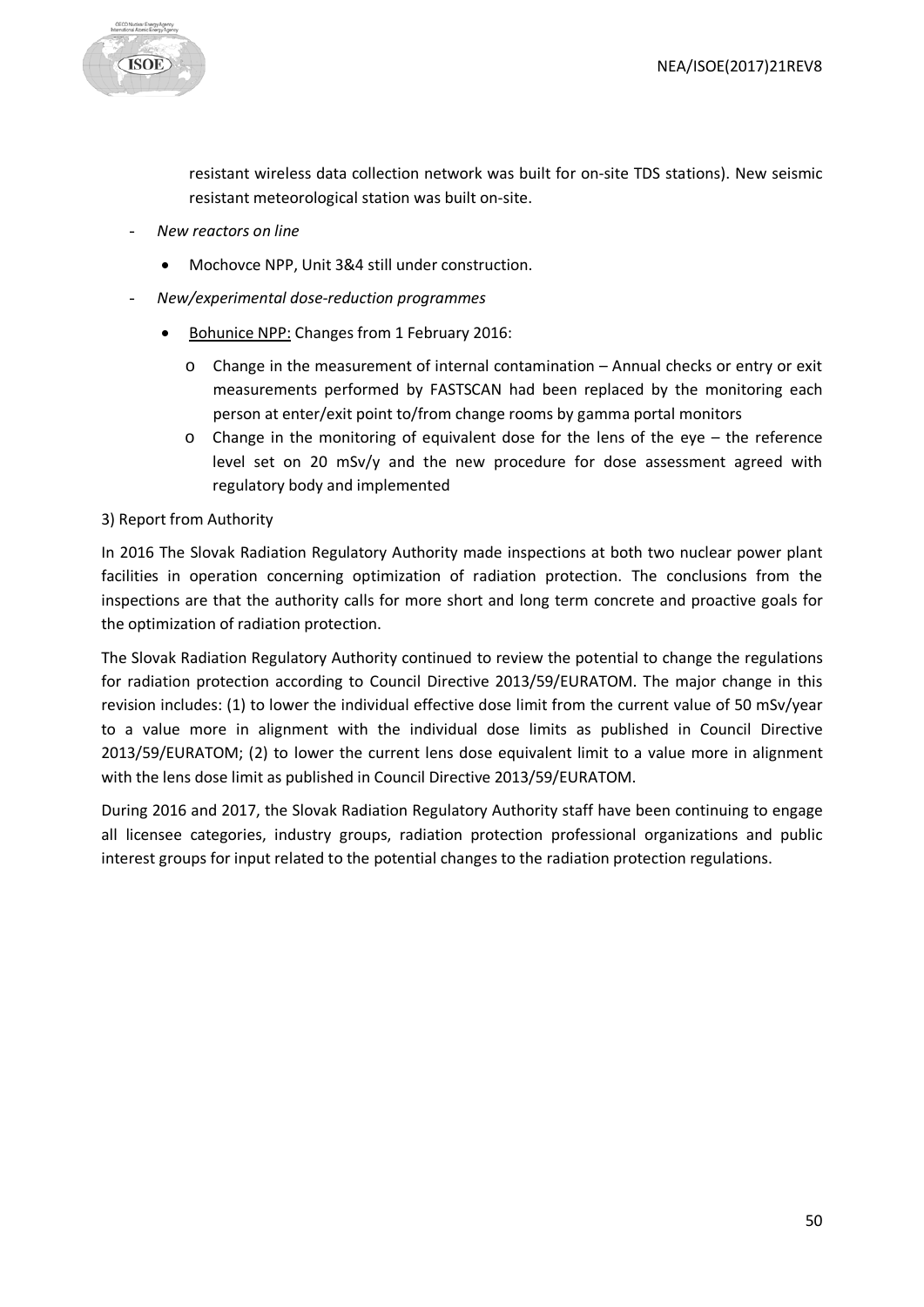

# **SLOVENIA**

<span id="page-50-0"></span>1) Dose information for the year 2016

| <b>ANNUAL COLLECTIVE DOSE</b> |                       |                                                                               |
|-------------------------------|-----------------------|-------------------------------------------------------------------------------|
| <b>OPERATING REACTORS</b>     |                       |                                                                               |
| Reactor type                  | Number of<br>reactors | Average annual collective dose per unit and reactor type<br>[person·mSv/unit] |
| <b>PWR</b>                    |                       | 518                                                                           |

#### 2) Principal events of the year 2016

- *Events influencing dosimetric trends* 
	- Refuelling outage duration of 36 days (1 October 2016 5 November 2016). Outage collective dose was 475 man·mSv.
	- The collective dose was lower than before due to positive effects of accomplished longterm Dose Reduction Programme. The main improvements during the last years were as follows:

2009 - Installation of additional ion exchanger for the Spent Fuel Pit / refuelling water purification.

2010 - Introduction of pneumatic cleaning device for reactor cavity sump; accreditation of a new passive dosimetry method instead of TLD, and in 2011 - accreditation of electronic dosimetry method.

2012 - Installation of permanent radiation shield with reactor head replacement, integrated missile shield and removable neutron shields below reactor cavity.

2013 - Installation of stairs to the reactor cavity; removal of RTD bypass measurement lines; eight vital locations equipped with autonomous battery supplied wide range dose rate detectors in the auxiliary building, temporary roll doors for containment equipment hatch, robust tele-dosimetry sets suitable for local control of workers at exposed locations.

2014 - Tailored computer software for radiation surveys with modernized data presentation and access for different users, use of handy gamma camera with CZT detector, hot spot detector, CZT in-situ detector, formal implementation of a new revision of alpha monitoring and control guidelines, installation of hand and foot detectors inside the RCA and a fast walk-through detection of personal contamination, replacement of personal electronic dosimeters with a more reliable model.

2015 - Reactor vessel up-flow conversion modification (to prevent fuel failures which occurred before outage in 2013), temporary dose rate monitoring detectors in the reactor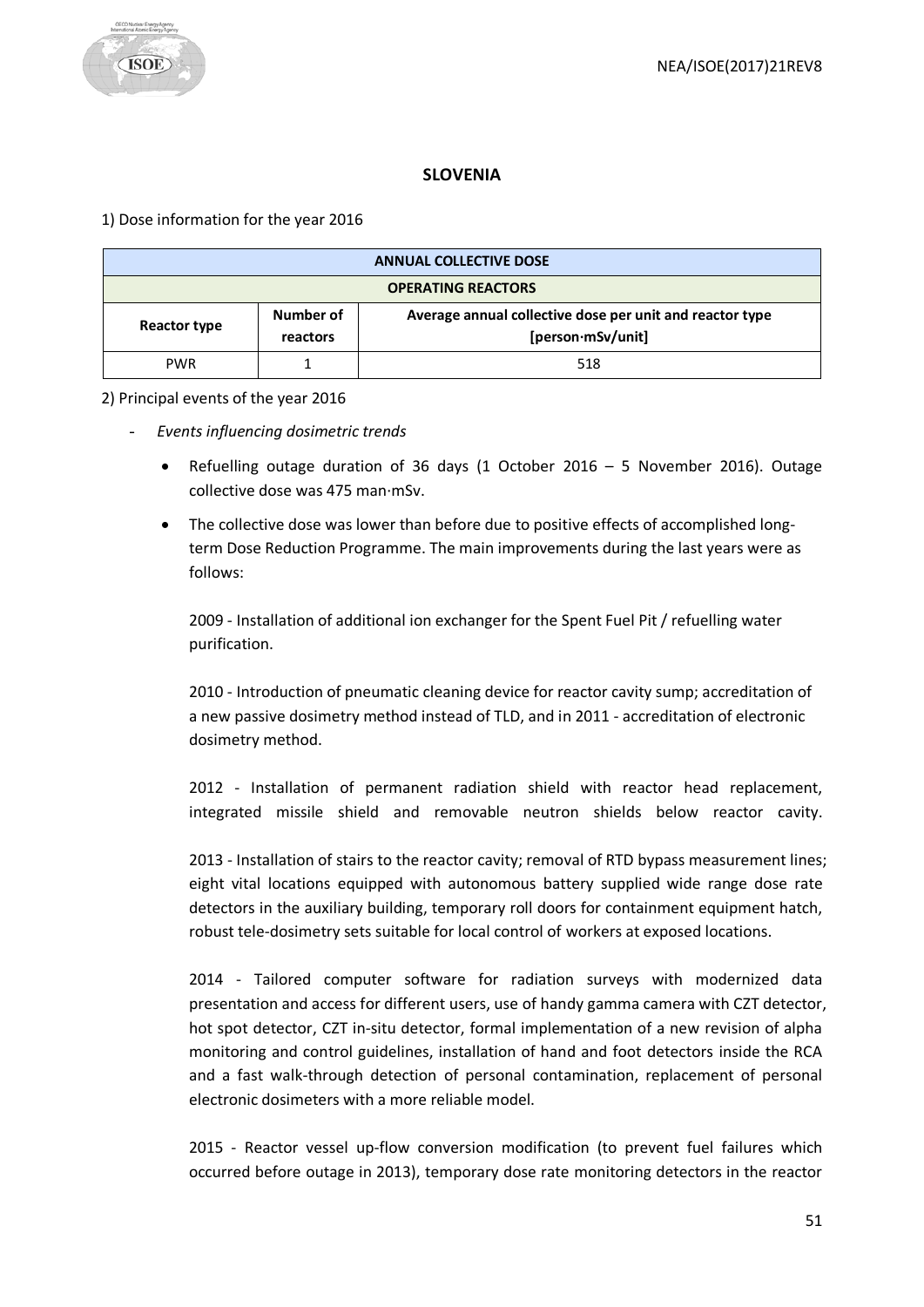

building and in the penetration room (17 locations connected with short radio link during outages).

2016 - Construction of Waste Manipulation Building to improve working conditions for the staff and water management.

# 3) Report from Authority

The main activity of the regulatory authorities in 2016 was the transposition of the new European BSS directive. A draft of Ionising Radiation Protection and Nuclear Safety Act was prepared as a main part of transposition process. The Act was in public discussion at the end of 2016 and is currently in the Parliament procedure. Secondary legislation was drafted in parallel.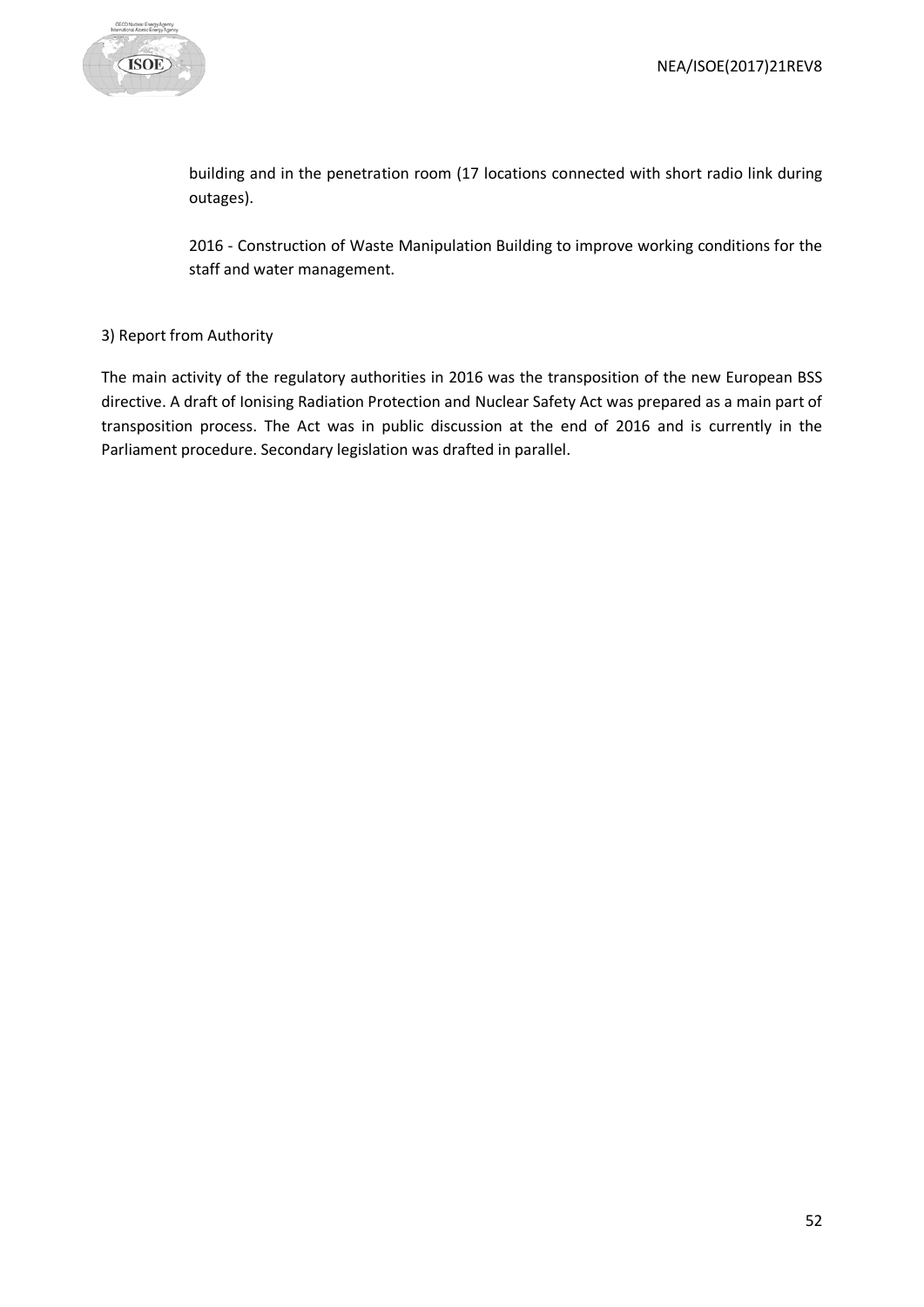# **SOUTH AFRICA**

<span id="page-52-0"></span>1) Dose information for the year 2016

| <b>ANNUAL COLLECTIVE DOSE</b> |                       |                                                                            |
|-------------------------------|-----------------------|----------------------------------------------------------------------------|
| <b>OPERATING REACTORS</b>     |                       |                                                                            |
| Reactor type                  | Number of<br>reactors | Average annual collective dose per unit and reactor type<br>[man·mSv/unit] |
| <b>PWR</b>                    |                       | 240.94                                                                     |

2) Principal events of the year 2016

- *Events influencing dosimetric trends* 
	- One refuelling outage was conducted on unit 1 during the course of 2016. The dose for this outage was 366.664 man·mSv. Both units operated reliably with no intervention.
	- Zinc injection has been established on both units in the cycle preceding the outages in 2015. A reduction in the hot, cold and cross over leg piping has been noted from the previously monitored points.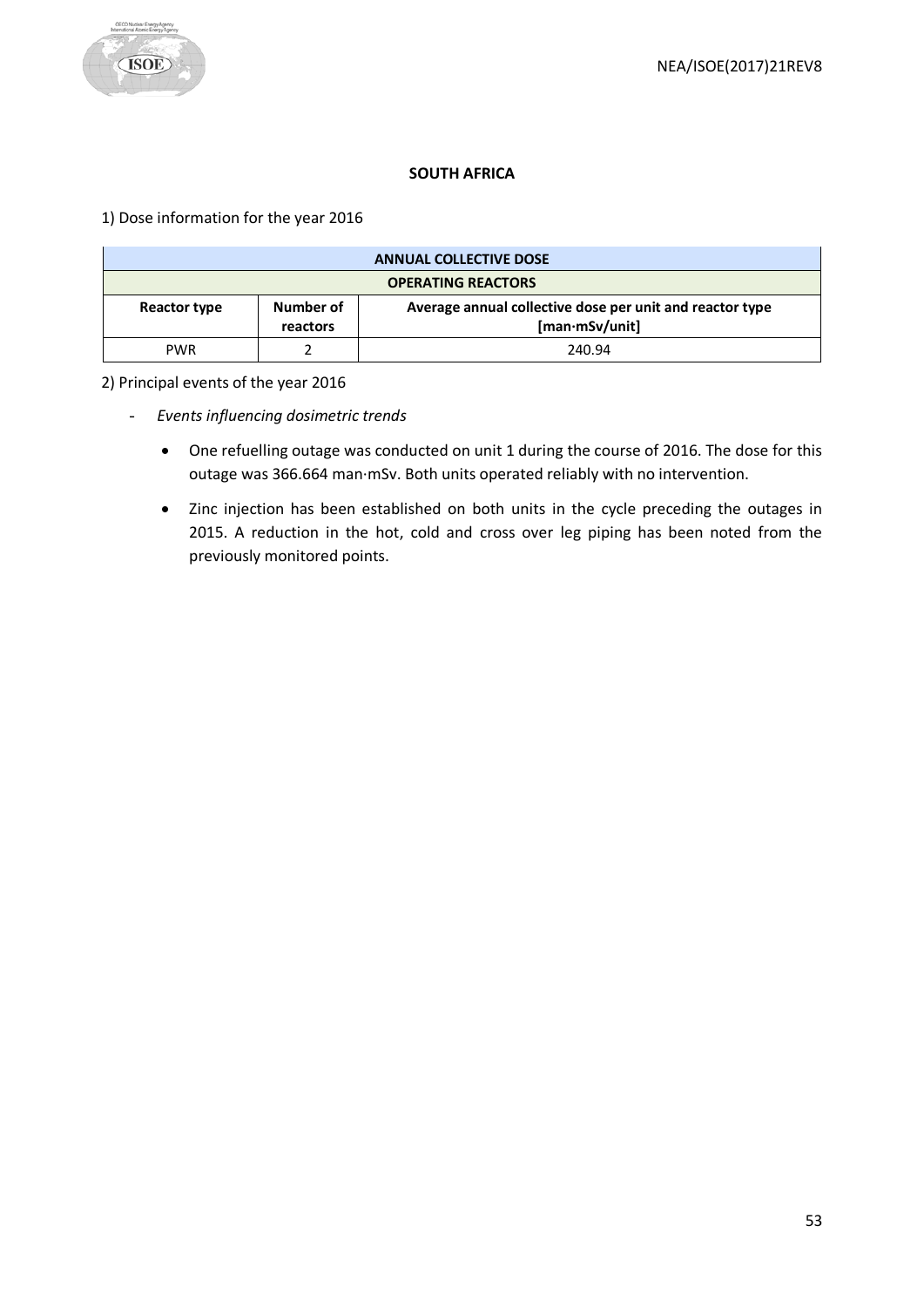

#### **SPAIN**

#### <span id="page-53-0"></span>1) Dose information for the year 2016

| <b>ANNUAL COLLECTIVE DOSE</b> |                                                             |                                                                            |  |
|-------------------------------|-------------------------------------------------------------|----------------------------------------------------------------------------|--|
|                               | <b>OPERATING REACTORS</b>                                   |                                                                            |  |
| <b>Reactor type</b>           | Number of<br>reactors                                       | Average annual collective dose per unit and reactor type<br>[man·mSv/unit] |  |
| <b>PWR</b>                    | 6                                                           | 317.02                                                                     |  |
| <b>BWR</b>                    |                                                             | 200                                                                        |  |
|                               | <b>REACTORS DEFINITIVELY SHUTDOWN OR IN DECOMMISSIONING</b> |                                                                            |  |
| Reactor type                  | Number of<br>reactors                                       | Average annual collective dose per unit and reactor type<br>[man·mSv/unit] |  |
| <b>PWR</b>                    |                                                             | 730.70                                                                     |  |
| <b>BWR</b>                    |                                                             | 75.94                                                                      |  |
| <b>GCR</b>                    |                                                             | 0                                                                          |  |

2) Principal events of the year 2016

#### **PWRs**

#### **ALMARAZ NPP**

- *Number and duration of outages*
	- 24<sup>th</sup> outage of ALMARAZ Unit 1: Duration: 47 days. Beginning: January 3rd, 2016. Ending: February 19<sup>th</sup>, 2016. Collective dose: 407.121 man·mSv. Maximum individual dose: 3.264 mSv.
	- 23<sup>th</sup> outage of ALMARAZ Unit 2: Duration: 39 days. Beginning: November 7<sup>th</sup>, 2016. Ending: December 15th, 2016. Collective dose: 385.849 man·mSv. Maximum individual dose: 2.994 mSv.
- *Component or system replacement:*
	- Installation of H<sub>2</sub> autocatalytic recombiners in Unit 1 and Unit 2.
- *New/experimental dose-reduction programmes*
	- **EXECT** Limitation of maximum exposed workers for contractor enterprises during refuelling 23<sup>rd</sup> of Unit 2.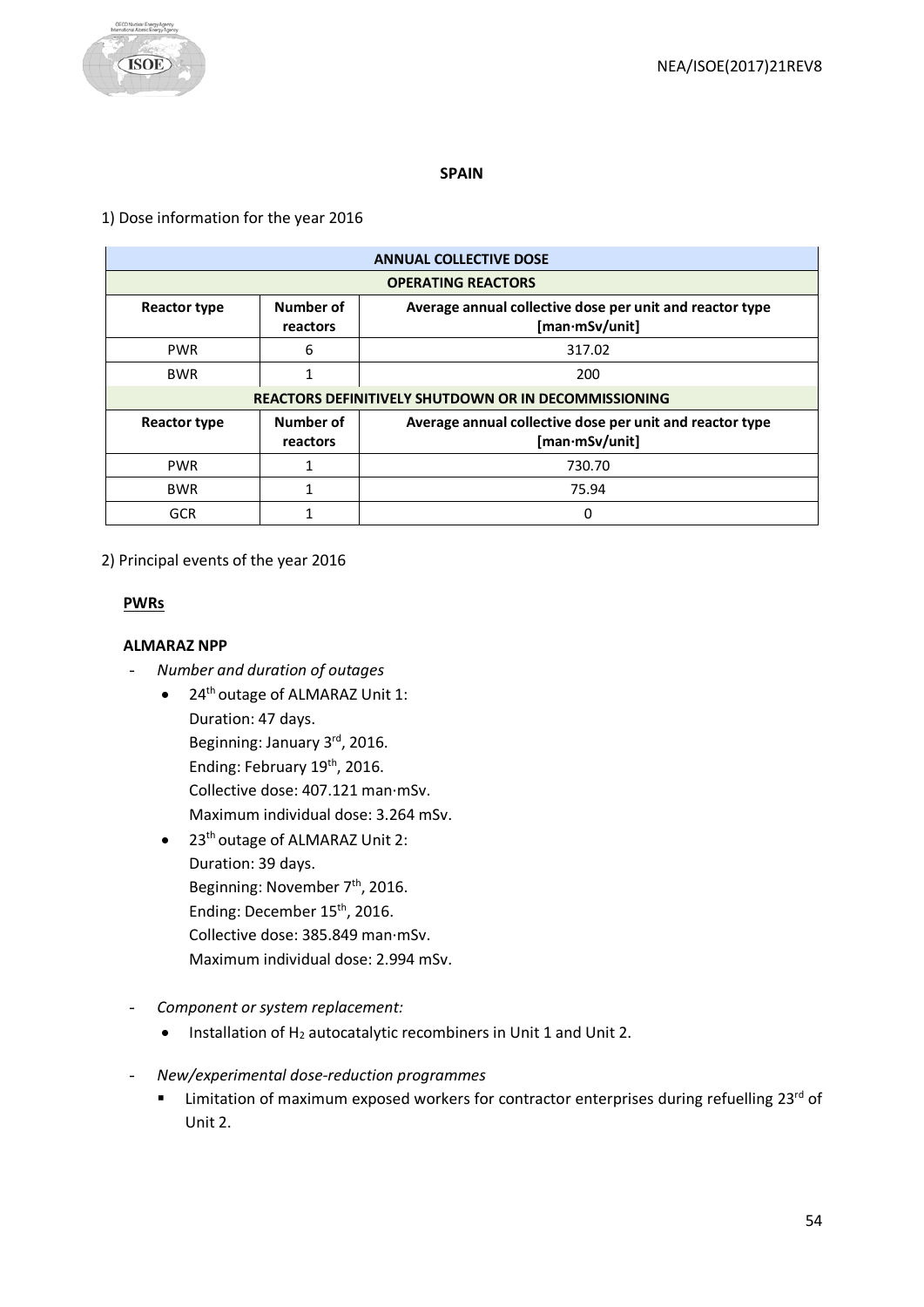

#### **ASCÓ NPP**

- *Number and duration of outages*
	- 23th refuelling outage of Ascó 2 Duration: 38 days

Collective dose: 499.39 man·mSv.

Maximum individual dose: 3.738 mSv.

Relevant activities from RP point of view performed during refuelling outage:

- **Reactor cavity injection design modification**
- H2 Passive Autocatalytic Recombiners installation
- Fire detection system substitution in reactor containment and mechanical penetrations buildings
- Walk-down for inspection in reactor coolant nozzle-safe end region
- Unit 1 shutdown for reactor coolant pump (RCP-A) seal inspection: Duration: from 07/02/2016 to 15/02/2016) Collective dose: 9.102 man·mSv.
- Reactor containment Cooling unit engine substitution (80B01D) of Asco 1, during normal operation:

Duration: from 02/05/2016 to 05/05/2017

Collective dose: 24.004 man·mSv.

#### **TRILLO NPP**

- *Number and duration of outages* Duration: 28 days Collective dose 253.07 man·mSv Maximum individual dose 2.52 mSv

# **VANDELLÓS 2 NPP**

- *Number and duration of outages* One outage with 51 days of duration and a collective dose of 871.5 man·mSv.

#### **BWR**

#### **SANTA MARIA DE GAROÑA NPP**

- *Events influencing dosimetric trends*

| Date                                                 | Event                                                      | <b>Collective Dose</b><br>$(man \cdot mSv)$ |
|------------------------------------------------------|------------------------------------------------------------|---------------------------------------------|
|                                                      |                                                            |                                             |
| January 2 <sup>nd</sup> to December 30 <sup>th</sup> | Reconditioning of drums containing waste built-in MICROCEL | 53.247                                      |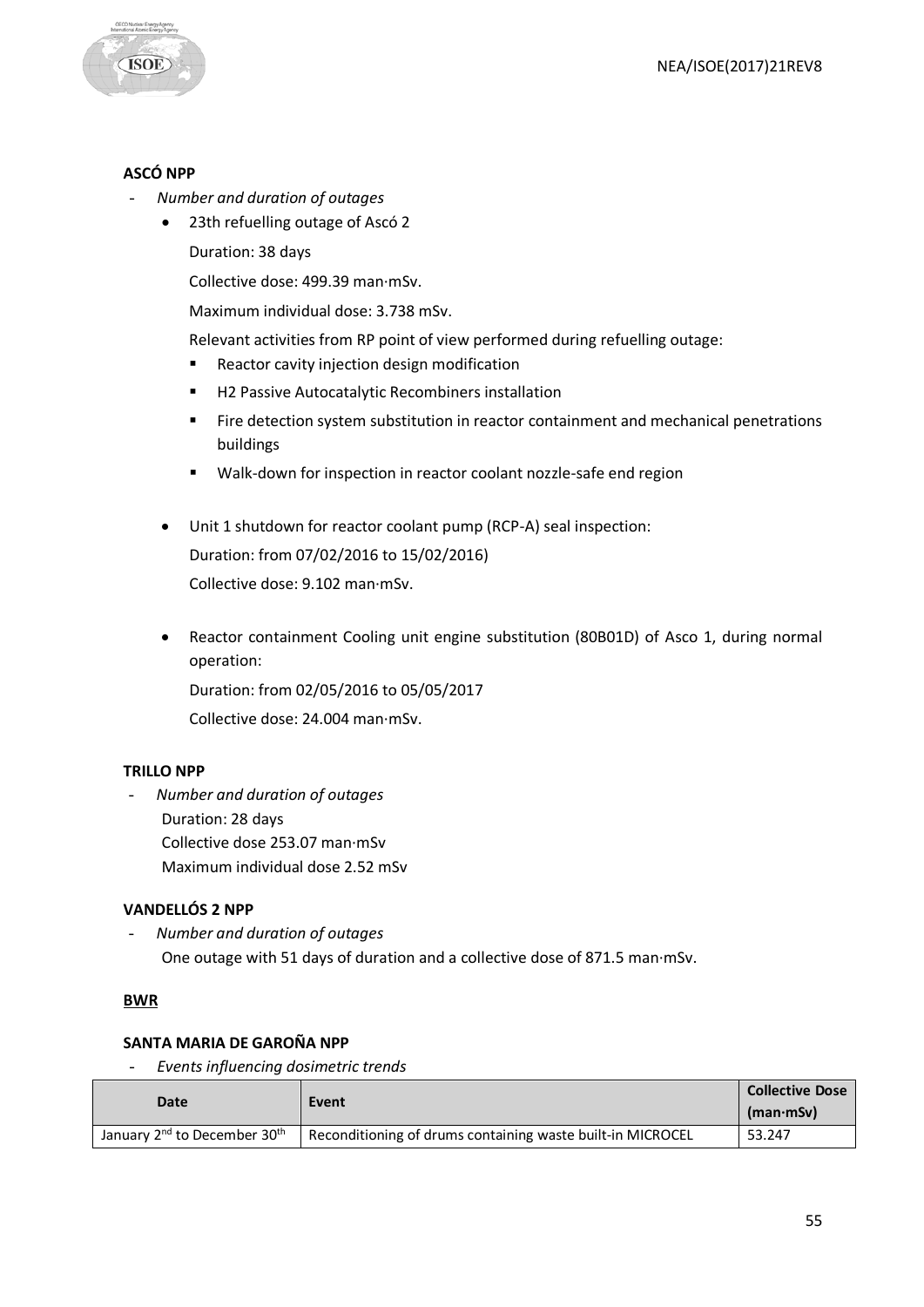

#### **COFRENTES NPP**

- *Events influencing dosimetric trends*
	- Spare reactor water clean-up backup pump was revised.
	- Maintenance works were performed in nuclear steam sensitive areas taking advantage of power downs for restructuring of control rods.
	- Installation of hydrogen recombiners in the reactor building.
	- Maintenance works were performed in nuclear security systems on line.
	- Works has been done in spent fuel pools and inspection of fuel elements.
- *Number and duration of outages*
	- There were not forced outages.
	- There was not fuel outage.
- *New/experimental dose-reduction programmes*
	- Temporary shieldings and permanent shieldings.
	- Hydrogen and noble metals injection
- *Organisational evolutions*

RP manager changed in January, 2016. Nowadays Mrs. María Amparo García Martínez is the new one.

#### 3) Report from Authority

Throughout the year 2016 the CSN drafted a revision of the regulation on Health Protection against ionizing radiation, and participated in the Inter-Ministerial Working Group for the transposition of Directive 2013/59/Euratom

A revision of the Safety Guide 07.06 "*Content of the radiological protection manual for nuclear facilities and radioactive nuclear fuel cycle facilities*" was issued. This review establishes specific criteria and guidelines for elaboration and update the content of each of the chapters of this manual on radiation protection required by regulation.

Regarding the implementation of the post-Fukushima requirements, the CSN favourably appreciated the requests for the commissioning of the Alternative Center of Emergency Management in all the NPP's in operation. This building provides an alternate center for the direction and management of the emergency in case of forced evacuation of normal centers or in case of extensive damage. The CSN also appreciated favourably the requests for the commissioning of the filtering system of the containment for Ascó, Almaraz and Vandellós II NPP.

In 2016 the CSN continued with the assessment process of the documentation submitted to request the construction permit for a Centralised Interim Storage Facility (CTS). This facility will provide temporary storage for all spent fuel and high -level waste from Spanish nuclear power plants.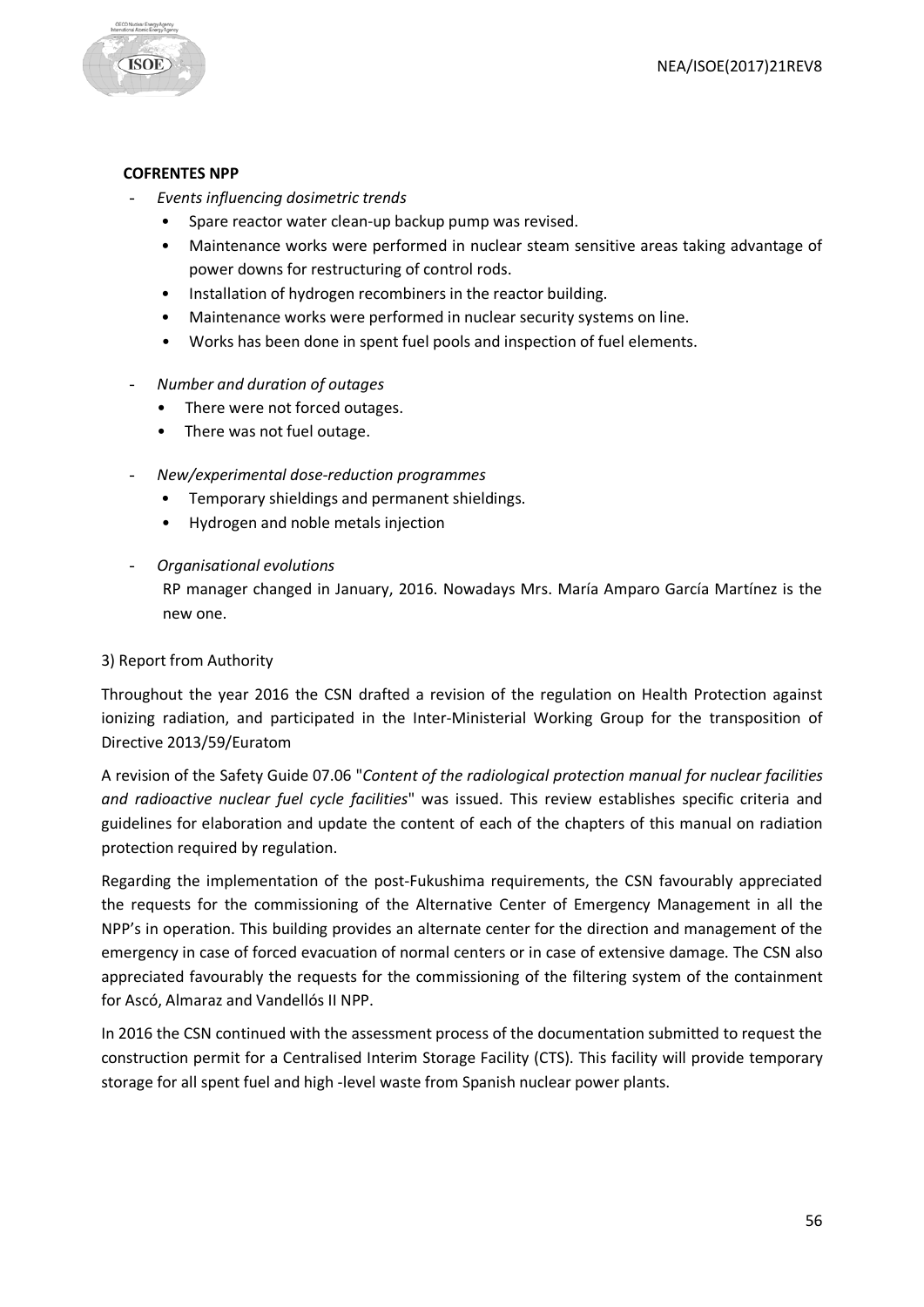

# **SWEDEN**

<span id="page-56-0"></span>1) Dose information for the year 2016

| <b>ANNUAL COLLECTIVE DOSE</b> |                                                             |                                                                            |  |
|-------------------------------|-------------------------------------------------------------|----------------------------------------------------------------------------|--|
|                               | <b>OPERATING REACTORS</b>                                   |                                                                            |  |
| <b>Reactor type</b>           | Number of<br>reactors                                       | Average annual collective dose per unit and reactor type<br>[man·mSv/unit] |  |
| <b>PWR</b>                    | 3                                                           | 391                                                                        |  |
| <b>BWR</b>                    |                                                             | 476                                                                        |  |
| All types                     | 10                                                          | 442                                                                        |  |
|                               | <b>REACTORS DEFINITIVELY SHUTDOWN OR IN DECOMMISSIONING</b> |                                                                            |  |
| <b>Reactor type</b>           | Number of<br>reactors                                       | Average annual collective dose per unit and reactor type<br>[man·mSv/unit] |  |
| <b>BWR</b>                    |                                                             | 6                                                                          |  |

# 2) Principal events of the year 2016

Total annual collective dose in Swedish NPPs 2016 was 4.44 man·Sv, the average individual dose was 1.26 mSv and the maximum individual dose was 16.4 mSv.

- *Events influencing dosimetric trends*

Barsebäck Unit 1 and 2: Both reactors are in decommissioning since 1999 respectively 2005.

The major event influencing the dose has been project HINT (Handling of reactor INTernals); dose outcome was approximately 6 man·mSv.

Forsmark Unit 1, 2 and 3: As a part of ALARA optimization and dose control there has been a focus with increased use of teledosimetry in high radiation situations.

Furthermore concerning contamination control and fuel pool cleaning continued use of robotic pool cleaning equipment is implemented in order to decrease dose and minimize time on critical time line.

Oskarshamn Unit 1, 2 and 3: Oskarshamn 2, the decision is not to restart the reactor after the extensive restoration carried out in the years 2013 to 2016, and the less extensive efforts undertaken during the year resulted in a significantly lower collective dose than planned.

Work has been done during 2016 to increase the quality of the dose budget work for the facilities by "rolling out" individual dose budgets to departments and units. The purpose of the work is to gain a greater understanding of the need for high quality in the plans made in the line organizations and in the documentation delivered to the radiation protection organization, in advance of the preparation of the dose budgets. The aim is also to raise awareness of the lines radiation protection responsibilities when planning.

Data collection and analysis has been carried out regarding planned investments at the O3 reactor, such as an independent core cooling system.

Decisions on the final shutdown of two of the three reactors in the OKG area have resulted in a restructuring program, with staff reductions, start in the summer of 2017.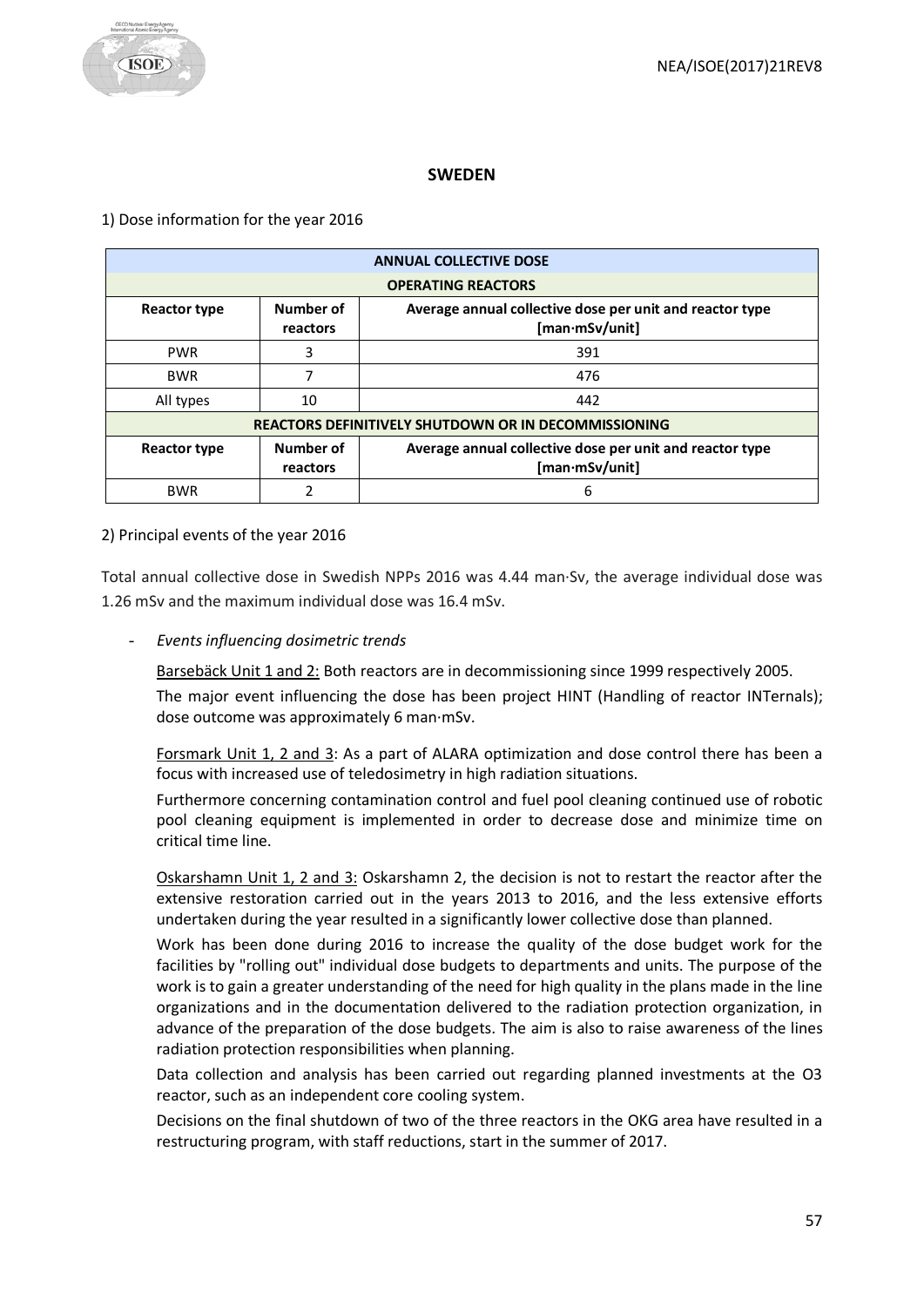

Ringhals Unit 1, 2, 3 and 4: Owner of Ringhals NPP, Vattenfall, took the decision to finally shut down reactor Ringhals 1 and 2 in 2020 respectively 2019. This decision will have a significant reduction of the collective dose the upcoming years because of less jobs/projects generating high doses; especially regarded life time extension, further modernization and the big project era regarding reactor safety have been implemented.

Ringhals 1 has a very satisfying trend regarding reactor source term evolution which in principle has leveled out at 60 % at RH-system, compared to levels before chemical decon in 2014.

Ringhals PWR´s are from a source term point of view behaving basically as predicted. Unit 4 has, however, slightly higher release of Co-58 during RFO clean-up with traditional H2O2 addition and RH purification. Reactor 2 has since 2014 RFO showed a significant amount of Sb-124 in RHsystem after clean-up sequence; from an activity point of view, the surface ratio Sb-124/ Co-60 is 70/30, Sb-124 gave initially the dominating dose beside Co-60 from RH-system.

Independent core cooling system (OBH) will be installed at unit 3 and 4, these reactors which will be operating in future (beyond 2035).

Development in the area of RP instrumentation are for example, use of; electronic Beta/Neutron dosimeters, electronic extremity/ eye dosimeters (Hp07, Hp3), beta dose rate instruments, and increased use of gamma camera devices.

- *Outage information*

| Reactor Refuelling Outage days during cycle (ISOE database) |                         |                                                                 |
|-------------------------------------------------------------|-------------------------|-----------------------------------------------------------------|
| Reactor type                                                | Number of<br><b>RFO</b> | Average annual RFO duration per unit and reactor type<br>[days] |
| <b>BWR</b>                                                  |                         | 38                                                              |
| <b>PWR</b>                                                  |                         | 49                                                              |
| All types                                                   |                         | 46                                                              |

**(Note, 2 reactors had no RFO 2016)**

#### 3) Report from Authority

The Swedish Radiation Safety Authority (SSM) is working on a draft of a new radiation protection law, and a complete set of radiation protection legislation framework, supporting the law. The regulations include nuclear safety, radiation protection, security and safeguard with implementation in spring 2018.

- SSM is actively following the planning of the decommissioning of the four reactors that close down 2016-2020 and normal surveys of the operating nuclear reactors.
- During 2016 SSM has requested a self-evaluation of education and competence regarding RPtraining from each of the licensees, the self-evaluation is currently being reviewed by the Authority.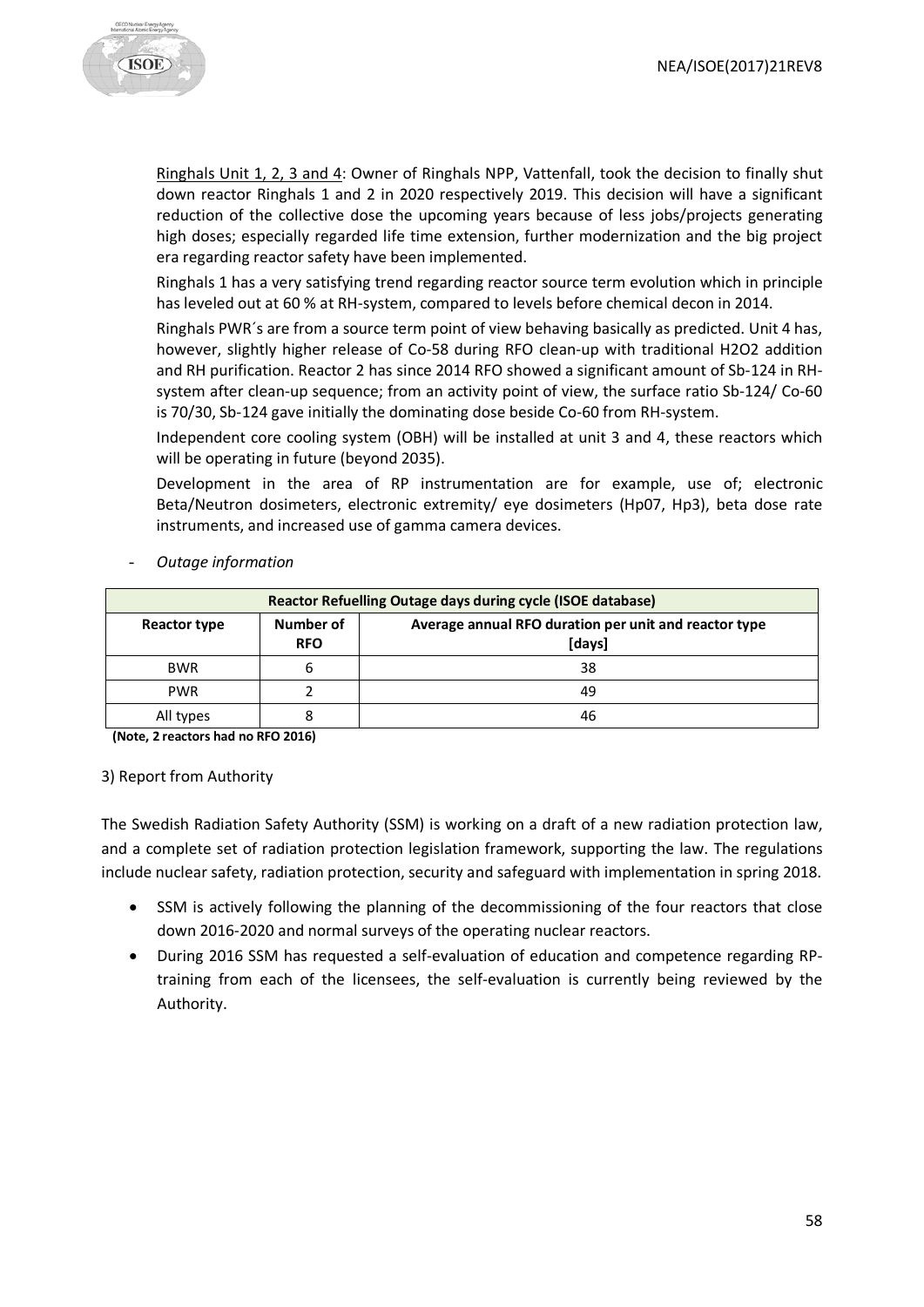# **SWITZERLAND**

<span id="page-58-0"></span>1) Dose information for the year 2016

| <b>ANNUAL COLLECTIVE DOSE</b> |                       |                                                                            |  |
|-------------------------------|-----------------------|----------------------------------------------------------------------------|--|
| <b>OPERATING REACTORS</b>     |                       |                                                                            |  |
| Reactor type                  | Number of<br>reactors | Average annual collective dose per unit and reactor type<br>[man·mSv/unit] |  |
| <b>PWR</b>                    |                       | 968.9                                                                      |  |
| <b>BWR</b>                    |                       | 2071                                                                       |  |

# 2) Principal events of the year 2016

- *Events influencing dosimetric trends*

Gösgen NPP: Since the beginning of Zn-64 injection in 2005 the average dose rate of primary circuit components has been reduced by about 66 % compared to the dose rate of 2005 and the years before. As a result, annual doses as well as the average individual doses could be lowered significantly.

- *Outage information*

Leibstadt NPP Outage of 2016 was longer than planned, therefore the outage dose was higher than planned:

- planned: 25 days / 740 man·mSv
- real: 91 days / 1071 man·mSv

The finding of dry-out-damages on several fuel rods and its investigation caused the abbreviation in outage duration. Additional jobs on safety valves increased the collective dose.

# Beznau NPP: Outage dates were:

- Unit 1 01 January 2016 31 December 2016
- $\bullet$  Unit 2 05 August 2016 17 August 2016

# Mühleberg NPP:

The outage of 28 days led to 509 man·mSv (planned collective dose target 655 man·mSv). The highest individual dose was 5.1 mSv. No incorporation or permanent contamination of any person was detected. During operation a collective dose of 337 man·mSv led to the annual collective dose of 846 man·mSv.

In addition to the prevention of stress crack corrosion, the water chemistry with noble chem and continuous hydrogen injections has continued to result in a reduction of the dose rate levels on the recirculation loops. After more than 10 years of operation without any problem, a cladding failure of one fuel element was detected. This failure had no detrimental effect on the radiological conditions for the outage.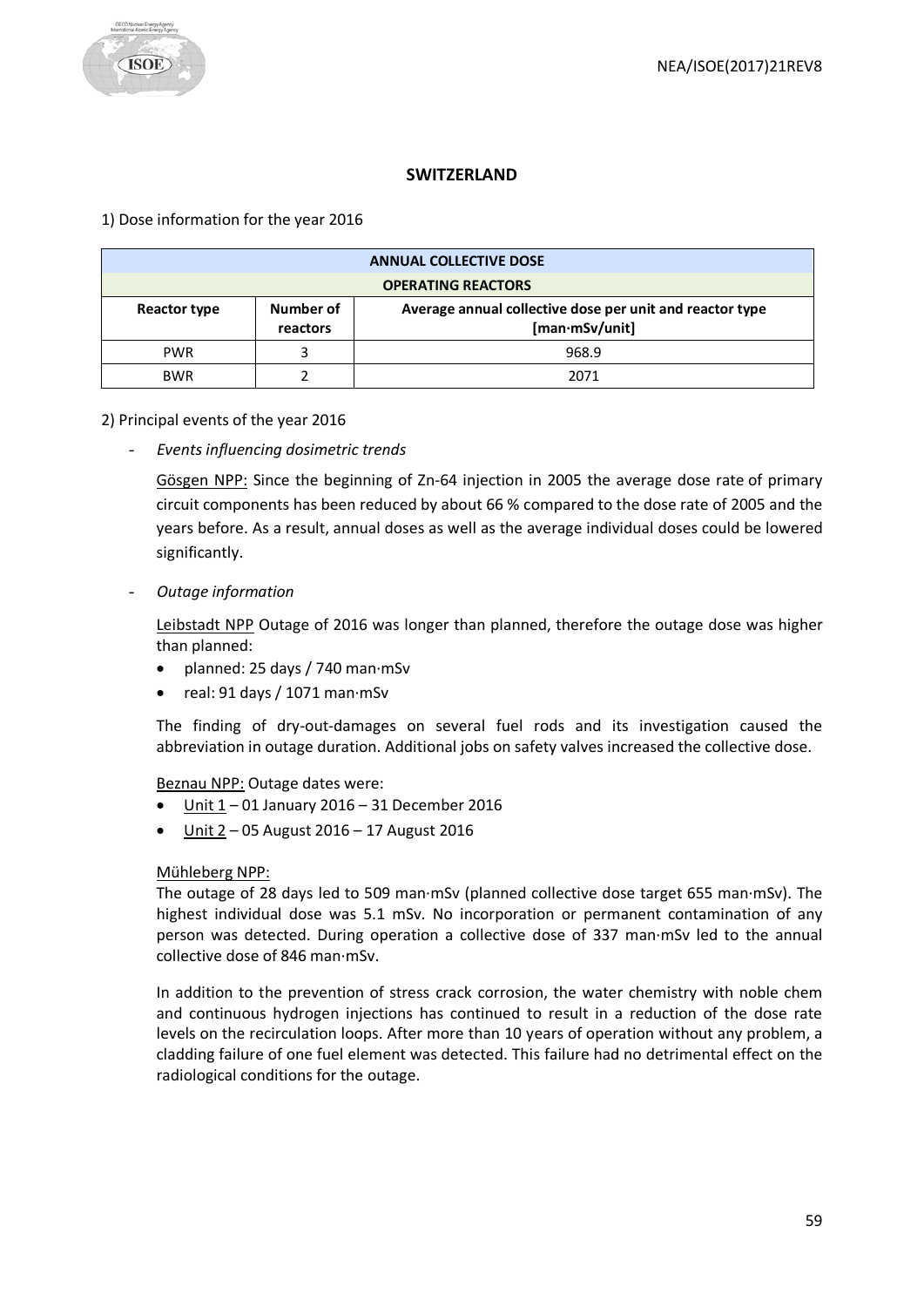#### **UKRAINE**

# <span id="page-59-0"></span>1) Dose information for the year 2016

|                           | <b>ANNUAL COLLECTIVE DOSE</b> |                                                                            |  |
|---------------------------|-------------------------------|----------------------------------------------------------------------------|--|
| <b>OPERATING REACTORS</b> |                               |                                                                            |  |
| Reactor type              | Number of<br>reactors         | Average annual collective dose per unit and reactor type<br>[man·mSv/unit] |  |
| VVFR                      | 15                            | 623                                                                        |  |

# 2) Principal events of the year 2016

# - *Events influencing dosimetric trends*

In 2016 the dose rate per unit was the same level as in 2015, but higher than previous some years. The common reason could be defined as increased duration and scope of radiation works when performing overhauls and planned outages of the NPP's units.

This degradation is also related to a significant scope of rehabilitation work performed with the intent of extending the life of NPP's units beyond their original design lifetime and involving a significant number of contracted personnel to perform these activities.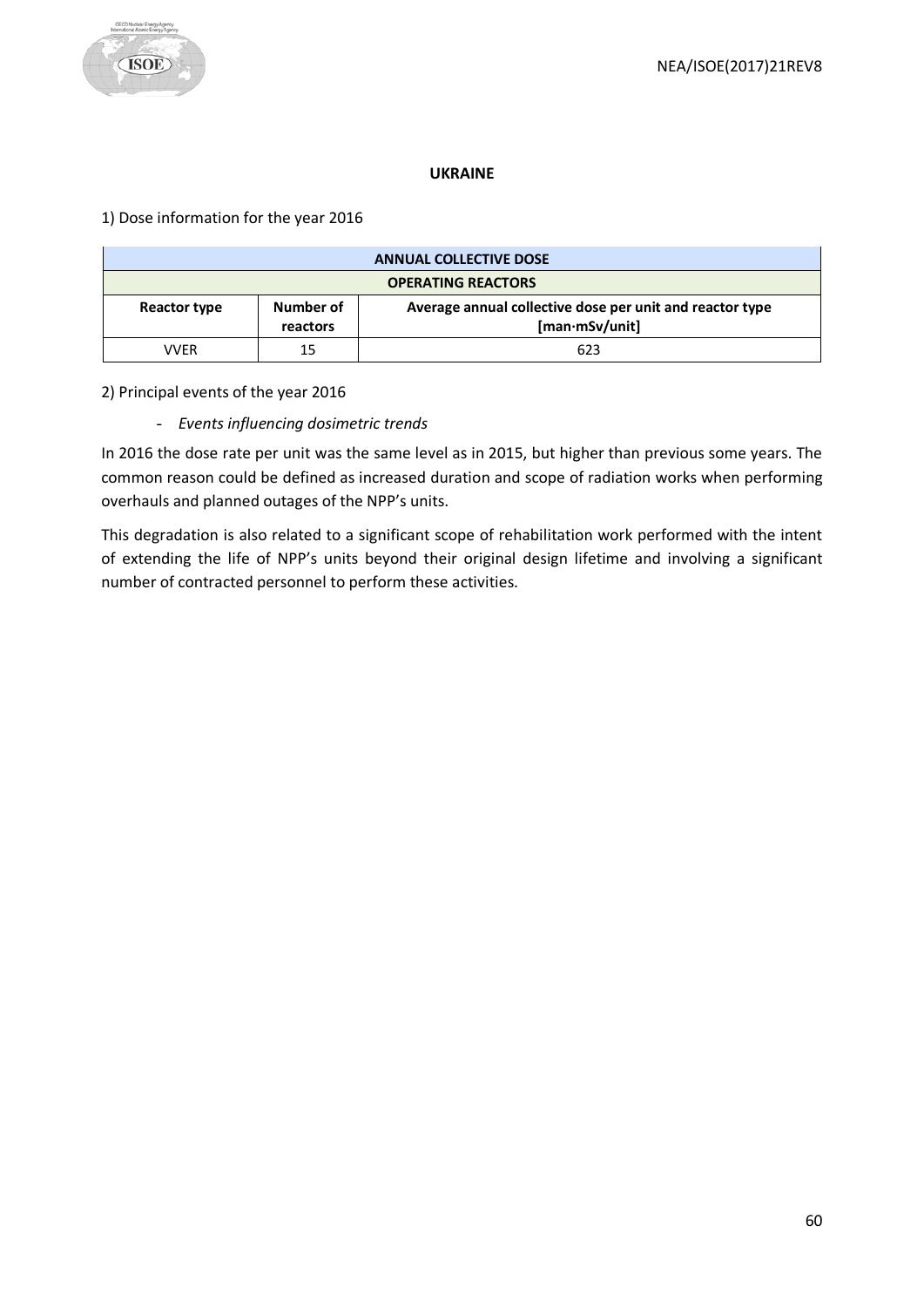#### **UNITED KINGDOM**

#### <span id="page-60-0"></span>1) Dose information for the year 2016

| <b>ANNUAL COLLECTIVE DOSE</b>                               |                       |                                                                            |  |  |  |
|-------------------------------------------------------------|-----------------------|----------------------------------------------------------------------------|--|--|--|
| <b>OPERATING REACTORS</b>                                   |                       |                                                                            |  |  |  |
| Reactor type                                                | Number of<br>reactors | Average annual collective dose per unit and reactor type<br>[man·mSv/unit] |  |  |  |
| <b>PWR</b>                                                  |                       | 553.97                                                                     |  |  |  |
| <b>GCR</b>                                                  | $14$ (Note 1)         | 21.18                                                                      |  |  |  |
| <b>REACTORS DEFINITIVELY SHUTDOWN OR IN DECOMMISSIONING</b> |                       |                                                                            |  |  |  |
| Reactor type                                                | Number of<br>reactors | Average annual collective dose per unit and reactor type<br>[man∙mSv/unit] |  |  |  |
| <b>GCR</b>                                                  | $20^{(Note 2)}$       | 36.49                                                                      |  |  |  |

Notes (1) 14 Advanced Gas-Cooled Reactors.

(2) 20 Magnox Reactors.

#### 2) Principal events of the year 2016

Sizewell B recorded a 2016 calendar year Collective Radiation Exposure of approx. 554 man·mSv which was 6% above the station goal. Britain's only commercial PWR completed its second 10-year refuelling outage, RO14, in the spring of 2016, this being the largest ever refuelling outage, as measured by calendar duration, work scope and RCA-hours. Nearly 130,000 RCA hours were worked at an effective dose rate of 4  $\mu$ Sv/hr. The outage was around two weeks longer than the original plan due to, notably on the nuclear island, emergent work on a Pressuriser Safety Relief Valve cabinet and an Emergency Boration System valve.

Sizewell B commissioned a new Dry Fuel Store with the intention of loading the first irradiated fuel into storage casks in early 2017.

Elsewhere in the EDF Energy operational fleet the annual collective radiation exposures recorded by the Advanced Gas Cooled reactors were low, ranging from 21 man·mSv to 76 man·mSv. The low radiation doses reflect the absence of any significant or novel work during the year.

The majority of the decommissioning Magnox sites are in Care and Maintenance preparations, Care and Maintenance being a passively safe and secure state where radiation levels are left to decay naturally. The first site is anticipated to enter this state in 2019. Wylfa NPP is the only Magnox site still in the defueling phase of decommissioning and is expected to have removed all irradiated fuel from its site by the end of 2018. Decommissioning site doses varied from 6.4 man·mSv to 265.8 man·mSv, with doses being very dependent upon the scope of work being carried out.

# 3) New Nuclear Build

In July 2016 the EdF board gave the final approval for the commencement of the Hinkley Point C new build. The project to build two EPR reactors is expected to complete in 2025. EDF Energy also intends to construct two further EPRs at Sizewell C, alongside the existing Sizewell B plant. Horizon Nuclear Power plans to build twin GE-Hitachi Advanced Boiling Water Reactors at Wyfla Newydd and has proposed the same at Oldbury. Three Westinghouse AP1000 units are also proposed at Moorside by the Nu-Generation consortium. These proposals are undergoing generic design assessment by the UK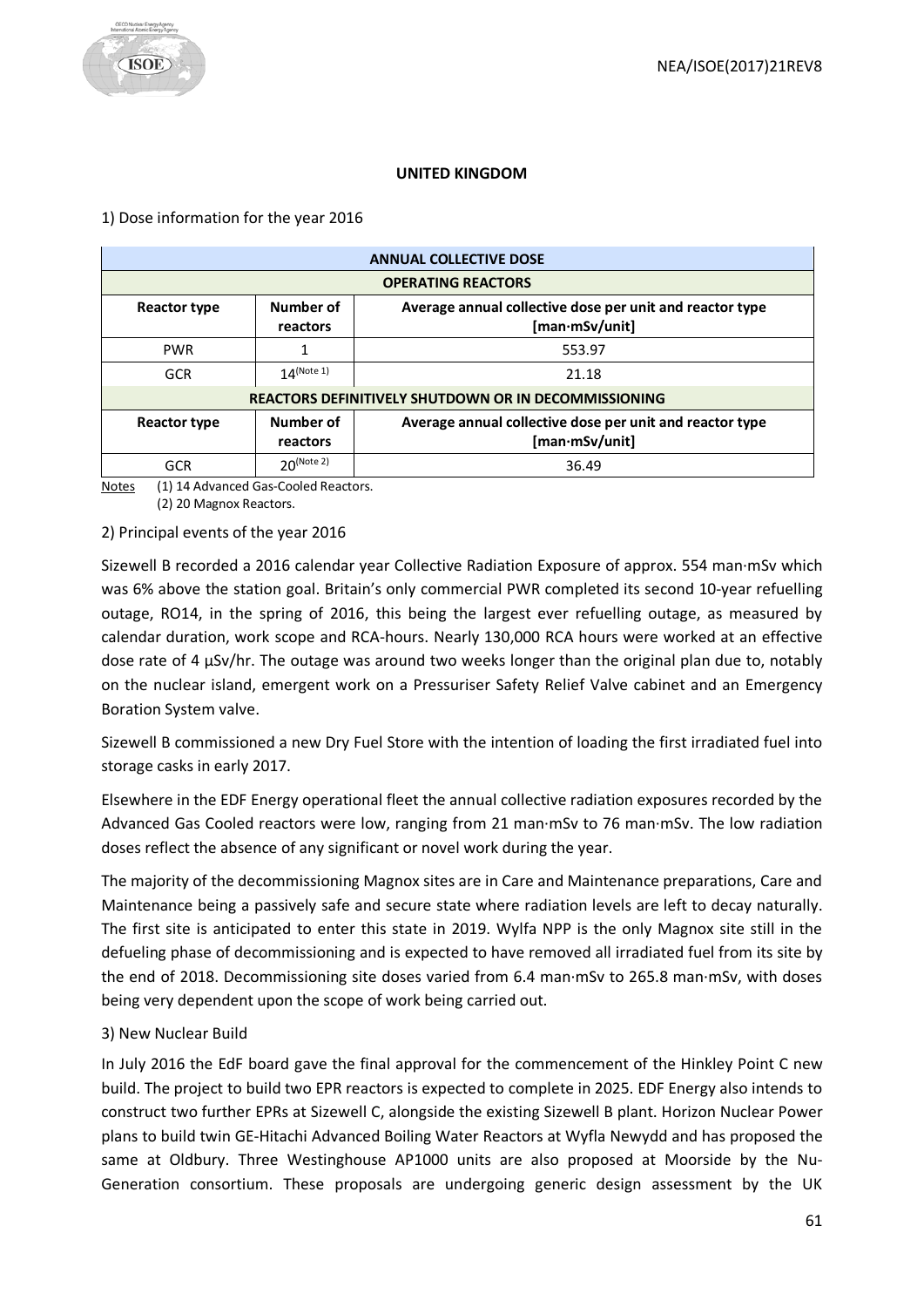

regulators. EDF and Chinese General Nuclear have also agreed to advance plans for two Chinese *Hualong* HPR-1000 PWRs at Bradwell.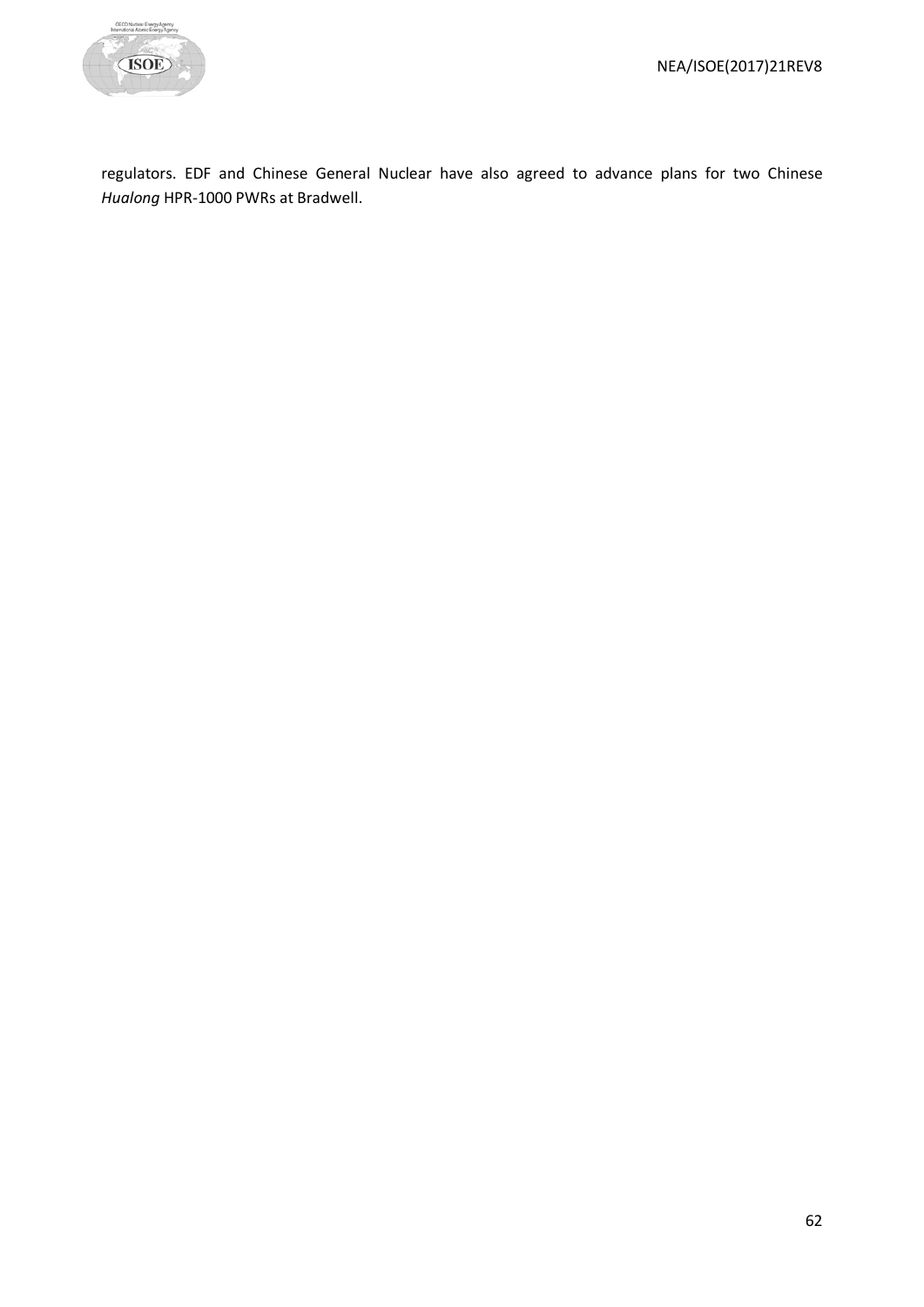# **UNITED STATES**

<span id="page-62-0"></span>1) Dose information for the year 2016

| <b>ANNUAL COLLECTIVE DOSE</b>                               |                       |                                                                            |  |  |  |  |
|-------------------------------------------------------------|-----------------------|----------------------------------------------------------------------------|--|--|--|--|
| <b>OPERATING REACTORS</b>                                   |                       |                                                                            |  |  |  |  |
| <b>Reactor type</b>                                         | Number of<br>reactors | Average annual collective dose per unit and reactor type<br>[man·mSv/unit] |  |  |  |  |
| <b>PWR</b>                                                  | 65                    | 311.793                                                                    |  |  |  |  |
| <b>BWR</b>                                                  | 34                    | 982.075                                                                    |  |  |  |  |
| All types                                                   | 99                    | 541.991                                                                    |  |  |  |  |
| <b>REACTORS DEFINITIVELY SHUTDOWN OR IN DECOMMISSIONING</b> |                       |                                                                            |  |  |  |  |
| <b>Reactor type</b>                                         | Number of<br>reactors | Average annual collective dose per unit and reactor type<br>[man·mSv/unit] |  |  |  |  |
| <b>PWR</b>                                                  |                       | 896.68                                                                     |  |  |  |  |
| <b>BWR</b>                                                  | 3                     | 87.763                                                                     |  |  |  |  |

#### 2) Principal events of the year 2016

- *Events influencing dosimetric trends* 

The USA PWR and BWR occupational dose averages for 2016 reflected a continued emphasis on dose reduction initiatives at the 99 operating commercial reactors. Four PWR units continued transition to the SAFSTOR/ decommissioning phases. San Onofre Units 2&3 are in accelerated transition to decommissioning for the site. Crystal River and Kewaunee have moved into SAFSTOR for a 10-20 year period after the spent fuel pools are emptied and spent fuel is relocated to the dry cask storage pad.

|            |    | Reactor Type Number of Units Total Collective Dose | Avg Dose per Reactor                         |
|------------|----|----------------------------------------------------|----------------------------------------------|
| l PWR      | 65 |                                                    | 20,266.54 person mSv 311.793 person mSv/unit |
| <b>BWR</b> | 34 |                                                    | 33,390.55 person mSv 982.075 person mSv/unit |

The total collective dose for the 99 reactors in 2016 was 53,657.09 person mSv, a decrease of 24% from the 2015 total collective dose of 70,185.15 person mSv from 99 operating reactors. The resulting average collective dose per reactor for USA LWR was 545.991 person mSv/unit or a 23% decrease from 2015 (708.94 person mSv/reactor unit).

All badged individuals in 2016 received less than 20mSv at sites in 2016.

# **US PWRs**

The total collective dose for US PWRs in 2016 was 20,266.54 person mSv for 65 operating PWR units. The 2016 PWR total collective dose was 29% lower than the 2015 US PWR total collective dose of 28,632.42 person mSv. The 2016 average collective dose per reactor was 311.793 person mSv which was 29% lower than the 2015 average collective dose per reactor of 440.499 person mSv/PWR unit. US PWR units are generally on 18-month refueling cycles. The US PWR refueling frequency can create fewer refueling outages in certain years in the US, for example 2013, 2016 and 2019.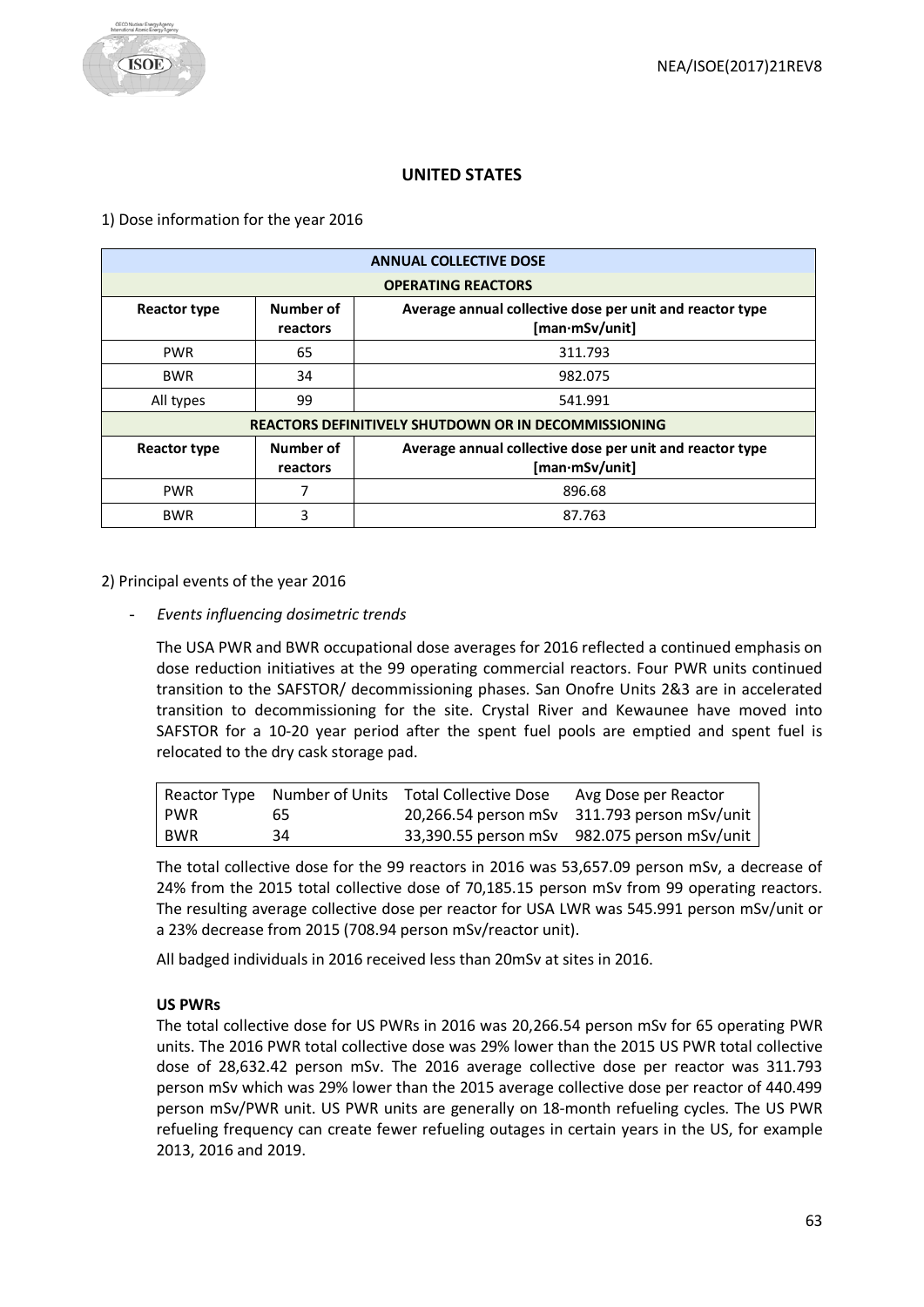

The US PWR sites that achieved annual site doses of under 100 person mSv in 2016 were:

- Ginna 18.82 person mSv
- Palisades 56.67 person mSv
- Robinson 2 37.04 person mSv
- Summer 1 28.62 person mSv
- Waterford 33.92 person mSv
- Watts Bar 1 44.89 person mSv

#### **US BWRs**

The total collective dose for US BWRs in 2016 was 33,390.55 person mSv compared to 41,552.73 person mSv in 2015 for the 34 operating US BWRs. The 2016 BWR total collective dose was 20% lower than the 2015 US BWR total collective dose of 41,552.73 person mSv for 34 operating BWR units. The 2016 average collective dose per reactor was 982.075 person mSv/reactor unit compared to 1,222 person mSv/BWR unit in 2015.

Most US BWR units are on 24-month refueling cycles. The highest 2016 annual US BWR site dose was 3389.85 person mSv at LaSalle County 1,2 and Browns Ferry 1,2,3 at 4045.85 person mSv.

US BWRs have faced occupational dose challenges due to high CRUD levels on piping, and power up-rate, modifications in 2016.

#### - *New plants on line/plants shut down*

Watts Bar 2, a TVA Westinghouse Ice Condenser unit, commenced commercial operations in early 2016. Southern Company is continuing the construction of two new PWRs at the Vogtle site in Georgia. South Carolina Electric & Gas is constructing two new PWRs on the V.C. Summer site. Upon completion of these reactors, the US may be operating 104 reactors in the near future, if there are no additional permanent shutdowns at other US sites.

Zion Units 1 and 2, located on Lake Michigan north of Chicago, started decommissioning in 2010. Demolition of the major buildings, Turbine, Auxiliary, Containment and Control buildings, was achieved in 2016. Vermont Yankee, Kewaunee, San Onofre 2,3 and Crystal River transitioned into the decommissioning phase during the period of 2013- 2014. The sites are now in SAFSTOR.

Vermont Yankee Nuclear Power Station was a 1,912 MWt BWR which began operations in 1972. The reactor was permanently shut down on December 29, 2014. The nuclear fuel was removed on January 12, 2015. Entergy, site owner, has stated that all spent nuclear fuel will be placed in dry cask storage and the plant will be placed in SAFSTOR until the owner is ready to fully decommission the site. License termination is scheduled to take place by 2073.

# - *Major evolutions*

Four US PWRs continued their transition to decommissioning status. The 2015 (as compared to 2014) annual occupational doses for selected US units undergoing SAFESTOR or decommissioning are as follows: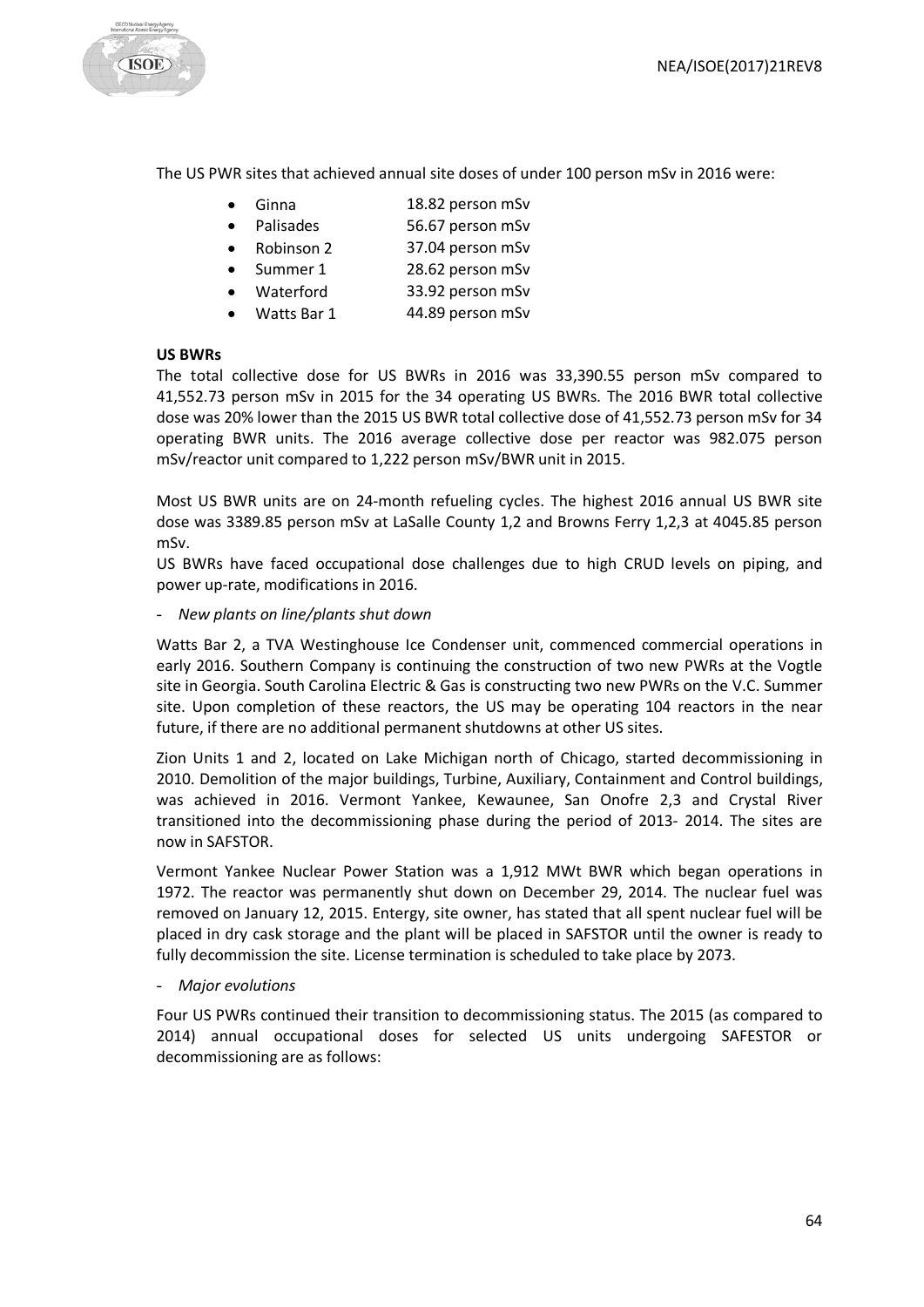

| Site                 | 2014<br>(person mSv) | 2015<br>(person mSv) | 2016<br>(person mSv) |
|----------------------|----------------------|----------------------|----------------------|
| <b>Crystal River</b> | 6.96                 | 7.00                 | 147                  |
| San Onofre 2, 3      | 13.69                | 12.02                | 17.87                |
| Kewaunee             | 19.64                | 43.91                | 0.0                  |
| Humboldt Bay         | 123.81               | 43.91                | 0.0                  |
| Zion $1,2$           | 787.30               | 1426.05              | 457.88               |

#### - *Safety-related issues*

Some US PWRs with over 40 years of operations performed full baffle bolt inspections on the vessel core barrel. Salem 1 replaced 275 baffle bolts and Indian Point 2 replaced 97 baffle bolts as emergent work scope during their scheduled refuelling outages. Cook 1,2 are replacing approximately 800 baffle bolts in each unit over the next several outage. Each outage about 48 batches are completed with 6 bolts per batch.

- *New/experimental dose-reduction programmes*

US RPMs are searching for new ALARA tools including real-time isotopic mapping to plant components and piping using a 3D CZT detector system (e.g., that developed by the University of Michigan). The new ALARA tool has been found to be effective in verifying the adequacy of temporary shielding, radwaste shipments and confirmation of effectiveness of in-plant contamination control measures.

- *Organisational evolutions*

#### **Technical plans for major work in 2016**

FLEX equipment and programs were fully implemented in 2016 at US licensees. Two regional FLEX Centers were established in Memphis, Tennessee and Phoenix, Arizona to serve the US sites in the unlikely event of a reactor accident. Each site maintains a smaller inventory of FLEX equipment in seismically qualified buildings.

PWRs continue to perform MSIP treatments (piping squeeze to relieve metallurgical stresses) on plant piping. Boric acid leak remediation is also an on-going emphasis at US PWRs.

Extensive source term reduction initiatives were initiated at the LaSalle County site (BWR) in 2016 to reduce CRUD in the BWR piping and reactor cavity. Over 72,000 Curies of Co-60 were removed using reactor vessel vacuuming, chemical decontamination of piping and BWR fuel cleaning.

US fleets and alliances are continuing to standardize RP procedures and policies across the fleets/alliances to improve efficiency of RP operations and minimize confusion of traveling RP techs. Annual radworker training for US utility employees has been extended to every 4 years from the previous annual requirement.

Due to the significant increase in single unit nuclear sites in the US considering early transition to SAFSTOR/Decommissioning, US nuclear senior managers have initiated a program to improve the efficiencies of nuclear plant operations and achieve lower operating